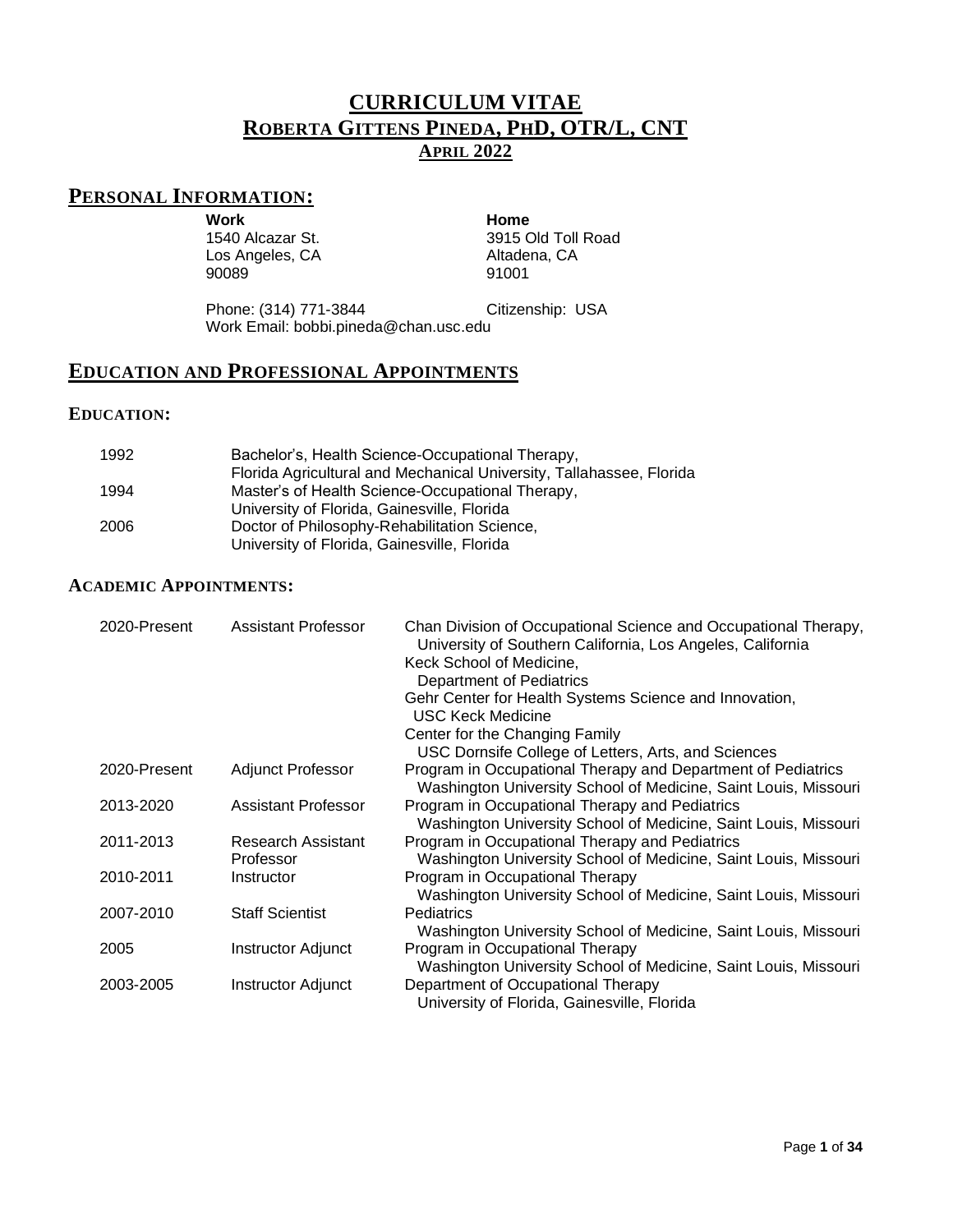## **CLINICAL APPOINTMENTS:**

| Year-Year        | Appointment                                                   | Department, Institution, City, State                                                                                               |
|------------------|---------------------------------------------------------------|------------------------------------------------------------------------------------------------------------------------------------|
| 2014-present     | NNNS trainer for therapists<br>and clinicians                 | Brown Center for At-Risk Infants and Children,<br>Brown University, Providence RI                                                  |
| 2007-2020        | Neurobehavioral assessment<br>for infants in research studies | Washington University Intellectual and Developmental<br>Disabilities Research Center, St. Louis MO                                 |
| 2001-2004        | Occupational Therapist                                        | University of Florida, Shands Hospital, Gainesville, FL                                                                            |
| 1999-2001        | Occupational Therapist                                        | Duke Children's Hospital, Durham, NC                                                                                               |
| 1997-1999        | <b>Occupational Therapist</b>                                 | State of North Carolina<br>UNC-Chapel Hill Children's Hospital, Chapel Hill, NC<br>PACT-early intervention program, Burlington, NC |
| 1995-1997        | Occupational Therapist                                        | All Children's Hospital, Saint Petersburg, FL                                                                                      |
| 1993, 1995, 1997 | Occupational Therapist                                        | Cross Country Healthcare, National                                                                                                 |
| 1992-1993        | Occupational Therapist                                        | Associated Healthfocus, Lakeland, FL                                                                                               |

# **LICENSURE, CERTIFICATIONS**

## **LICENSURE:**

| 2019-present         | California Occupational Therapy License #20289    |
|----------------------|---------------------------------------------------|
| 2005-present         | Missouri Occupational Therapy License #2005020656 |
| 1992-1995; 1997-2002 | Florida Occupational Therapy License              |
| 1995                 | Nevada Occupational Therapy License               |

## **BOARD CERTIFICATION OR ELIGIBILITY:**

| 1992-present | National Board Certification in Occupational Therapy #984640 |
|--------------|--------------------------------------------------------------|
| 2017-present | Neonatal Therapy Certification Board #CNT170003              |

## **SPECIALTY CERTIFICATION:**

| 2015         | Certified, Advanced Course on General Movement Assessment, General          |
|--------------|-----------------------------------------------------------------------------|
|              | <b>Movement Trust</b>                                                       |
| 2014         | Certified, General Movement Assessment Examiner, General                    |
|              | <b>Movement Trust</b>                                                       |
| 2013-present | Certified Trainer, NICU Network Neurobehavioral Scale, Brown Center for At- |
|              | Risk Children                                                               |
| 2008-present | Certified, Neonatal Oral Motor Assessment Scale, NOMAS                      |
|              | International                                                               |
| 2007-present | Certified, NICU Network Neurobehavioral Scale Examiner, Brown Center for    |
|              | At-Risk Children                                                            |
|              |                                                                             |

## **OTHER CERTIFICATIONS OR TRAININGS:**

| 2020      | E4B NIH Sponsored Clinical Innovation Course, online                                                  |
|-----------|-------------------------------------------------------------------------------------------------------|
| 2020      | Colorado Pragmatic Research in Health, Planning for Real World Impact,<br>Virtual course              |
| 2016-2019 | Faculty, Education Resources, Taught 6 courses per year on<br>assessment and intervention in the NICU |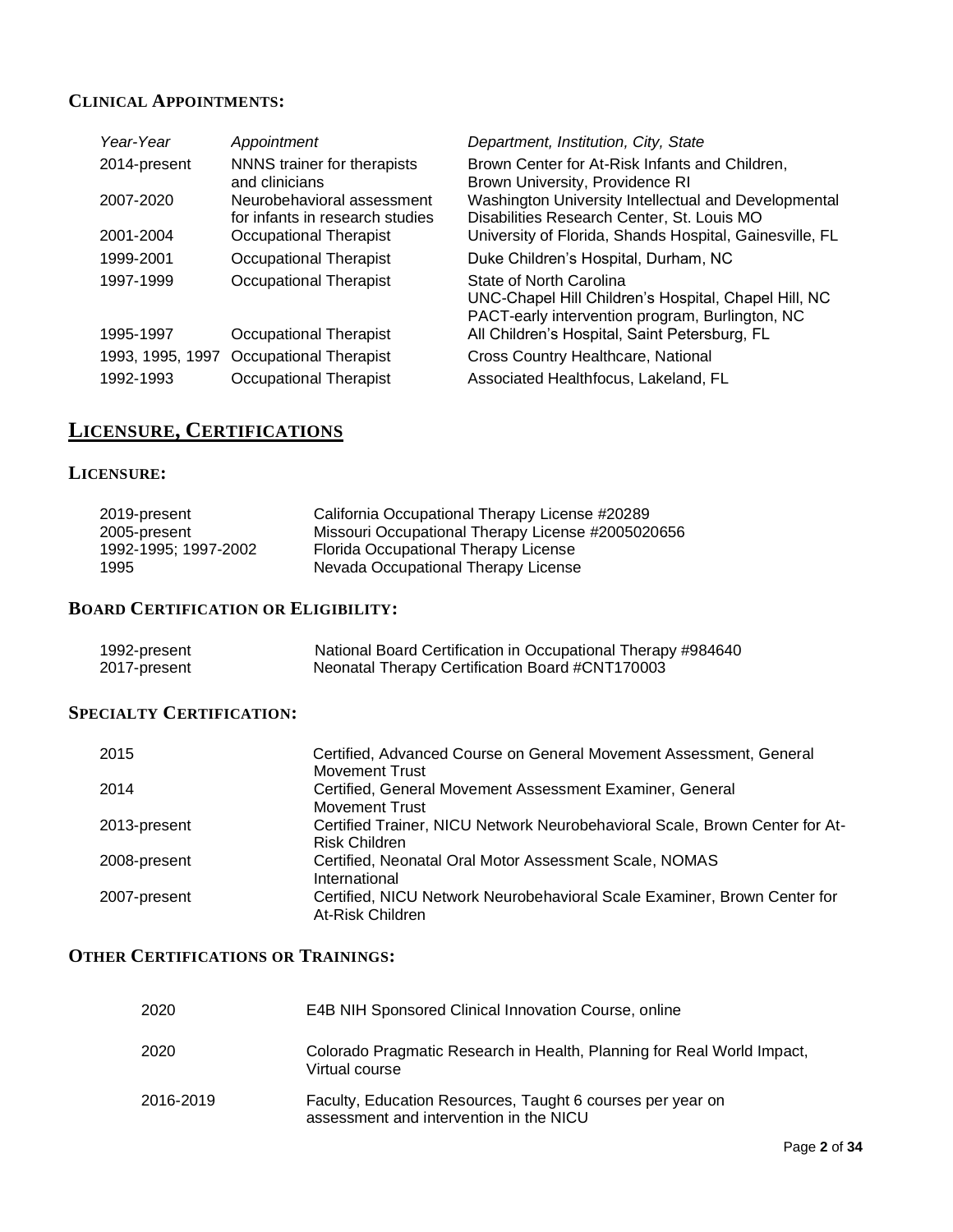| 2015-2016 | LAUNCH: National Leadership Program, National Association of<br><b>Neonatal Therapists</b>                                      |
|-----------|---------------------------------------------------------------------------------------------------------------------------------|
| 2015      | Bayley Scales of Infant and Toddler Development, 3 <sup>rd</sup> Edition, 2- Day<br><b>Training Course, Pearson Assessments</b> |
| 2014      | <b>NIH Grant Writing Course</b>                                                                                                 |
| 2007-2013 | Post-graduate training<br>Washington University Neurodevelopmental Research group,<br>under the mentorship of Terrie Inder, MD  |

# **HONORS, AWARDS:**

| 2021 | Lisa Test Research Award                                 | Occupational Therapy Association of California                                                       |
|------|----------------------------------------------------------|------------------------------------------------------------------------------------------------------|
| 2021 | Innovation Award                                         | National Board for Certification in Occupational Therapy                                             |
| 2021 | Impact Award                                             | National Board for Certification in Occupational Therapy                                             |
| 2020 | Honorable mention, Neonatal<br>Therapist of the Decade   | National Association of Neonatal Therapists                                                          |
| 2019 | 5-year mentor award                                      | Students and Teachers as Research Scientists (STARS),<br>University of Missouri St. Louis            |
| 2018 | Patricia Buehler Legacy Award for<br>Clinical Innovation | Chan Division of Occupational Science and Occupational<br>Therapy, University of Southern California |
| 2018 | A. Jean Ayres Award                                      | American Occupational Therapy Foundation                                                             |
| 2017 | Award for Research Excellence                            | National Association of Neonatal Therapists                                                          |
| 2015 | Nominee,<br>Pioneer in Neonatal Therapy                  | National Association of Neonatal Therapists                                                          |

# **TEACHING**

## **DIDACTIC TEACHING:**

| University of Southern California |                                                                |                                  |
|-----------------------------------|----------------------------------------------------------------|----------------------------------|
|                                   | Chan Division of Occupational Science and Occupational Therapy |                                  |
| 2022                              | Researching Occupation: Function, Participation,<br>and Health | Course master                    |
| 2020-2022                         | <b>Independent Study</b>                                       | Course master/faculty mentor     |
| 2020-2021                         | <b>Pediatric Immersion Course</b>                              | Guest lectures, NICU content     |
| 2020-2021                         | Neuroscience Course                                            | Guest lecture, brain development |
| 2020, 2022                        | Sensory Processing and Integration Course                      | Guest lecture, sensory research  |
| 2020                              | PhD Research Immersion 660                                     | Faculty mentor                   |
| 2020                              | <b>OTD Immersion-Research Track</b>                            | Faculty mentor                   |

*Washington University School of Medicine*

*Rehabilitation and Participation Science PhD Program* 2016-2017 Rehabilitation and Participation Science PhD Seminar Course master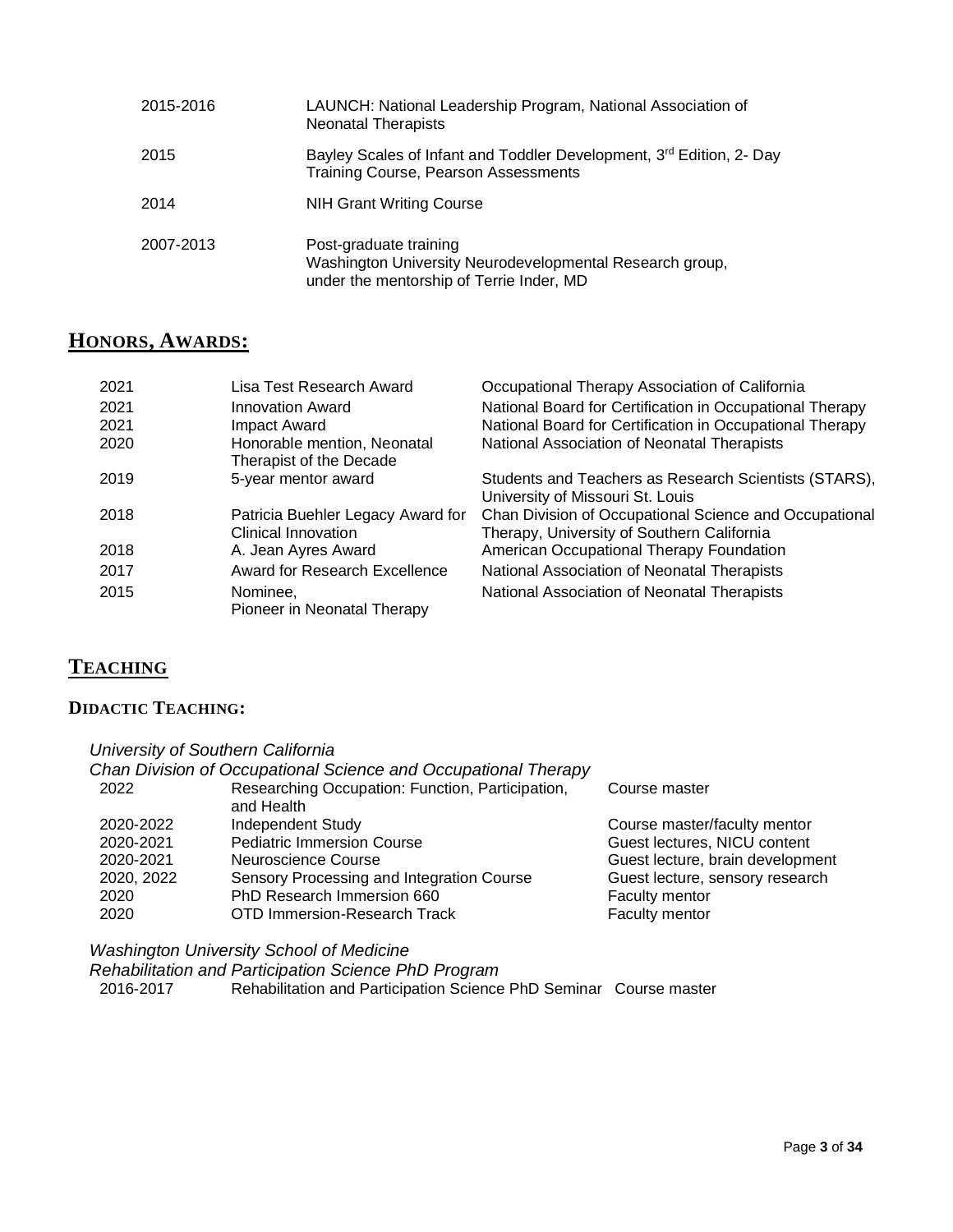# *Washington University School of Medicine*

|           | Program in Occupational Therapy      |
|-----------|--------------------------------------|
| 2014-2019 | Doctoral Proposal Development Course |
| 2009-2020 | Directed Practice Research           |
| 2009-2019 | Neuroscience                         |
| 2009-2015 | <b>Health Conditions</b>             |
| 2013-2019 | <b>Fundamentals of Assessment</b>    |
| 2013-2015 | <b>Fundamentals of Interventions</b> |
|           |                                      |

Group mentor Advisor and course master Content lecturer Content lecturer and lab instructor Content lecturer and lab instructor Content lecturer and lab instructor

## **UNDERGRADUATE AND GRADUATE STUDENT MENTORSHIP:**

## **PHD STUDENTS**

| 2020-present | Marinthea Richter OTD, student of Doctor of Philosophy in Occupational Science<br>University of Southern California, Chan Division of Occupational Science and<br>Occupational Therapy<br>Contributor, Neurobehavior at Term Equivalent Age is Related to Early Childhood<br><i><u><b>Outcomes</b></u></i><br>*Published, Acta Paediatrica<br>Primary Author, Healthcare professional perceptions about a proposed NICU intervention:<br>The importance of community and aligning everday occupations.<br>*Advance online publication, OTJR: Occupation, Participation and Health<br>Primary Author, Parent-infant interaction in the NICU: Challenges in outcome<br>measurement.<br>*Submitted for publication |
|--------------|-----------------------------------------------------------------------------------------------------------------------------------------------------------------------------------------------------------------------------------------------------------------------------------------------------------------------------------------------------------------------------------------------------------------------------------------------------------------------------------------------------------------------------------------------------------------------------------------------------------------------------------------------------------------------------------------------------------------|
| 2021-present | Bethany Gruskin MSOT, student of Doctor of Philosophy in Occupational Science<br>University of Southern California, Chan Division of Occupational Science and<br>Occupational Therapy                                                                                                                                                                                                                                                                                                                                                                                                                                                                                                                           |

## **DOCTORAL STUDENTS**

| 2020 | Jenny Kwon, Doctorate in Occupational Therapy                                        |
|------|--------------------------------------------------------------------------------------|
|      | Washington University, School of Medicine, Program in Occupational Therapy           |
|      | Primary Author, Neonatal Feeding Performance is Related to Feeding Outcomes in       |
|      | Childhood                                                                            |
|      | *Published, Early Human Development                                                  |
|      | *Contributor, Inter-rater Reliability and Concurrent Validity of the Neonatal Eating |
|      | <b>Outcome Assessment</b>                                                            |
|      | *Published, American Journal of Occupational Therapy                                 |
|      | Contributor, Applying the RE-AIM framework to evaluate the implementation of the     |
|      | Supporting and Enhancing NICU Sensory Experiences (SENSE) program.                   |
|      | *Published, BMC Pediatrics                                                           |
|      |                                                                                      |
|      | Margaux Collins, Doctorate in Occupational Therapy                                   |
|      | Washington University, School of Medicine, Program in Occupational Therapy           |
|      | Contributor, Factors Related to Enrollment in Early Therapy Services Following NICU  |
|      | Discharge                                                                            |
|      |                                                                                      |
|      | *Published, Acta Paediatrica                                                         |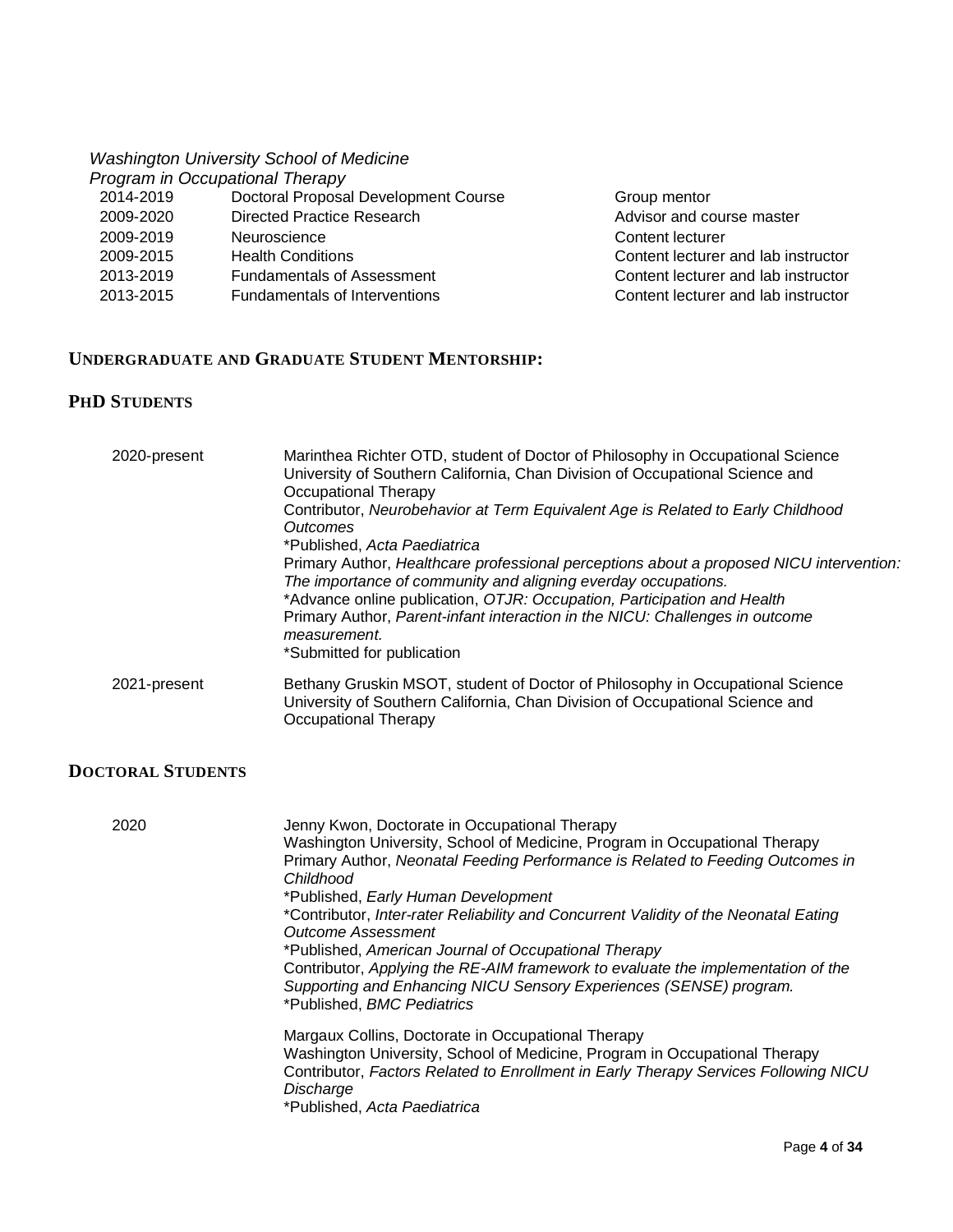|      | Contributor, The Baby Bridge Program: A Sustainable Program that Can Improve Therapy<br>Service Delivery for Preterm Infants following NICU Discharge<br>*Published, PLoS One                                                                                                                                                                                                                                                                                                                                                                                                                                                                                                                                                                                                                                                              |
|------|--------------------------------------------------------------------------------------------------------------------------------------------------------------------------------------------------------------------------------------------------------------------------------------------------------------------------------------------------------------------------------------------------------------------------------------------------------------------------------------------------------------------------------------------------------------------------------------------------------------------------------------------------------------------------------------------------------------------------------------------------------------------------------------------------------------------------------------------|
| 2019 | Lara Liszka, Doctorate in Occupational Therapy,<br>Washington University, School of Medicine, Program in Occupational Therapy<br>Current title: Feeding Team (including NICU), Seattle Children's Hospital, Seattle WA<br>Primary Author, Differences in Early Auditory Exposure Between Neonatal Environments<br>*Published, Early Human Development<br>Primary Author, Auditory Exposure of High-Risk Infants Discharged from the NICU and<br>the Impact of Social Factors<br>*Published, Acta Paediatrica<br>Contributor, Inter-rater Reliability and Concurrent Validity of the Neonatal Eating Outcome<br>Assessment<br>*Published, American Journal of Occupational Therapy<br>Contributor, Early Neurobehavior at 30 Weeks Postmenstrual Age is Related to Outcome<br>at Term Equivalent Age<br>*Published, Early Human Development |
|      | Molly Grabill, Doctorate in Occupational Therapy<br>Washington University, School of Medicine, Program in Occupational Therapy<br>Primary Author, The Prevalence of Early Feeding Alterations in Preterm Infants:<br>Relationships to Early Neurobehavior<br>*In Preparation for Submission<br>Contributor, Preterm Infant Feeding Performance at Term Equivalent Age Differs from<br>That of Full-term Infants<br>*Published, Journal of Perinatology<br>Contributor: The Prevalence of Early Feeding Alterations in Preterm Infants: Relationships<br>to Early Neurobehavior<br>*Submitted, Research in Developmental Disabilities                                                                                                                                                                                                       |
|      | Margaret (Crabtree) Meether, Doctorate in Occupational Therapy<br>Washington University, School of Medicine, Program in Occupational Therapy<br>Current title: Pediatric and Neonatal Therapist, University Illinois Chicago, Chicago IL<br>Primary Author, Neurobehavior of Very Preterm Infants at Term Equivalent Age is Related<br>to Early Childhood Outcomes<br>*Published, Acta Paediatrica                                                                                                                                                                                                                                                                                                                                                                                                                                         |
|      | Danielle Prince, Doctorate in Occupational Therapy<br>Washington University, School of Medicine, Program in Occupational Therapy<br>Current title: Neonatal Occupational Therapist, University of Minnesota Medical Center,<br>Minneapolis MN<br>Contributor, Preterm Infant Feeding Performance at Term Equivalent Age Differs from<br>That of Full-term Infants<br>*Published, Journal of Perinatology                                                                                                                                                                                                                                                                                                                                                                                                                                   |
| 2018 | Anna Annecca, Doctorate in Occupational Therapy,<br>Washington University, School of Medicine, Program in Occupational Therapy<br>Current title: Pediatric Therapist; Spaulding Rehabilitation Hospital, Boston, MA<br>Contributor, Parent Participation in the Neonatal Intensive Care Unit: Predictors and<br>Relationships to Neurobehavior and Developmental Outcomes<br>*Published, Early Human Development                                                                                                                                                                                                                                                                                                                                                                                                                           |
|      | Sarah Wolf, Doctorate in Occupational Therapy,<br>Washington University, School of Medicine, Program in Occupational Therapy<br>Contributor, Factors Related to Enrollment in Early Therapy Services Following NICU<br>Discharge<br>*Published, Acta Paediatrica                                                                                                                                                                                                                                                                                                                                                                                                                                                                                                                                                                           |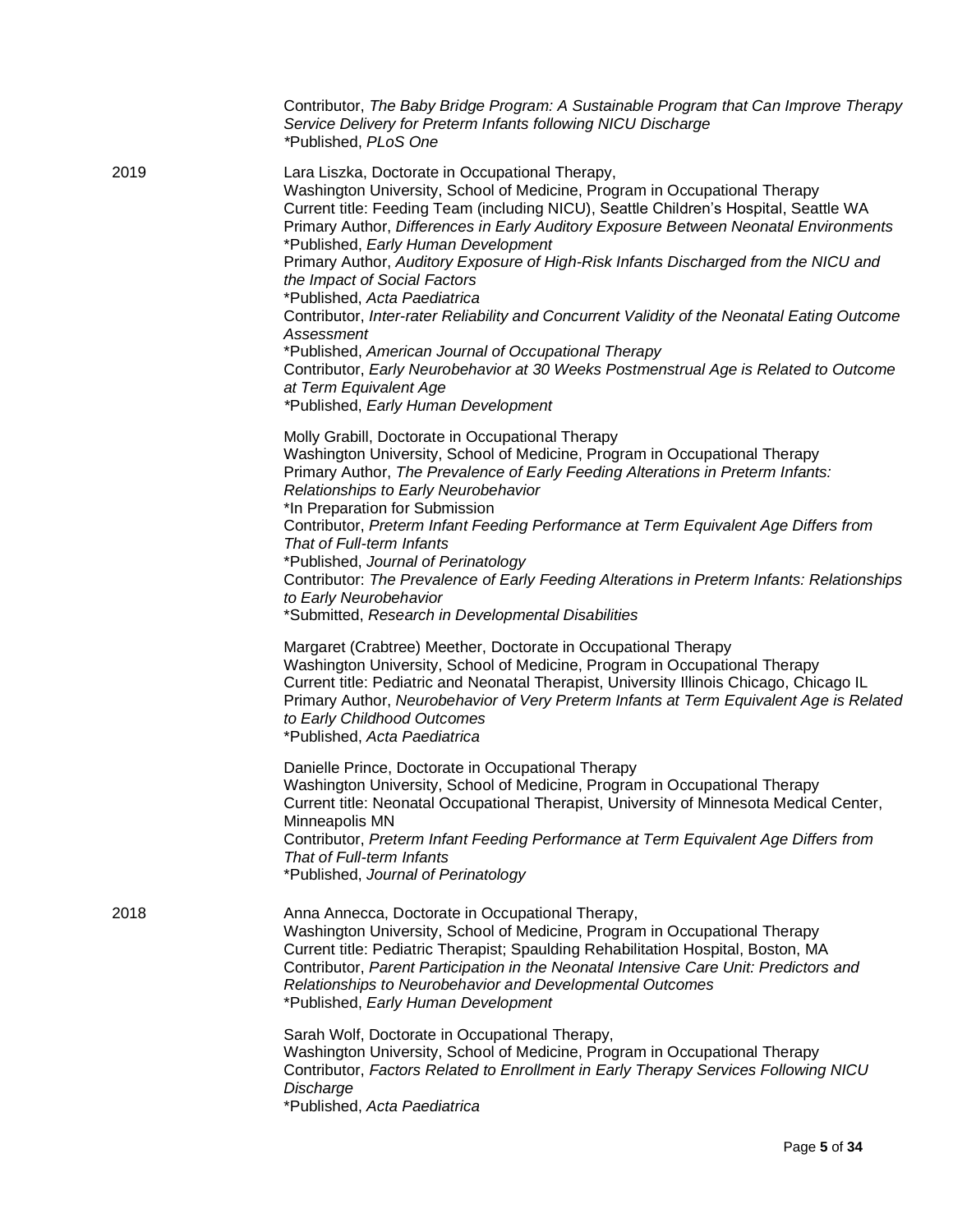| 2017 | Rachel Harris, Doctorate in Occupational Therapy,<br>Washington University, School of Medicine, Program in Occupational Therapy<br>Current title: Neonatal Occupational Therapist, Medical City, Dallas, TX<br>Primary Author, Maternal Mental Health During the Neonatal Period: Relationships to the<br><b>Occupation of Parenting</b><br>*Published, Early Human Development<br>Contributor, The Neonatal Eating Outcome Assessment: Establishing Reliability and<br>Validity<br>*Published, Acta Paediatrica                                               |
|------|----------------------------------------------------------------------------------------------------------------------------------------------------------------------------------------------------------------------------------------------------------------------------------------------------------------------------------------------------------------------------------------------------------------------------------------------------------------------------------------------------------------------------------------------------------------|
|      | Justin Ryckman, Doctorate in Occupational Therapy,<br>Washington University, School of Medicine, Program in Occupational Therapy<br>Current title: Inpatient Occupational Therapist, Barnes-Jewish Hospital, St. Louis MO<br>Primary Author, Sensory Processing Disorder in Preterm Infants During Early Childhood<br>and Relationships to Early Neurobehavior<br>*Published, Early Human Development<br>Contributor, Pacifier Use in Newborns: Related to Socioeconomic Status But Not to Early<br><b>Feeding Performance</b><br>*Published, Acta Paediatrica |
| 2016 | Katherine Ross, Doctorate in Occupational Therapy,<br>Washington University, School of Medicine, Program in Occupational Therapy<br>Current Title: Neonatal Occupational Therapist, Norton Children's Hospital, Louisville,<br>Kentucky<br>Primary Author, Occupational Therapy, Physical Therapy and Speech Language<br>Pathology in the Neonatal Intensive Care Unit: Patterns of Therapy Usage in a Level IV<br><b>NICU</b><br>*Published, Research in Developmental Disabilities                                                                           |
|      | Kelsey Dewey, Doctorate in Occupational Therapy<br>Washington University, School of Medicine, Program in Occupational Therapy<br>Current Title: Physician Assistant, Children's Hospital of Wisconsin, Milwaukee,<br>Wisconsin<br>Rosalind Franklin University of Medicine and Science, Chicago, Illinois<br>Contributor, Non-nutritive Sucking in the Preterm Infant<br>*Published, American Journal of Perinatology                                                                                                                                          |
| 2015 | Odochi Nwabara, Doctorate in Occupational Therapy,<br>Washington University, School of Medicine, Program in Occupational Therapy<br>Current Title: Occupational Therapist, Methodist Hospitals, Gary, Indiana<br>Primary Author, Early Therapy Services Following Neonatal Intensive Care Unit<br>Discharge<br>*Published, Physical & Occupational Therapy in Pediatrics                                                                                                                                                                                       |
|      | Hayley Chrzastowski, Doctorate in Occupational Therapy,<br>Washington University, School of Medicine, Program in Occupational Therapy<br>Current title: NICU and Adult Inpatient Therapist; Spotsylvania Regional Medical Center,<br>Fredericksburg, VA<br>Contributor, Maternal Milk and Relationships to Early Neurobehavioral Outcome in<br>Preterm Infants<br>*Published, Journal of Perinatal and Neonatal Nursing                                                                                                                                        |
| 2014 | Sonya Dunsirn (Dunsirn-Baillie), Doctorate in Occupational Therapy,<br>Washington University, School of Medicine, Program in Occupational Therapy<br>Current Title: Neonatal and Pediatric Therapist, Children's Hospital of Wisconsin,<br>Milwaukee, WI<br>Primary Author, Defining the Nature and Implications of Head Turn Preference in the<br>Preterm Infant<br>*Published, Early Human Development                                                                                                                                                       |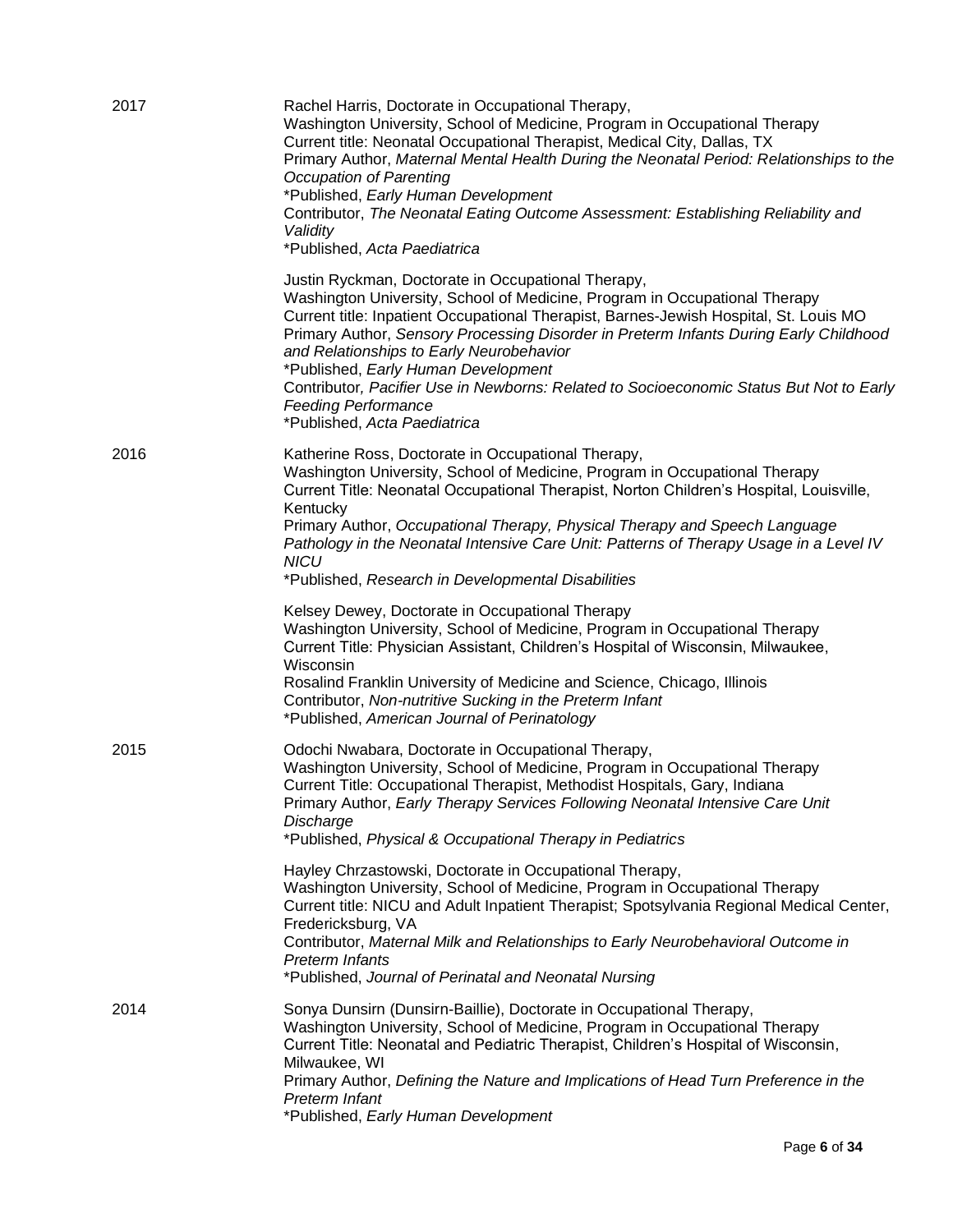|      | Contributor, Maternal Milk and Relationships to Early Neurobehavioral Outcome in<br><b>Preterm Infants</b><br>*Published, Journal of Perinatal and Neonatal Nursing                                                                                                                                                                                                                                                                                                                                                                                                                                                                                                                                                                                                                                                                                                                                                                                                                                                                                                                                                                                                                                                                                                                                                                                                                                                                                                                                       |
|------|-----------------------------------------------------------------------------------------------------------------------------------------------------------------------------------------------------------------------------------------------------------------------------------------------------------------------------------------------------------------------------------------------------------------------------------------------------------------------------------------------------------------------------------------------------------------------------------------------------------------------------------------------------------------------------------------------------------------------------------------------------------------------------------------------------------------------------------------------------------------------------------------------------------------------------------------------------------------------------------------------------------------------------------------------------------------------------------------------------------------------------------------------------------------------------------------------------------------------------------------------------------------------------------------------------------------------------------------------------------------------------------------------------------------------------------------------------------------------------------------------------------|
| 2013 | Tara Crapnell, Doctorate in Occupational Therapy,<br>Washington University, School of Medicine, Program in Occupational Therapy<br>Current Title: Assistive Technology Specialist, Jefferson Union High School District, Daly<br>City, CA<br>Primary Author, Factors Associated with Adverse Feeding Difficulties in the Very Preterm                                                                                                                                                                                                                                                                                                                                                                                                                                                                                                                                                                                                                                                                                                                                                                                                                                                                                                                                                                                                                                                                                                                                                                     |
|      | <i>Infant</i><br>*Published, Acta Paediatrica<br>Contributor, The Effects of Alternative Positioning on Preterm Infants in the Neonatal<br>Intensive Care Unit: A Randomized Clinical Trial<br>*Published, Research in Developmental Disabilities<br>Primary Author, Neurodevelopmental Profile, Growth, and Psychosocial Environment of<br>Preterm Infants with Difficult Feeding Behavior at Age 2 Years<br>*Published, Journal of Pediatrics<br>Contributor, Nursing Perceptions of Clinical Research in the Neonatal Intensive Care Unit<br>*Published, Newborn and Infant Nursing Reviews<br>Contributor, Neonatal Nurses and Therapists' Perceptions of Positioning for Preterm<br>Infants in the Neonatal Intensive Care Unit<br>*Published, Neonatal Network                                                                                                                                                                                                                                                                                                                                                                                                                                                                                                                                                                                                                                                                                                                                      |
|      | Lisa Olsen (Tiltges), Doctorate in Occupational Therapy,<br>Washington University, School of Medicine, Program in Occupational Therapy<br>Current Title: Neonatal Therapist, Banner Children's Hospital, Phoenix, AZ<br>Contributor, Nursing Perceptions of Clinical Research in the Neonatal Intensive Care Unit<br>*Published in Newborn and Infant Nursing Reviews<br>Contributor, Neonatal Nurses and Therapists' Perceptions of Positioning for Preterm<br>Infants in the Neonatal Intensive Care Unit<br>*Published, Neonatal Network                                                                                                                                                                                                                                                                                                                                                                                                                                                                                                                                                                                                                                                                                                                                                                                                                                                                                                                                                               |
| 2012 | Lauren Reynolds (Strnad), Doctorate in Occupational Therapy,<br>Washington University, School of Medicine, Program in Occupational Therapy<br>Contributor, Enhancing Sensory Experiences for Very Preterm Infants in the NICU: An<br><b>Integrative Review</b><br>*Published, Journal of Perinatology<br>Contributor, Head Lag in Infancy: What Is It Telling Us?<br>*Published, American Journal of Occupational Therapy<br>Primary Author, Maternal Obesity and Increased Risk for Autism and Developmental<br>Delay Among Very Preterm Infants<br>*Published, Journal of Perinatology<br>Primary Author, Cerebral Maturation on Amplitude-Integrated Electroencephalography<br>and Perinatal Exposures in Preterm Infants<br>*Published, Acta Paediatrica<br>Contributor, The Effects of Alternative Positioning on Preterm Infants in the Neonatal<br>Intensive Care Unit: A Randomized Clinical Trial<br>*Published, Research in Developmental Disabilities<br>Contributor, Alterations in Brain Structure and Neurodevelopmental Outcome in Preterm<br>Infants Hospitalized in Different Neonatal Intensive Care Unit Environments<br>*Published, The Journal of Pediatrics<br>Primary Author, Parental Presence and Holding in the Neonatal Intensive Care Unit and<br>Associations with Early Neurobehavior<br>*Published, Journal of Perinatology<br>Contributor, Nursing Perceptions of Clinical Research in the Neonatal Intensive Care Unit<br>*Published, Newborn and Infant Nursing Reviews |
|      | Contributor, Neonatal Nurses and Therapists' Perceptions of Positioning for Preterm<br>Infants in the Neonatal Intensive Care Unit                                                                                                                                                                                                                                                                                                                                                                                                                                                                                                                                                                                                                                                                                                                                                                                                                                                                                                                                                                                                                                                                                                                                                                                                                                                                                                                                                                        |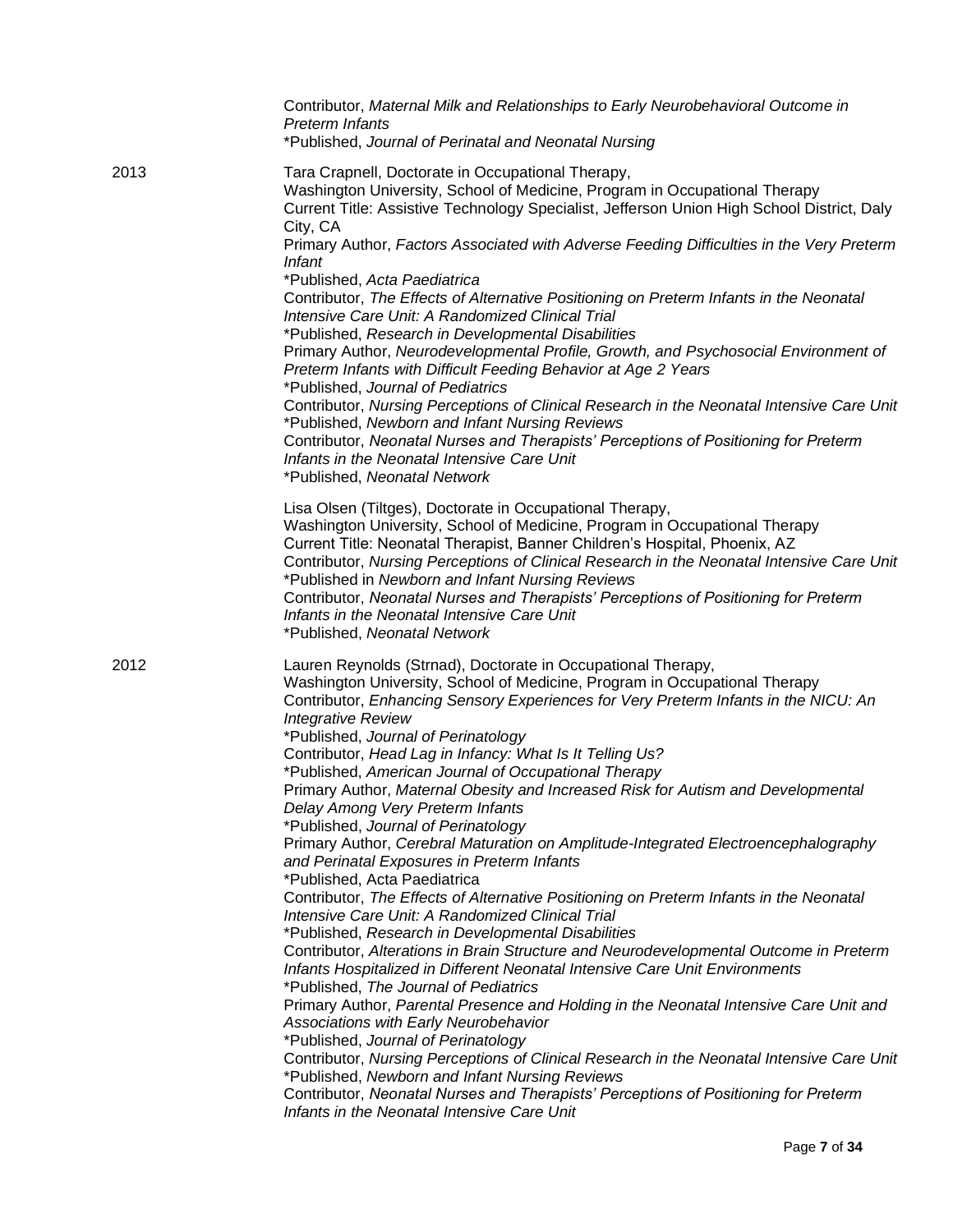|                          | Laura Lewis (Madlinger), Doctorate in Occupational Therapy,<br>Washington University, School of Medicine, Program in Occupational Therapy<br>Current title: neonatal therapist, University Illinois Chicago Hospital, Chicago, IL<br>owner/birth doula at Northern Illinois Doula Services<br>Primary Author, The Effects of Alternative Positioning on Preterm Infants in the Neonatal<br><b>Intensive Care Unit</b><br>*Published, Research in Developmental Disabilities<br>Contributor, Nursing Perceptions of Clinical Research in the Neonatal Intensive Care Unit<br>*Published, Newborn and Infant Nursing Reviews<br>Contributor, Neonatal Nurses and Therapists' Perceptions of Positioning for Preterm<br>Infants in the Neonatal Intensive Care Unit<br>*Published, Neonatal Network                                                                                                    |
|--------------------------|-----------------------------------------------------------------------------------------------------------------------------------------------------------------------------------------------------------------------------------------------------------------------------------------------------------------------------------------------------------------------------------------------------------------------------------------------------------------------------------------------------------------------------------------------------------------------------------------------------------------------------------------------------------------------------------------------------------------------------------------------------------------------------------------------------------------------------------------------------------------------------------------------------|
|                          | Cori Zarem, Doctorate in Occupational Therapy,<br>Washington University, School of Medicine, Program in Occupational Therapy<br>Current Title: Intensive Care Occupational Therapist, University of Tennessee Hospitals,<br>Chattanooga, TN<br>Primary Author, Psychometrics of the Neonatal Oral Motor Assessment Scale<br>*Published, Journal of Developmental Medicine and Child Neurology<br>Contributor, Nursing Perceptions of Clinical Research in the Neonatal Intensive Care Unit<br>*Published, Newborn and Infant Nursing Reviews<br>Primary Author, Neonatal Nurses and Therapists' Perceptions of Positioning for Preterm<br>Infants in the Neonatal Intensive Care Unit<br>*Published, Neonatal Network<br>Contributor, The Effects of Alternative Positioning on Preterm Infants in the Neonatal<br><b>Intensive Care Unit</b><br>*Published, Research in Developmental Disabilities |
| 2011                     | Mallory Duncan (Hensley), Doctorate in Occupational Therapy,<br>Washington University, School of Medicine, Program in Occupational Therapy<br>Current title: Clinical Liaison, Anderson Hospital, Belleville, IL<br>Contributor, The Single-Patient Room in the NICU: Maternal and Family Effects<br>*Published, Journal of Perinatology<br>Contributor, Parent Presence and Holding in the Neonatal Intensive Care Unit and<br>Associations with Early Neurobehavior<br>*Published, Journal of Perinatology<br>*Student Research Award                                                                                                                                                                                                                                                                                                                                                             |
| <b>MASTER'S STUDENTS</b> |                                                                                                                                                                                                                                                                                                                                                                                                                                                                                                                                                                                                                                                                                                                                                                                                                                                                                                     |
| 2020                     | Marissa Corder, Master's in Occupational Therapy<br>Washington University, School of Medicine, Program in Occupational Therapy<br>Education for the Supporting and Enhancing NICU Sensory Experiences (SENSE)<br>Program                                                                                                                                                                                                                                                                                                                                                                                                                                                                                                                                                                                                                                                                            |
|                          | Caitlyn Terhune, Master's in Occupational Therapy<br>Washington University, School of Medicine, Program in Occupational Therapy<br>A Mobile App for the Supporting and Enhancing NICU Sensory Experiences (SENSE)<br>Program                                                                                                                                                                                                                                                                                                                                                                                                                                                                                                                                                                                                                                                                        |
| 2019                     | Pido Tran, Master's in Occupational Therapy<br>Washington University, School of Medicine, Program in Occupational Therapy<br>Contributor: Differences in Neurobehavior Between Low Risk Preterm and Full Term<br><b>Infants</b><br>*Submitted, American Journal of Perinatology                                                                                                                                                                                                                                                                                                                                                                                                                                                                                                                                                                                                                     |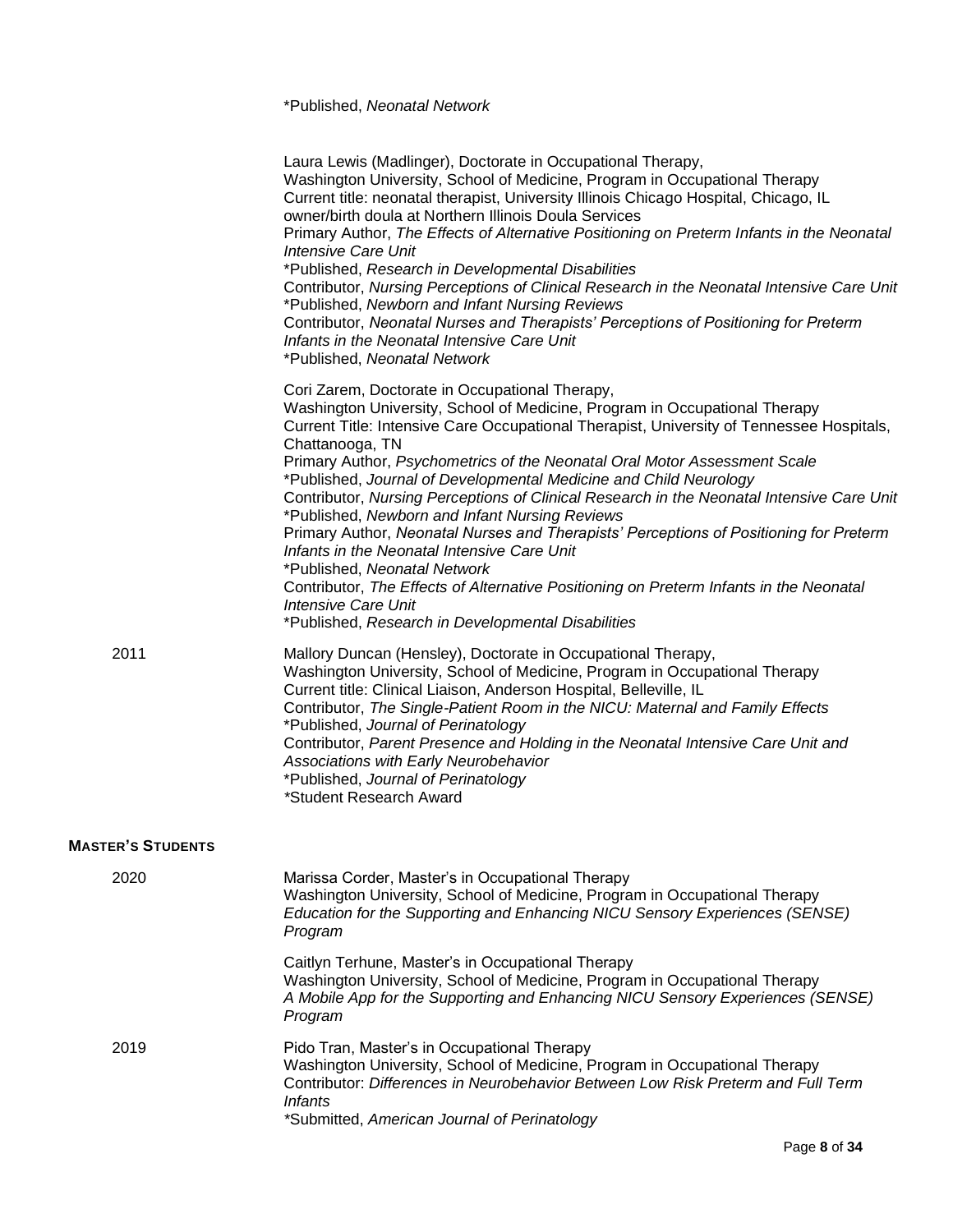|      | Kylie Buma, Master's in Occupational Therapy<br>Washington University, School of Medicine, Program in Occupational Therapy<br>Current title: Outpatient Pediatric Therapist, Agape Therapy Services, Richland WA<br>Maternal Perceptions About Sensory Interventions in the NICU: A Qualitative Study<br>*Submitted, Research in Developmental Disabilities                                                                                                                                                                                                                                                                                                                                                                                                                                                                                                                                                                                                                                                                                                                              |
|------|------------------------------------------------------------------------------------------------------------------------------------------------------------------------------------------------------------------------------------------------------------------------------------------------------------------------------------------------------------------------------------------------------------------------------------------------------------------------------------------------------------------------------------------------------------------------------------------------------------------------------------------------------------------------------------------------------------------------------------------------------------------------------------------------------------------------------------------------------------------------------------------------------------------------------------------------------------------------------------------------------------------------------------------------------------------------------------------|
|      | Sarah Tenbarge, Master's in Occupational Therapy<br>Washington University, School of Medicine, Program in Occupational Therapy<br>Health Care Professionals' Perceptions About Sensory-Based Interventions in the NICU                                                                                                                                                                                                                                                                                                                                                                                                                                                                                                                                                                                                                                                                                                                                                                                                                                                                   |
| 2018 | Margaret Kindra, Master's in Occupational Therapy,<br>Washington University, School of Medicine, Program in Occupational Therapy<br>Current title: Pediatric OT; Black Bear Academy, Chicago, IL<br>Contributor: Neonatal Therapy: A Survey of Current Practice<br>*Student Research Award<br>*Published, Journal of Pediatric Rehabilitation                                                                                                                                                                                                                                                                                                                                                                                                                                                                                                                                                                                                                                                                                                                                            |
|      | Rachel Munoz, Master's in Occupational Therapy,<br>Washington University, School of Medicine, Program in Occupational Therapy<br>Contributor, Maternal Milk and Relationships to Early Neurobehavioral Outcome in<br><b>Preterm Infants</b><br>*Published, Journal of Perinatal and Neonatal Nursing                                                                                                                                                                                                                                                                                                                                                                                                                                                                                                                                                                                                                                                                                                                                                                                     |
|      | Amy Jacobsen, Master's in Occupational Therapy,<br>Washington University, School of Medicine, Program in Occupational Therapy<br>Current title: Surgical OT; Northwestern Memorial Hospital, Chicago, IL<br>Contributor, Non-nutritive Sucking in the Preterm Infant<br>*Published, American Journal of Perinatology                                                                                                                                                                                                                                                                                                                                                                                                                                                                                                                                                                                                                                                                                                                                                                     |
| 2017 | Lisa Shabosky, Master's in Occupational Therapy,<br>Washington University, School of Medicine, Program in Occupational Therapy<br>Contributor, Parent Participation in the Neonatal Intensive Care Unit: Predictors and<br>Relationships to Neurobehavior and Developmental Outcomes<br>*Published, Early Human Development                                                                                                                                                                                                                                                                                                                                                                                                                                                                                                                                                                                                                                                                                                                                                              |
|      | Bailey Farr (Hall), Master's in Occupational Therapy,<br>Washington University, School of Medicine, Program in Occupational Therapy<br>Current title: Medical student, University of Arkansas, Little Rock, AR<br>Contributor, Parent Participation in the Neonatal Intensive Care Unit: Predictors and<br>Relationships to Neurobehavior and Developmental Outcomes<br>*Published, Early Human Development                                                                                                                                                                                                                                                                                                                                                                                                                                                                                                                                                                                                                                                                              |
| 2016 | Polly Kellner (Durant), Master's in Occupational Therapy,<br>Washington University, School of Medicine, Program in Occupational Therapy<br>Current title: Research Coordinator, NICU Therapy Lab, University of Southern California,<br>Chan Division of Occupational Science and Occupational Therapy, Los Angeles, CA<br>Contributor, Randomized clinical trial identifies better language outcomes in preterm<br>infants receiving the Supporting and Enhancing NICU Sensory Experiences program<br>*Published, Journal of Perinatology<br>Contributor, Factors Related to Enrollment in Early Therapy Services Following Neonatal<br>Intensive Care Unit Discharge<br>*Published, Acta Paediatrica<br>Contributor, Neonatal Feeding Performance is Related to Feeding Outcomes in Childhood<br>*Published, Early Human Development<br>Contributor, Auditory Exposure in the NICU: Room Type and Other Predictors<br>*Published, Journal of Pediatrics<br>Contributor: Neurodevelopmental Outcomes Following Preterm Birth and the Association<br>with Postmenstrual Age at Discharge |
|      | *Advance Online Publication, American Journal of Perinatology                                                                                                                                                                                                                                                                                                                                                                                                                                                                                                                                                                                                                                                                                                                                                                                                                                                                                                                                                                                                                            |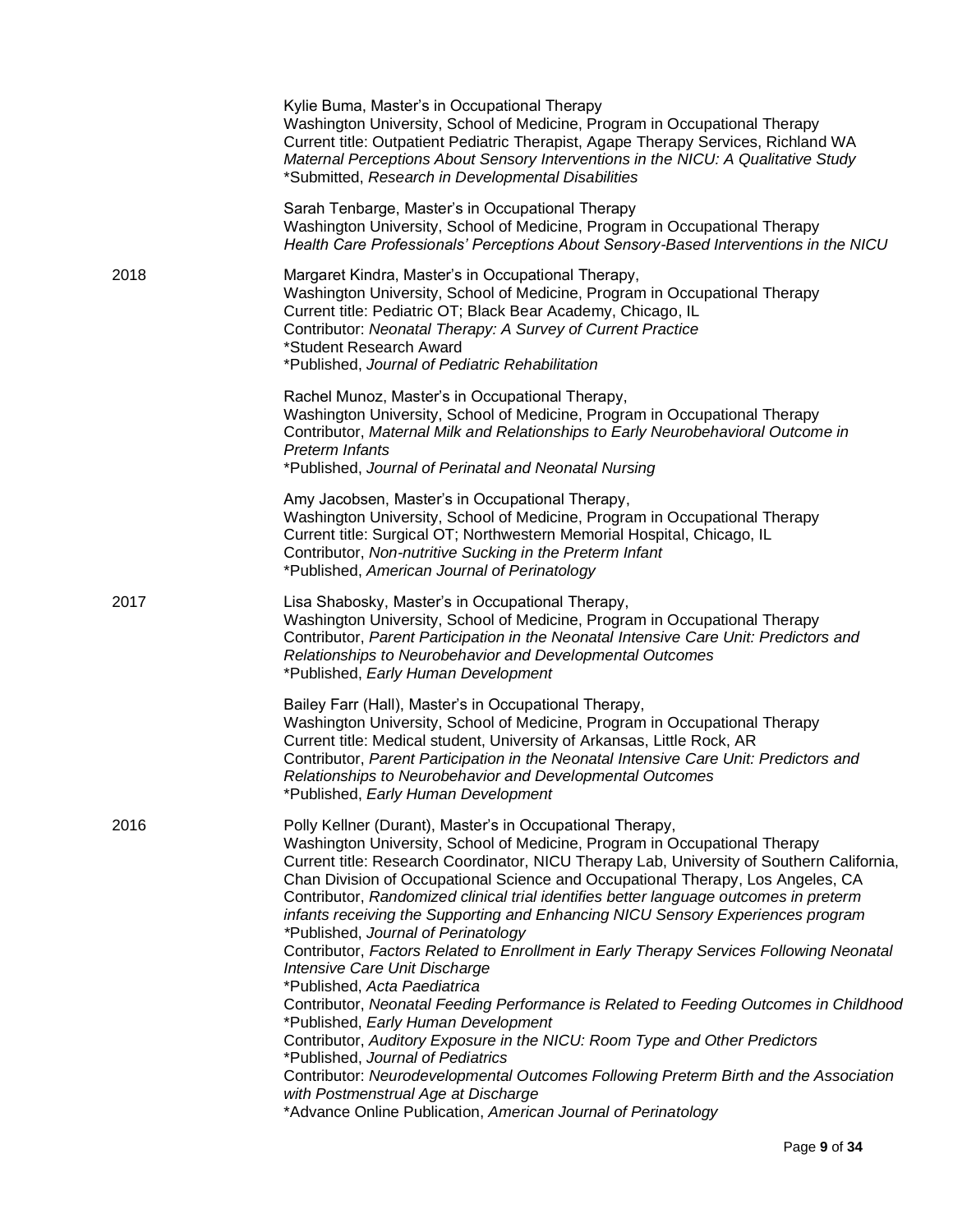|      | Contributor: Sensory experiences for preterm infants in the NICU: An integrative review of<br>evidence over the past 5 years<br>*In preparation<br>*Student Research Award                                                                                                                                                                                                                                                                                                                                                                                                  |
|------|-----------------------------------------------------------------------------------------------------------------------------------------------------------------------------------------------------------------------------------------------------------------------------------------------------------------------------------------------------------------------------------------------------------------------------------------------------------------------------------------------------------------------------------------------------------------------------|
|      | Felicia Foci, Master's in Occupational Therapy,<br>Washington University, School of Medicine, Program in Occupational Therapy<br>Current Title: Pediatric OT, Cincinnati Children's Hospital, Cincinnati, OH<br>Contributor, Neonatal Eating Outcome Assessment: Tool Development and Inter-Rater<br>Reliability<br>*Published, Acta Paediatrica                                                                                                                                                                                                                            |
|      | Elizabeth Heiny, Master's in Occupational Therapy,<br>Washington University, School of Medicine, Program in Occupational Therapy<br>Current title: Neonatal Therapist, Saint Louis Children's Hospital, St. Louis MO<br>Primary Author, Factors Related to Enrollment in Early Therapy Services following<br>Neonatal Intensive Care Unit Discharge<br>*Published, Acta Paediatrica<br>Contributor, Applying the RE-AIM framework to evaluate the implementation of the<br>Supporting and Enhancing NICU Sensory Experiences (SENSE) program.<br>*Published, BMC Pediatrics |
|      | Contributor, Auditory Exposure of High-Risk Infants Discharged From the NICU and the<br><b>Impact of Social Factors</b><br>*Published, Acta Paediatrica<br>Contributor, Implementation of the Baby Bridge Program Reduces Timing Between NICU<br>Discharge and Therapy Activation<br>*Published, Journal of Early Intervention                                                                                                                                                                                                                                              |
|      | Contributor, The Baby Bridge Program: A Sustainable Program that Can Improve Therapy<br>Service Delivery for Preterm Infants following NICU Discharge<br>*Published, PLoS One                                                                                                                                                                                                                                                                                                                                                                                               |
|      | Contributor, Health Care Professionals' Perceptions About Sensory-Based Interventions<br>in the NICU                                                                                                                                                                                                                                                                                                                                                                                                                                                                        |
|      | *Published, American Journal of Perinatology<br>Contributor, Occupational Therapy, Physical Therapy and Speech Language Pathology In<br>the Neonatal Intensive Care Unit: Patterns of Therapy Usage in a Level IV NICU<br>*Published, Research in Developmental Disabilities<br>Contributor, Factors Related to Enrollment in Early Therapy Services Following NICU                                                                                                                                                                                                         |
|      | Discharge<br>*Published, Acta Pediatrica                                                                                                                                                                                                                                                                                                                                                                                                                                                                                                                                    |
| 2014 | Joy Bender, Master's in Occupational Therapy,<br>Washington University, School of Medicine, Program in Occupational Therapy<br>Title: Pediatric Occupational Therapist,<br>Belle Center, St. Louis, Missouri                                                                                                                                                                                                                                                                                                                                                                |
|      | Contributor, Parent Participation in the Neonatal Intensive Care Unit: Predictors and<br>Relationships to Neurobehavior and Developmental Outcomes<br>*Published, Early Human Development<br>*Student Research Award                                                                                                                                                                                                                                                                                                                                                        |
|      | Laura Mazelis, Master's in Occupational Therapy,<br>Washington University, School of Medicine, Program in Occupational Therapy<br>Current Title: Occupational Therapist, Healthsouth Rehabilitation, Spring Hill, FL<br>The Development of a Certification Process for Neonatal Therapists                                                                                                                                                                                                                                                                                  |
|      | Kelsey Melchior, Master's in Occupational Therapy,<br>Washington University, School of Medicine, Program in Occupational Therapy<br>Current Title: School Based Therapist, Norfolk Schools, Norfolk, VA                                                                                                                                                                                                                                                                                                                                                                     |
|      | Contributor, Assessment of Autism Symptoms During the Neonatal Period: Is There Early<br><b>Evidence of Autism Risk?</b>                                                                                                                                                                                                                                                                                                                                                                                                                                                    |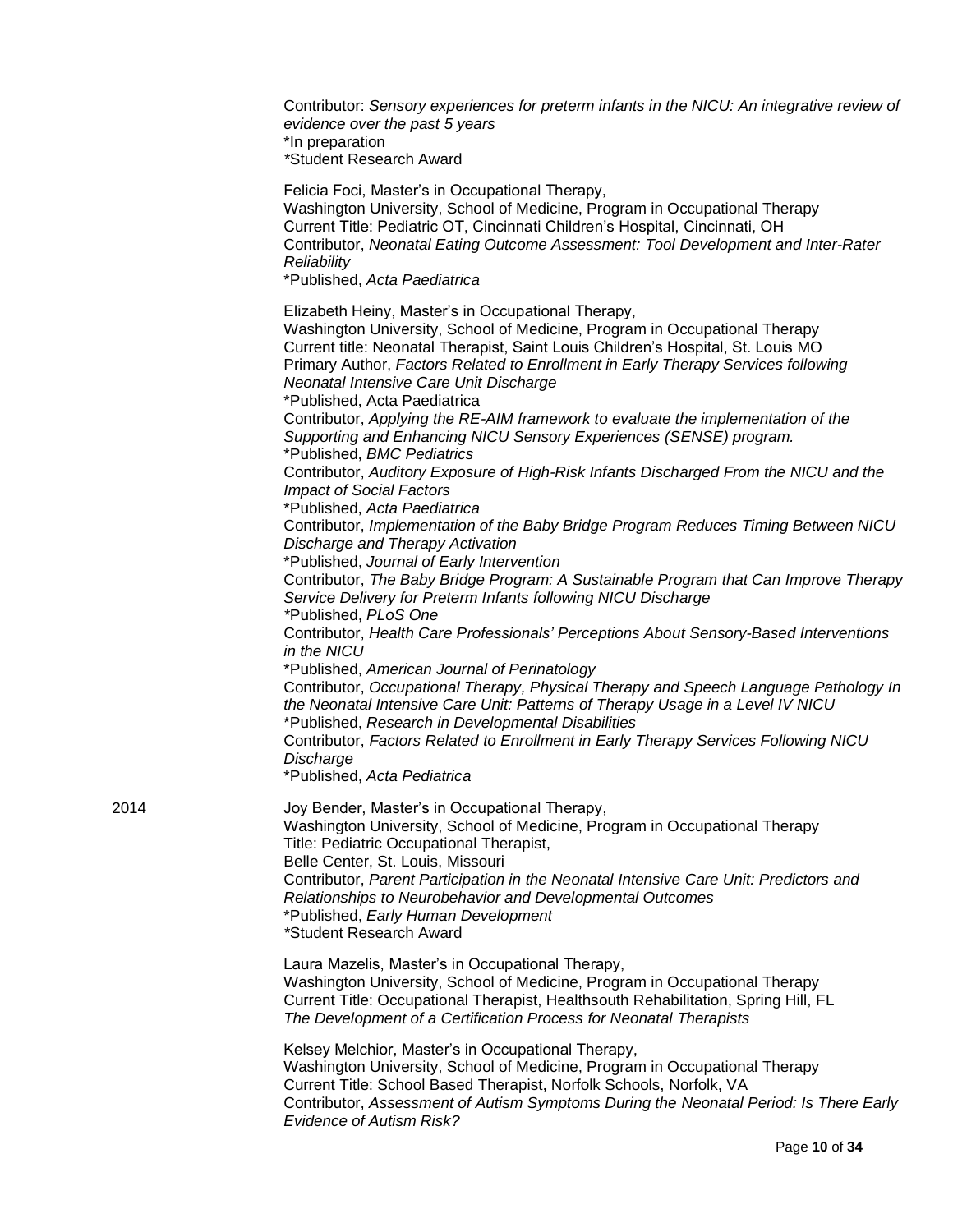|                       | *Published, American Journal of Occupational Therapy                                                                                                                                                                                                                                                                                                                                                                                    |
|-----------------------|-----------------------------------------------------------------------------------------------------------------------------------------------------------------------------------------------------------------------------------------------------------------------------------------------------------------------------------------------------------------------------------------------------------------------------------------|
| 2013                  | Kristin Seefeldt, Master's in Occupational Therapy,<br>Washington University, School of Medicine, Program in Occupational Therapy<br>Contributor, Head Lag in Infancy: What is it Telling Us?<br>*Published, American Journal of Occupational Therapy                                                                                                                                                                                   |
|                       | Melissa Mara, Master's in Occupational Therapy,<br>Washington University, School of Medicine, Program in Occupational Therapy<br>Current Title: Hand Therapist, Athletico Physical Therapy, Chicago, IL<br>More Silence in the NICU Private Room                                                                                                                                                                                        |
| 2011                  | Amanda Felber (Brown), Master's in Occupational Therapy,<br>Washington University, School of Medicine, Program in Occupational Therapy<br>Current Title: Adjunct Faculty, Belmont University, Nashville, Tennessee<br>Current Title: Pediatric Occupational Therapist, Healthsouth Rehabilitation, Nashville,<br><b>Tennessee</b><br>Early Sedative Use in the Preterm Infant and Neurodevelopmental Outcome<br>*Student Research Award |
|                       | Stephanie Walker, Master's in Occupational Therapy,<br>Washington University, School of Medicine, Program in Occupational Therapy<br>Current Title: Occupational Therapist, Bronson Hospital, Kalamazoo, Michigan<br>Contributor, Alterations in Brain Structure and Neurodevelopmental Outcome in Preterm<br>Infants Hospitalized in Different Neonatal Intensive Care Unit Environments<br>*Published, Journal of Pediatrics          |
| 2010                  | Alison Castellano (Lynch), Master's in Occupational Therapy,<br>Washington University, School of Medicine, Program in Occupational Therapy<br>Current Title: Pediatric Occupational Therapist, Special School District, St. Louis MO<br>Contributor, Factors Associated with Concern about Development and Intent to Access<br>Therapy Services at Discharge from the NICU<br>*Published, Journal of Pediatric Physical Therapy         |
|                       | Katrina Stransky, Master's in Occupational Therapy,<br>Washington University, School of Medicine, Program in Occupational Therapy<br>Contributor, The Single-Patient Room in the NICU: Maternal and Family Effects,<br>*Published, Journal of Perinatology                                                                                                                                                                              |
| 2003                  | Renee Gamberoni, Master's in Occupational Therapy,<br>University of Florida,<br>An Adaptive Ice Skating Program for Children with Special Needs                                                                                                                                                                                                                                                                                         |
| <b>SUMMER INTERNS</b> |                                                                                                                                                                                                                                                                                                                                                                                                                                         |
| 2021                  | Arhelia Figueroa<br>Diversity, Inclusion, & Access (DIA) Program<br>Racism and discrimination in the NICU                                                                                                                                                                                                                                                                                                                               |
| 2019                  | Katie He<br><b>STARS Program</b><br>Daily variations in preterm infant auditory exposure in the neonatal intensive<br>care unit                                                                                                                                                                                                                                                                                                         |
|                       | Sabriya Jalal<br><b>STARS Program</b>                                                                                                                                                                                                                                                                                                                                                                                                   |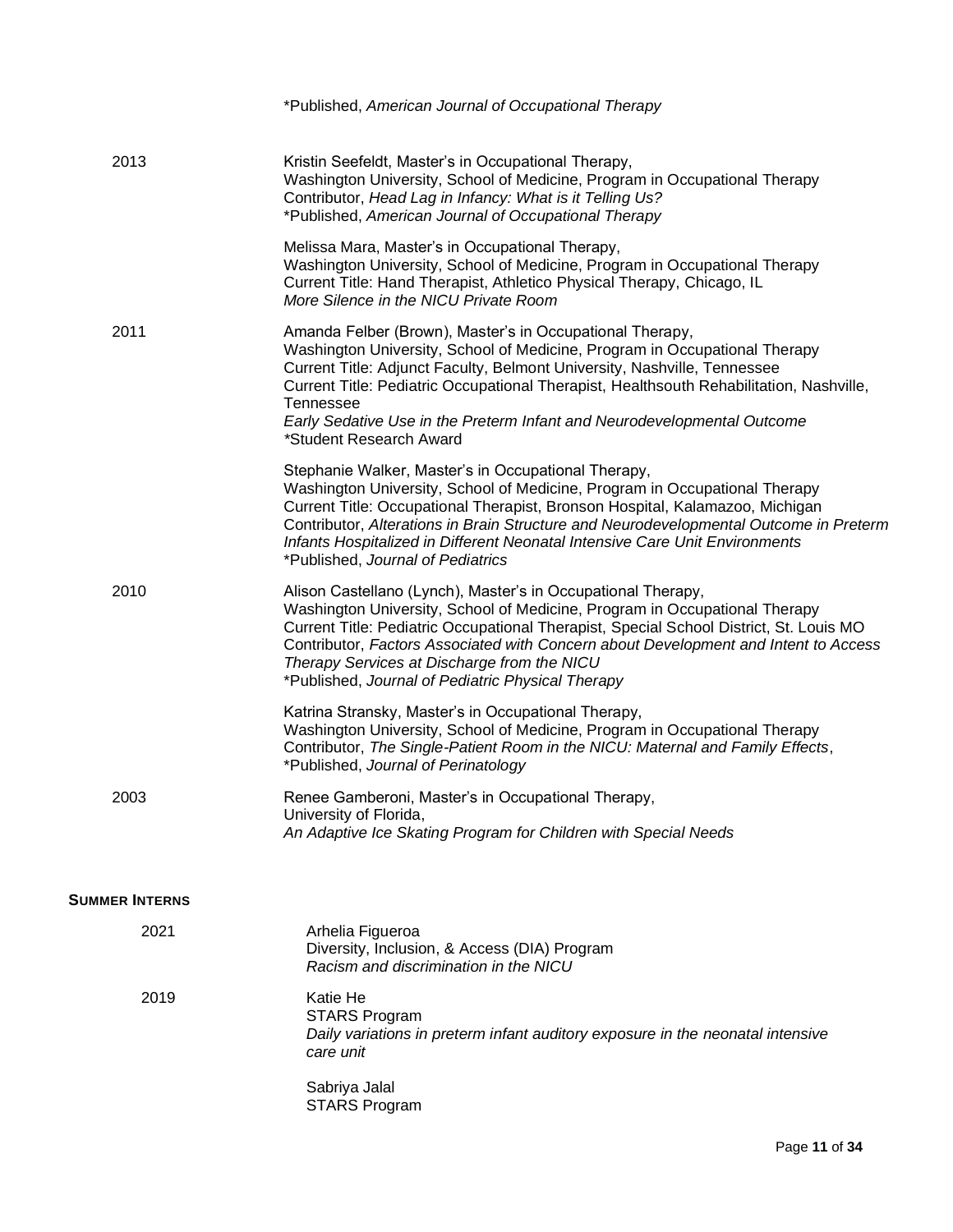|      | Relationship between preterm infants' exposure to neonatal intensive care<br>unit environmental factors and sensory processing problems encountered in<br>early childhood                                                  |
|------|----------------------------------------------------------------------------------------------------------------------------------------------------------------------------------------------------------------------------|
|      | Madalyn Abady<br><b>STARS Program</b><br>Are early feeding patterns and growth of the preterm infant related to feeding<br>habits and growth in early childhood?                                                           |
| 2018 | Laura Whitehill<br>Institute of Public Health Summer Internship<br>Medical Student, University College Dublin<br>Socio-demographic factors related to parent engagement in the NICU<br>*Published, Early Human Development |
|      | <b>Rishith Mishra</b><br><b>STARS Program</b><br>Differences in Neurobehavior Among Full Term and Preterm Infants                                                                                                          |
|      | Gansari Aleti<br><b>STARS Program</b><br>Concurrent Validity of the Neonatal Eating Outcome Assessment:<br>Relationships to the Neonatal Oral Motor Scale                                                                  |
|      | Margaret Hughes<br><b>STARS Program</b><br>The Immediate Impact of Gentle Human Touch on Preterm Infant Physiology<br>and Behavior                                                                                         |
| 2017 | Sudheesha Paladugu<br><b>STARS Program</b><br>The Impact of SENSE Interventions on Maternal Mental Health<br>*Award for research excellence                                                                                |
|      | Hania Nuraini<br>STARS Program,<br>Variations in Auditory Exposure in the NICU and Mother-Baby Unit<br>*Award for research excellence                                                                                      |
|      | Shirsha Majumdar<br><b>STARS Program</b><br>Relationship between Neurobehavior at Discharge and Long-term<br>Neurodevelopment at 3-5 Years of Age<br>*Award for research excellence                                        |
|      | Sophia Li<br><b>STARS Program</b><br>Comparing the Neonatal Feeding Assessment Scores of the NEO to the<br><b>NOMAS</b>                                                                                                    |
|      | Nikhita Kohli<br>STARS Program,<br>The Importance of Cycled Lighting in the NICU                                                                                                                                           |
|      | Neha Bharadwaj<br>STARS Program,<br>Studies at John Hopkins University<br>The Relationship Between Feeding Behavior and Neurodevelopment in<br><b>Preterm Neonates</b>                                                     |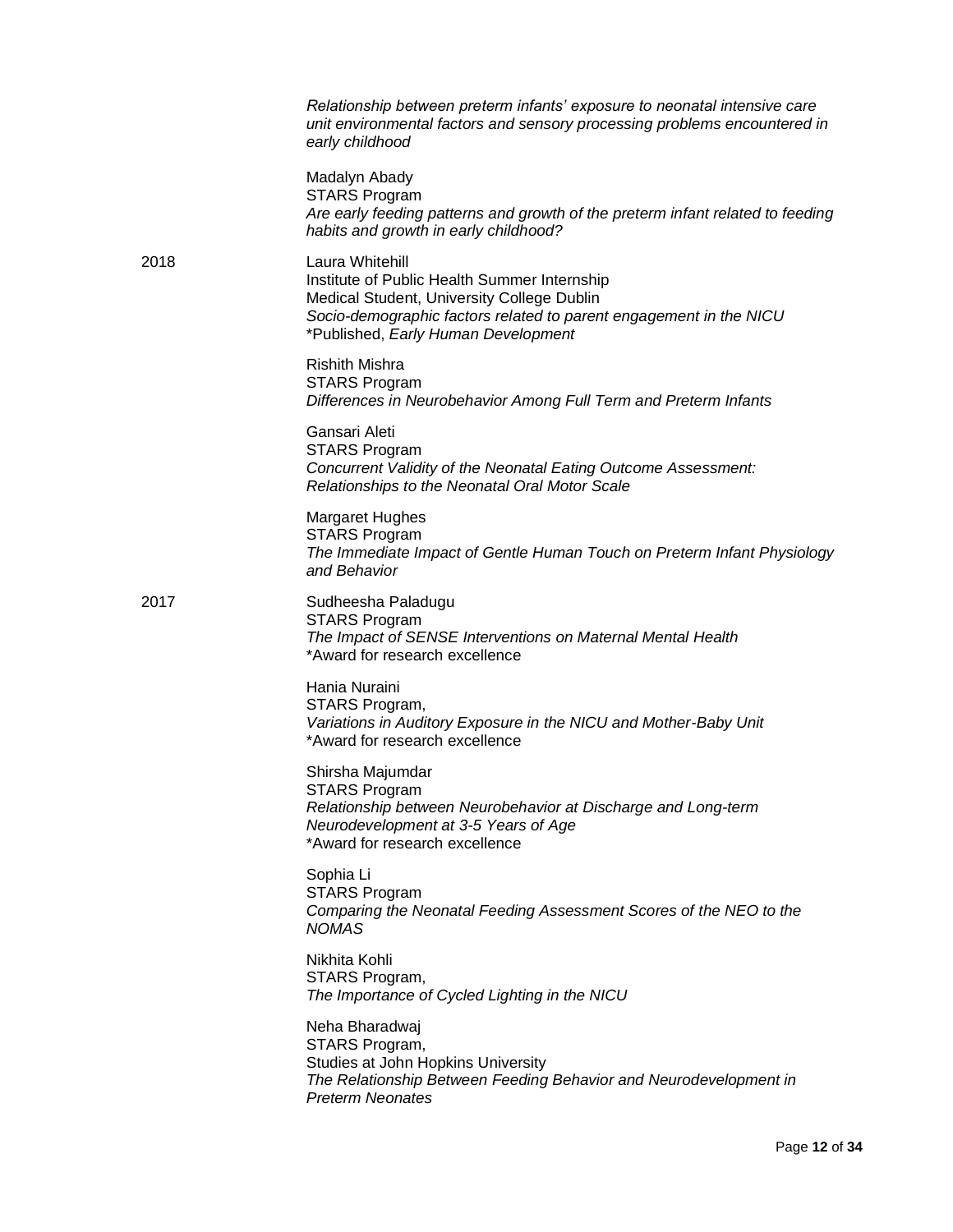|      | Kennedi Ginger<br><b>STARS Program</b><br>Feeding Coordination Problems in Preterm and Full Term Infants<br>*Award for research excellence                                                    |
|------|-----------------------------------------------------------------------------------------------------------------------------------------------------------------------------------------------|
|      | Shree Govani<br>Factors That Influence Whether Neonatal Therapists Do Parent Education In<br>the NICU                                                                                         |
| 2016 | <b>Katie Kersting</b><br>STARS Program,<br>Studies at St. Louis University<br>Prenatal Steroid Use: Relationships to Early Infant Neurobehavior<br>*Award for research excellence             |
|      | Anhthi Luong<br>STARS Program,<br>Studies at Washington University<br>Contributor, Pacifier Use: Predictors and Relationships to Early Feeding<br>Performance<br>*Published, Acta Paediatrica |
|      | Alhan Sayyed<br>STARS Program,<br>Studies at St. Louis University<br>Cerebral Injury in Preterm Infants and Relationships to Early Neurobehavior<br>*Award for research excellence            |
| 2015 | Jennifer Donovan<br>STARS Program,<br>Studies at Northwestern University<br>Sensory Stimulation in the NICU<br>*Award for research excellence                                                 |
|      | <b>Brittany Calkins</b><br>STARS Program,<br><b>Studies at Emory University</b><br>Current Practice Related to Sensory Based Interventions for Preterm Infants<br>in the NICU                 |
|      | <b>Cherry Tomatsu</b><br>STARS Program,<br>Studies at University of Delaware<br>Light in the NICU                                                                                             |
| 2014 | Michelle Tang<br>STARS Program,<br>Studies at Washington University<br>Relationships of parent engagement in the NICU with outcome<br>*Award for research excellence                          |
|      | Danielle Serota<br>STARS Program,<br>Colonel, Israel Defense Forces<br>Caffeine exposure and relationships to outcome in preterm infants<br>*Award for research excellence                    |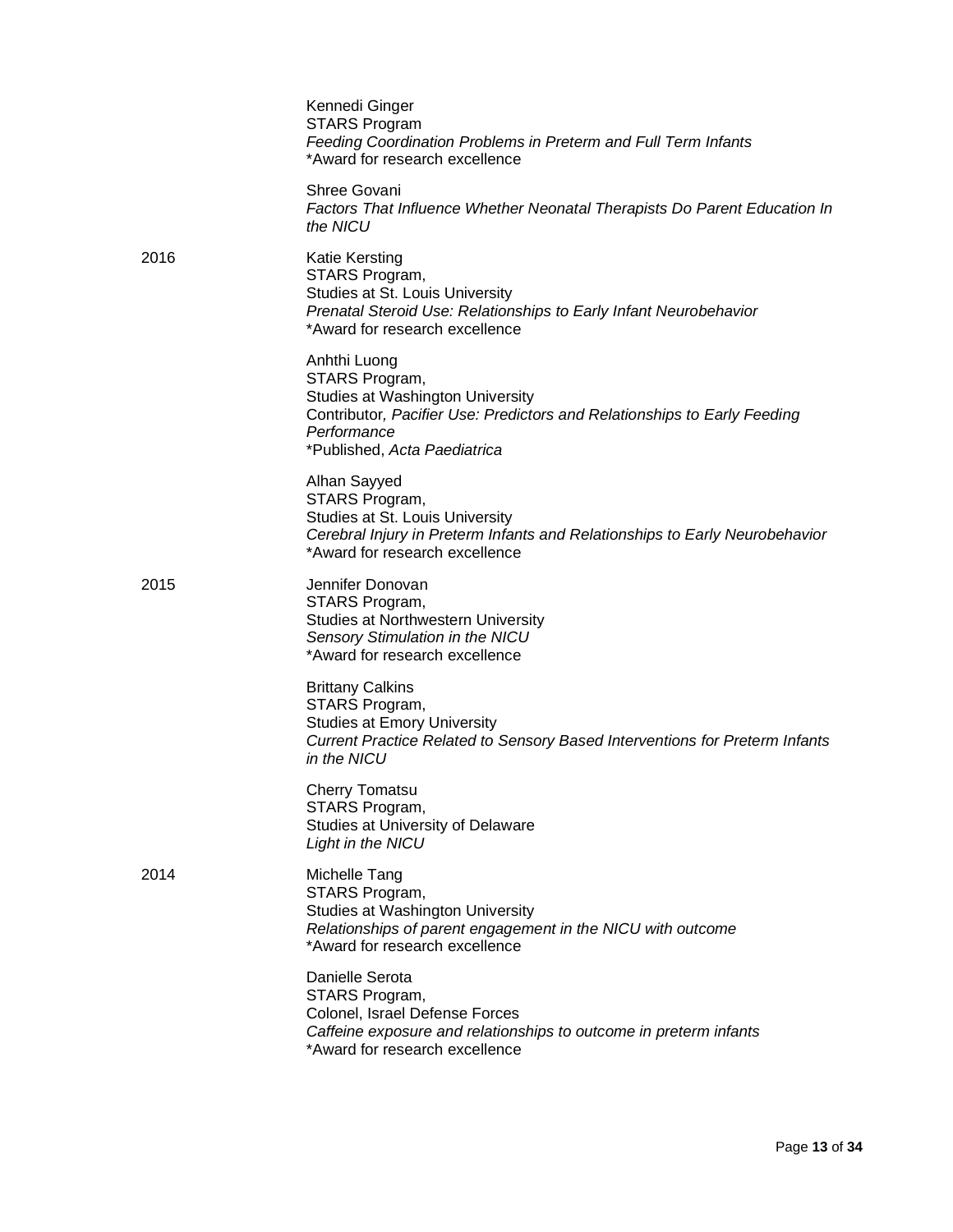# **SERVICE**

## **CONSULTANTSHIPS AND ADVISORY BOARDS:**

| 2022          | Early Intervention, Sensory, Motor, Attention and regulation, Relationships, and Together |
|---------------|-------------------------------------------------------------------------------------------|
|               | (EI SMART), Expert Panel Member                                                           |
| 2021          | California Perinatal Quality Care Collaborative (CPQCC) NICUs Enabling Optimal            |
|               | Brain Health (NeoBrain) Faculty Panel Member                                              |
| 2012          | Charter Faculty Member, Neonatal Touch and Massage Certification, Creative                |
|               | <b>Therapy Consultants</b>                                                                |
| 2014-present  | Co-chair, Neonatal Therapy Certification Board                                            |
| 2017          | Consultant, Proctor and Gamble, Newborn Division                                          |
| 2020          | Consultant, Brigham and Women's/Harvard University, NICU research                         |
| 2020-2021     | Consultant, Safety Committee, e-Bio Tech, prevention of preterm labor                     |
| 2021- present | Faculty Panel, NICUs Enabling Optimal Brain Health (NEOBrain), California Perinatal       |
|               | <b>Quality Care Collaborative</b>                                                         |

#### **PROFESSIONAL SOCIETY MEMBERSHIPS:** *Year- Year*

| rear-rear    |                                                     |
|--------------|-----------------------------------------------------|
| 2020-2021    | Member, Society for the Study of Occupation         |
| 2020-present | Member, California Occupational Therapy Association |
| 2014-present | Member, American Academy of Pediatrics              |
| 2012-present | Member, National Association of Neonatal Therapists |
| 2010-present | Member, American Occupational Therapy Association   |

#### **UNIVERSITY SERVICE:**

| 2012-2014 | Member, Curriculum Committee, Program in Occupational Therapy,<br><b>Washington University</b>                                       |
|-----------|--------------------------------------------------------------------------------------------------------------------------------------|
| 2012-2014 | Member, PhD Program Development Committee, Program in Occupational Therapy,<br><b>Washington University</b>                          |
| 2016-2020 | Member, Diversity Committee, Program in Occupational Therapy,<br><b>Washington University</b>                                        |
| 2017-2020 | Investigator Track Representation, Faculty Council for Program in Occupational Therapy,<br><b>Washington University (Elected)</b>    |
| 2021      | PhD Scholarship Committee, University of Southern California Chan Division of Occupational<br>Science and Occupational Therapy       |
| 2021      | Strategy 2.1 Committee/Research, University of Southern California Chan Division of<br>Occupational Science and Occupational Therapy |

## **UNIVERSITY AFFILIATIONS:**

| 2020-present | Faculty member, Gehr Center for Health Systems Science and Innovation, USC Keck<br>Medicine                          |
|--------------|----------------------------------------------------------------------------------------------------------------------|
| 2020-present | Faculty member, Center for the Changing Family, USC Dornsife College of Letters, Arts<br>and Sciences                |
| 2014-2020    | Member, Washington University Dissemination and Implementation Science Research                                      |
| 2016-2020    | Member, Institute for Public Health, Washington University                                                           |
| 2020-present | Affiliate Member, Gehr Family Center for Health Systems Science and Innovation,<br>University of Southern California |
| 2020-present | Member, Best Starts to Life, Children's Hospital of Los Angeles                                                      |
| 2020-present | Member, Center for the Changing Family, University of Southern California                                            |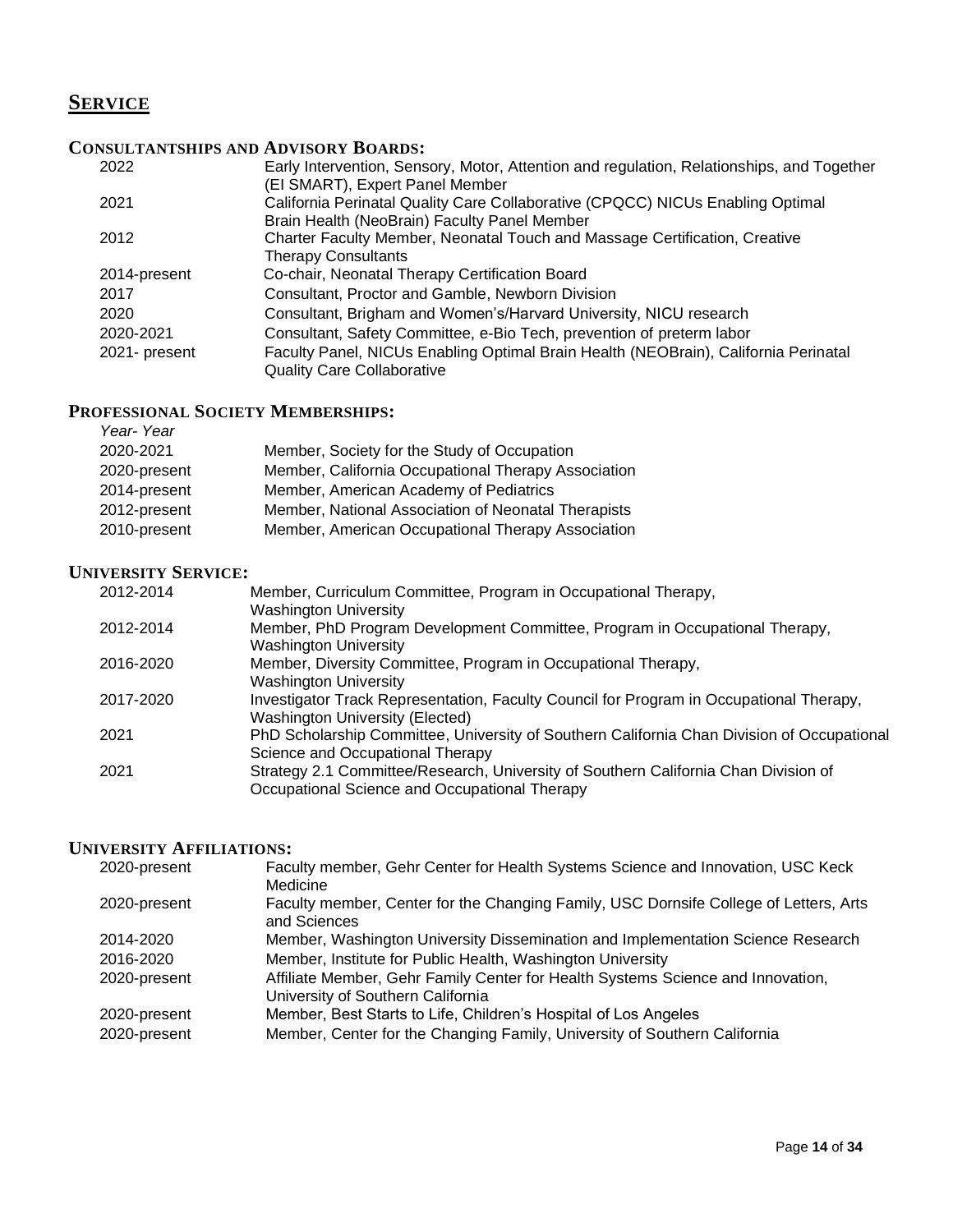## **RESEARCH AND SCHOLARSHIP**

## **EDITORSHIPS AND EDITORIAL BOARDS:**

| Year-Year | <b>Position</b>       | Journal/Board Name                                                      |
|-----------|-----------------------|-------------------------------------------------------------------------|
| 2016-2017 | <b>Invited Expert</b> | United Kingdom College of Occupational Therapists Section for Children, |
|           | Reviewer              | Youth, and Families: Guideline for Occupational Therapists in Neonatal  |
|           |                       | Practice and Early Intervention                                         |

#### **MANUSCRIPT REVIEW:**

| Year-Year    | Journal                                                                         |
|--------------|---------------------------------------------------------------------------------|
| 2009-present | Guest Reviewer-Neonatal and Perinatal Medicine, Developmental                   |
|              | Neurorehabilitation, Developmental Psychobiology, BMC Pediatrics,               |
|              | PLOS One, Pediatrics, Journal of Pediatrics, Journal of Perinatology,           |
|              | Acta Paediatrica, Early Human Development, Developmental                        |
|              | Medicine and Child Neurology, Newborn Infant and Neonatal Nursing               |
|              | Reviews, Pain, Neonatal Network, Research in Developmental                      |
|              | <b>Disabilities</b>                                                             |
| 2010-2017    | American Occupational Therapy Annual Conference Abstract Reviewer               |
| 2014-present | Review Board: American Journal of Occupational Therapy                          |
| 2012-2013    | National Association of Neonatal Therapists Annual Conference Abstract Reviewer |

## **GRANT REVIEWS:**

| Year            | Description                    | Awarding agency, City, State, Country                             |
|-----------------|--------------------------------|-------------------------------------------------------------------|
| February 17-18, | <b>Study Section Reviewer:</b> | Interdisciplinary Clinical Care in Specialty Care Settings (ICSC) |
| 2022            | Temporary Member               | Study Section, National Institutes of Health (NIH)                |
| 2016-2017.      | <b>Grant Reviewer</b>          | <b>AOTF Intervention Grant IRG</b>                                |
| 2019-present    |                                |                                                                   |
| 2016-2017       | <b>Grant Reviewer</b>          | <b>PSI Foundation</b>                                             |
|                 |                                |                                                                   |

#### **MAJOR AREAS OF RESEARCH INTEREST**

## *Research Areas*

- 1. Investigating factors associated with cerebral alterations and adverse neurodevelopmental outcome in high risk newborn infants, specifically infants born prematurely
- 2. Multisensory exposures in the neonatal intensive care unit and improving the NICU environment
- 3. Tool development and psychometrics of neonatal neurobehavioral and feeding assessments
- 4. Implementation of programming to improve service delivery to high risk infants and families in the NICU and following discharge
- 5. Neonatal feeding and the trajectory of positive experiences with oral feeding through childhood
- 6. Parent engagement and participation in the NICU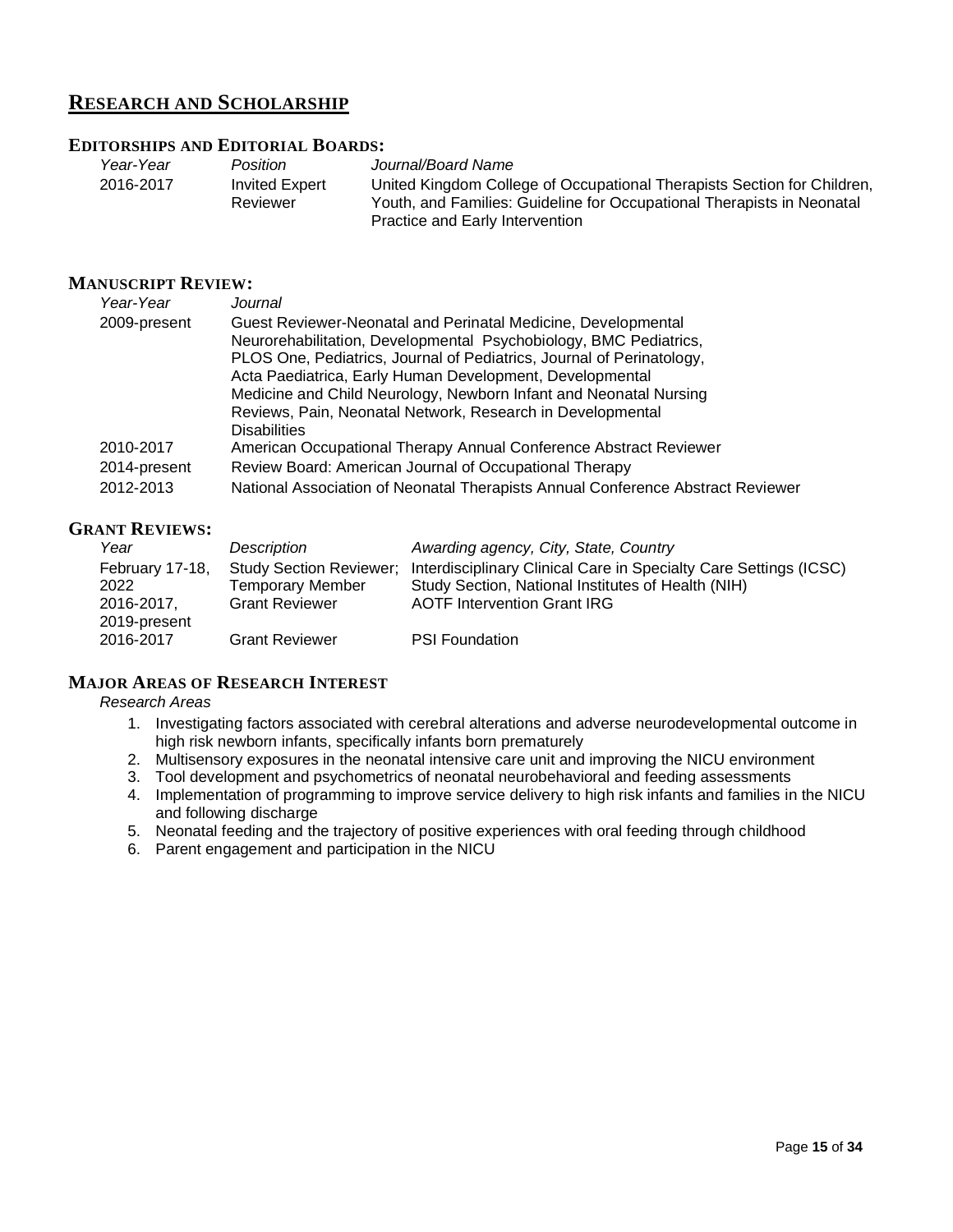# **GRANT SUPPORT- CURRENT (GOVERNMENTAL):**

| R01 HS026740                                                                                                                                                                                             | 07/2022-07/2028          |
|----------------------------------------------------------------------------------------------------------------------------------------------------------------------------------------------------------|--------------------------|
| NICHD R01<br>Multisensory interventions to optimize neurodevelopmental<br>outcomes in preterm infants hospitalized in the NICU<br>Principal Investigator                                                 | \$3,911,770              |
| R44 HS092210<br>NIH NICHD, SBIR Phase II                                                                                                                                                                 | 07/03/2021-07/03/2023    |
| Mechanism to Promote Safe and Efficient Oral Feeding in<br><b>Preterm Infants</b><br>Principal Investigator                                                                                              | \$1,730,886              |
| R01H5028434<br>AHRQ R01                                                                                                                                                                                  | Resubmitting Spring 2022 |
| Implementing the Supporting and Enhancing NICU Sensory<br>Experiences (SENSE) Program Across Sites<br>Principal Investigator                                                                             | \$2,500,000              |
| <b>GRANT SUPPORT - CURRENT (NON-GOVERNMENTAL):</b>                                                                                                                                                       |                          |
| California Foundation of Occupational Therapy                                                                                                                                                            | 12/08/2021-12/08/2023    |
| Increasing Access to the Supporting and Enhancing NICU<br>Sensory Experiences (SENSE) Program Among Infants<br>Hospitalized in California NICUs and Their Families<br>Principal Investigator             | \$5,000                  |
| American Academy for Cerebral Palsy and Developmental                                                                                                                                                    | 07/2021-07/2022          |
| Medicine<br>Therapeutic Intervention Supporting Development from NICU<br>to 6 months for Infants Post Hypoxic Ischemic<br>Encephalopathy<br>Co-investigator                                              | \$30,000                 |
| The American Occupational Therapy Foundation                                                                                                                                                             | 07/01/2021-07/01/2023    |
| Implementation Research Pilot Studies<br>Implementation of the Baby Bridge program via telehealth to<br>enhance access to early intervention services in Los Angeles<br>Principal Investigator           | \$100,000                |
| University of Southern California Center for the Changing<br>Family                                                                                                                                      | 03/01/2021-03/01/2022    |
| Longitudinal Outcomes of Preterm Infants Study<br>Principal Investigator                                                                                                                                 | \$5,000                  |
| American Physical Therapy Association                                                                                                                                                                    | 01/01/2021-01/01/2022    |
| Development of a Research Consortium and Planning a<br>Proposal to Evaluate the Efficacy of STEPS_H2 - Supporting<br>Transitions by Enhancing Parent Support from Hospital to<br>Home<br>Co-Investigator | \$30,000                 |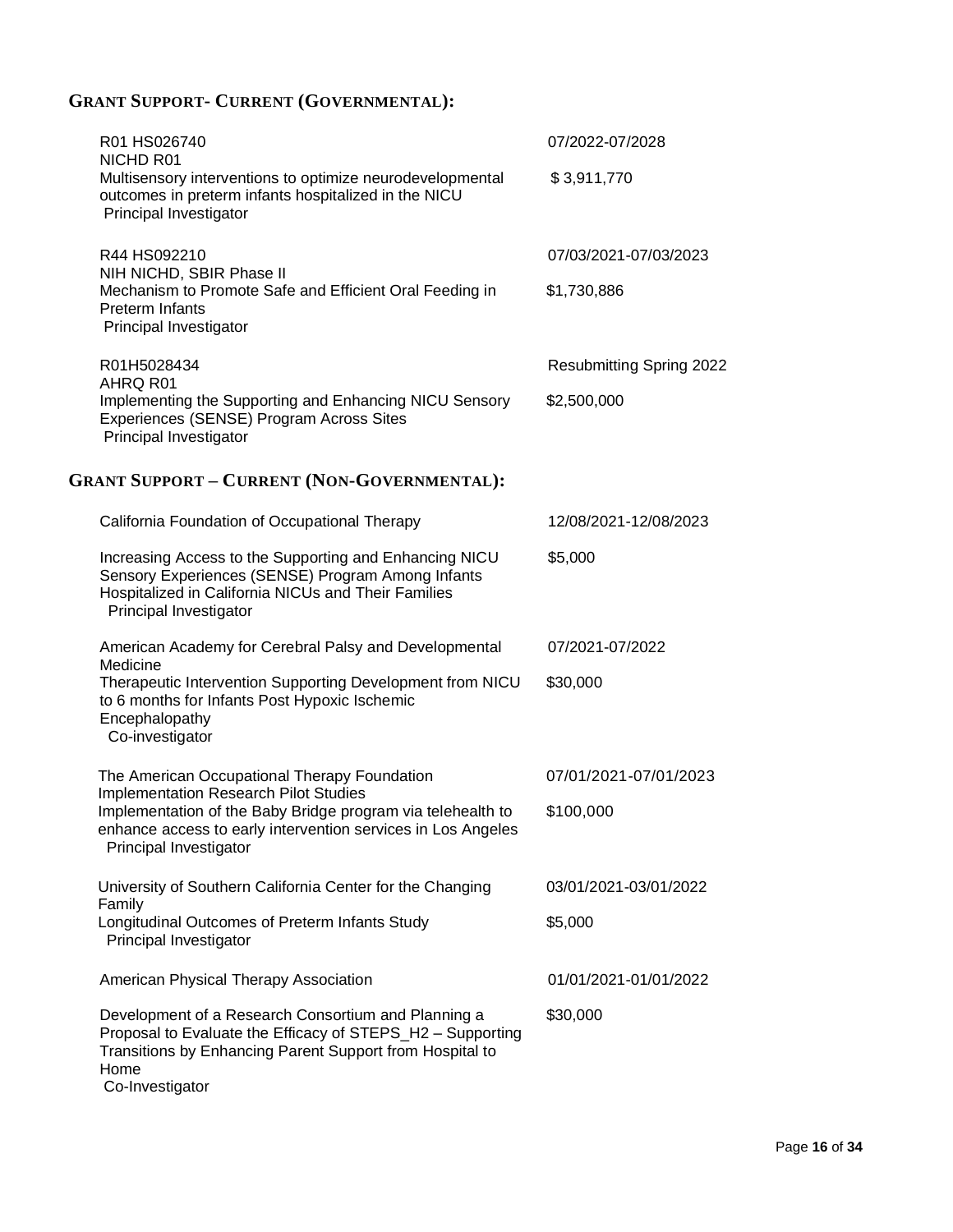# **GRANT SUPPORT – PAST (GOVERNMENTAL):**

| Washington University ICTS Just In Time Award                                                                                                                                                                                                                                                                                                                                                                                                                                                                                                                                                                                                    | 6/2019-11/2019  |
|--------------------------------------------------------------------------------------------------------------------------------------------------------------------------------------------------------------------------------------------------------------------------------------------------------------------------------------------------------------------------------------------------------------------------------------------------------------------------------------------------------------------------------------------------------------------------------------------------------------------------------------------------|-----------------|
| Development of the Supporting and Enhancing NICU Sensory<br><b>Experiences Mobile Application</b><br>Contributions to Science: The Supporting and Enhancing NICU Sensory Experiences Mobile Application is<br>available as a tool for parents and also as a data collection tool for clinicians and researchers.<br>Principal Investigator                                                                                                                                                                                                                                                                                                       | \$5,000         |
|                                                                                                                                                                                                                                                                                                                                                                                                                                                                                                                                                                                                                                                  |                 |
| Washington University Center for Dissemination and<br><b>Implementation Seed Funding</b>                                                                                                                                                                                                                                                                                                                                                                                                                                                                                                                                                         | 8/1/18-1/31/20  |
| The Baby Bridge Program: Easing the Transition from NICU to<br>Home                                                                                                                                                                                                                                                                                                                                                                                                                                                                                                                                                                              | \$30,000        |
| Contributions to Science: Baby Bridge Program Reduces Timing to Therapy Activation Following NICU<br>Discharge; Baby Bridge: A Sustainable Program Aimed at Reducing Gaps in Therapy Services Following NICU<br>Discharge<br>Principal Investigator                                                                                                                                                                                                                                                                                                                                                                                              |                 |
| R43 HD 092210-01<br>NIH SBIR Phase I                                                                                                                                                                                                                                                                                                                                                                                                                                                                                                                                                                                                             | 4/1/17-12/30/17 |
| The Preemie Pacer: An Innovative Bottle to Promote Safe and                                                                                                                                                                                                                                                                                                                                                                                                                                                                                                                                                                                      | \$149,917       |
| <b>Efficient Oral Feeding in Preterm Infants</b><br>Contributions to Science: A prototype of the Preemie Pacer bottle was developed; proof of concept achieved; 3<br>patents have been granted on this device<br>Principal Investigator                                                                                                                                                                                                                                                                                                                                                                                                          |                 |
| R24 HD 065688                                                                                                                                                                                                                                                                                                                                                                                                                                                                                                                                                                                                                                    | 7/1/14-5/1/16   |
| NIH R24-Boston Rehabilitation Outcomes Center                                                                                                                                                                                                                                                                                                                                                                                                                                                                                                                                                                                                    | \$42,000        |
| Validation of a Developmental Feeding Assessment for the<br>High Risk Infant                                                                                                                                                                                                                                                                                                                                                                                                                                                                                                                                                                     |                 |
| Contributions to Science: The Neonatal Eating Outcome Assessment, a copyrighted instrument of Washington<br>University Office of Technology Management, was developed; Publications: Non-Nutritive Sucking in the Preterm<br>Infant; Pacifier Use in Newborns: Related to Socioeconomic Status, But Not Early Feeding Performance;<br>Neonatal Eating Outcome Assessment: Tool Development and Inter-rater Reliability, Relationships Between<br>Neonatal Feeding Performance and Feeding Outcome, Inter-rater Reliability and Concurrent Validity of the<br>Neonatal Eating Outcome Assessment.<br>Pilot Principal Investigator; PI: Alan Jette |                 |
| K12 HD055931-06                                                                                                                                                                                                                                                                                                                                                                                                                                                                                                                                                                                                                                  | 9/15/07-8/31/17 |
| NIH/NICHD-Comprehensive Opportunities for Rehabilitation<br><b>Researcher Training</b>                                                                                                                                                                                                                                                                                                                                                                                                                                                                                                                                                           | \$488,127       |
| Contributions to Science: Maternal Mental Health During the Neonatal Period: Relationships to the Occupation of<br>Parenting; Occupational Therapy, Physical Therapy and Speech-Language Pathology in the Neonatal Intensive<br>Care Unit: Patterns of Therapy Usage in a Level IV NICU; Auditory Exposure in the Neonatal Intensive Care Unit:<br>Room Type and Other Predictors                                                                                                                                                                                                                                                                |                 |

K12 Scholar; PI: Michael Mueller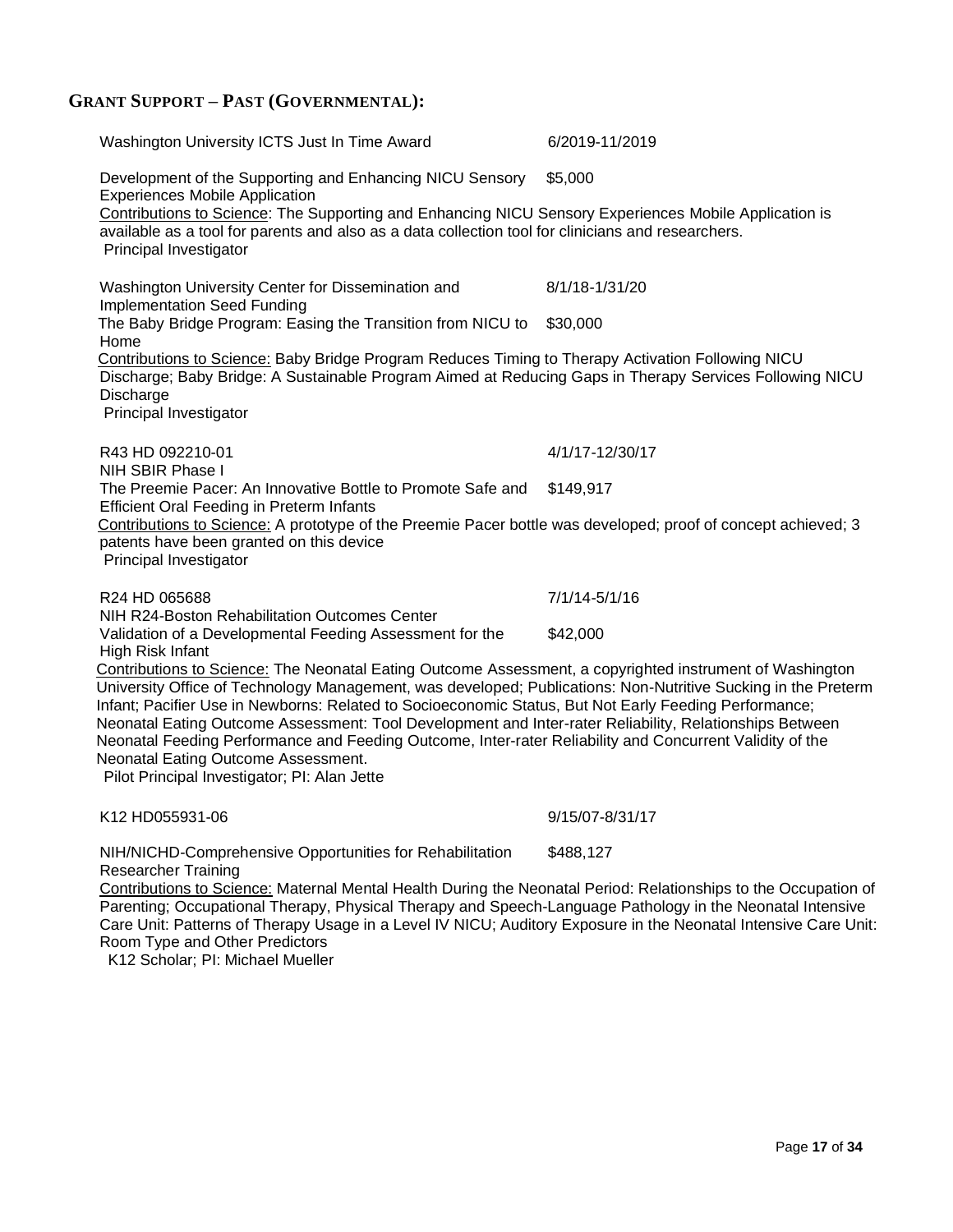Page **18** of **34**

P30 HD062171 8/1/10-6/30/15

NIH/NICHD- Washington University Intellectual and

Developmental Disabilities Research Center (WUIDDRC)

 Contributions to Science: Early Therapy Services Following Neonatal Intensive Care Unit Discharge; Feeding: An Important, Complex Skill that Impacts Nutritional, Social, Motor and Sensory Experiences; Head Lag in Infancy: What is it Telling Us?; Brain Injury and Development in Preterm Infants Exposed to Fentanyl: A Pilot Randomized Trial of High-Dose Caffeine Therapy in Preterm Infants; Maternal Obesity and Increased Risk for Autism and Developmental Delay Among Very Preterm Infants; Cerebral Maturation on Amplitude Integrated Electroencephalography and Perinatal Exposures in Preterm Infants; Factors Associated with Developmental Concern and Intent to Access Therapy Following Discharge from the NICU Co-Investigator; PI: Terrie Inder

R01 HD057098 NIH/NICHD R01 04/01/08-03/31/13 Understanding neurobehavioral deficits in preterm infants through imaging \$2,945,678 Contributions to Science: Sensory Processing Disorder In Preterm Infants During Early Childhood and

Relationships to Early Neurobehavior; Defining the Nature and Implications of Head Turn Preference in the Preterm Infant; Alterations in Brain Structure and Neurodevelopmental Outcome in Preterm Infants Hospitalized in Different Neonatal Intensive Care Unit Environments; Psychometrics of the Neonatal Oral Motor Assessment Scale; Factors Associated with Feeding Difficulties in the Preterm Infant; Parental Presence and Holding in the Neonatal Intensive Care Unit and Associations with Early Neurobehavior; Patterns of Altered Neurobehavior in Preterm Infants Within the Neonatal Intensive Care Unit; The Single Patient Room in the NICU: Maternal and Family Effects

Co-Investigator; PI: Terrie Inder

## **GRANT SUPPORT – PAST (NON-GOVERNMENTAL):**

| CTSA Voucher Program                                                                               | $9/1/20 - 9/1/21$ |
|----------------------------------------------------------------------------------------------------|-------------------|
| NIH/NCATS UL1TR001855 and UL1TR000130<br><b>SENSE Mobile Application</b><br>Principal Investigator | \$3,000           |
| Gordon and Betty Moore Foundation                                                                  | 12/1/15-11/30/19  |
| Engaging Families in NICU Care to Optimize Outcomes of                                             | \$502,000         |

Preterm Infants Contributions to Science: The Supporting and Enhancing NICU Sensory Experiences (SENSE) program; Supporting and Enhancing NICU Sensory Experiences (SENSE): Defining developmentally-appropriate sensory exposures for high-risk infants; A Community Hospital NICU Developmental Care Partner Program: Feasibility and Association With Decreased Nurse Burnout Without Increased Infection Rate; Parent Participation in the Neonatal Intensive Care Unit: Predictors and Relationships to Neurobehavior and Developmental Outcomes; Enhancing Sensory Experiences For Very Preterm Infants in the NICU: An Integrative Review; Health Care Professionals' Perceptions about Sensory-Based Interventions in the NICU; Supporting and Enhancing NICU Sensory Experiences (SENSE): Defining Developmentally-Appropriate Sensory Exposures for High-Risk Infants; Differences in Auditory Exposures Across Neonatal **Environments** 

Principal Investigator

\$4,500,000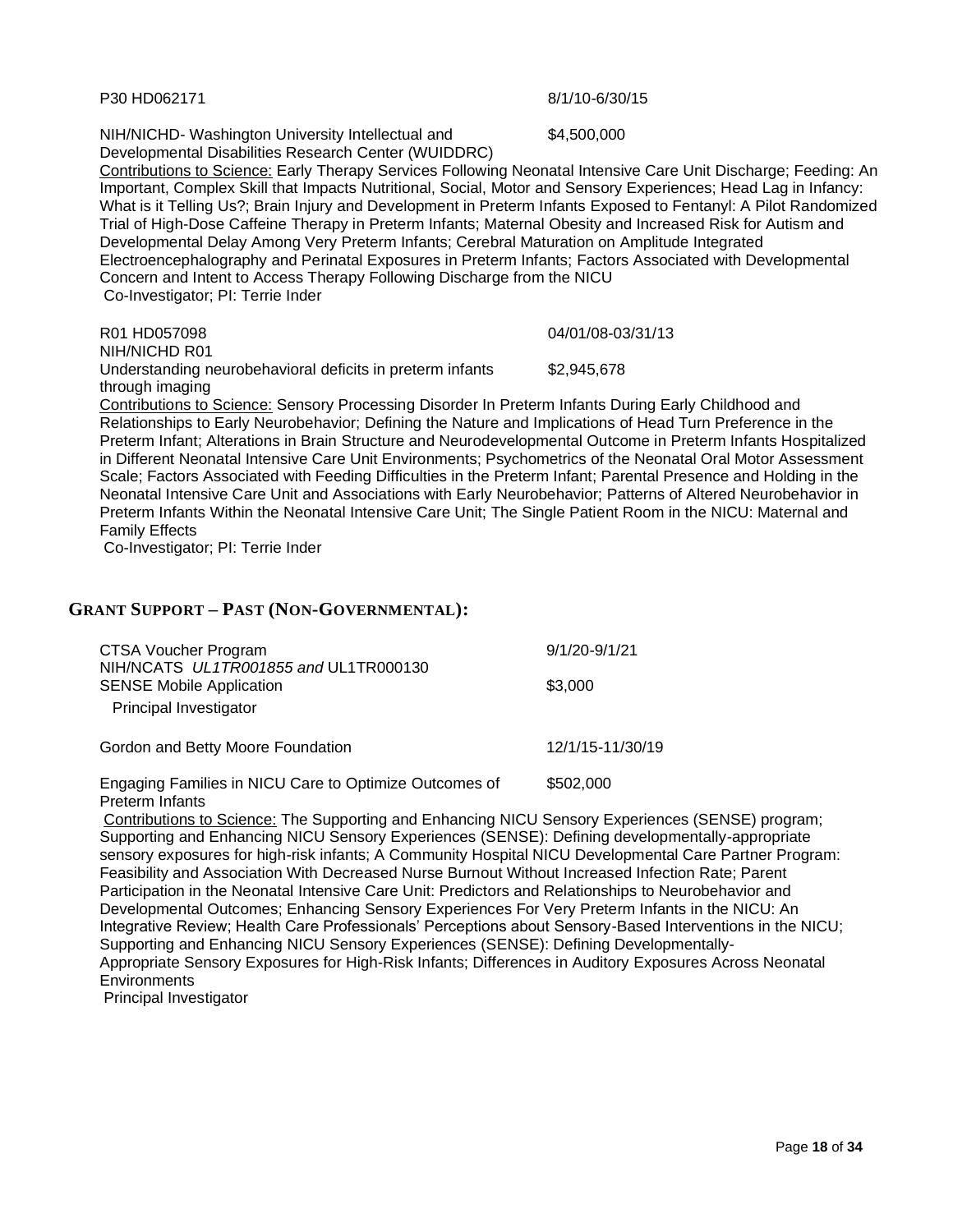University Research Strategic Alliance **9/1/14-12/30/17** Defining and Implementing Sensory Based Interventions in the NICU \$25,000 Contributions to Science: Enhancing Sensory Experiences for Very Preterm Infants in the NICU: An Integrative Review; Determining Appropriate Sensory Exposures in the NICU: Too Much, Too Little, or Just Right?; Health Care Professionals' Perceptions about Sensory-Based Interventions in the NICU; The Supporting and Enhancing NICU Sensory Experiences (SENSE) Program Principal Investigator New Resource Proposal-McDonnell Center for Systems Neuroscience 8/1/13-8/1/14 \$38,000

 Exploring differences in brain structure among infants in different neonatal intensive care unit environments Principal Investigator

\$40,000

Occupational Therapy Development Award 1/1/13-1/1/15

 Differences in sensory exposures across different neonatal intensive care unit environments Principal Investigator

## **ISSUED AND PENDING PATENTS & COPYRIGHTS:**

| 2020 | US application 16,734,059 filed on 1/3/20 and pending; alternative methods<br>of dosing for the Automatic Pacing System for a Baby Bottle                                                         |
|------|---------------------------------------------------------------------------------------------------------------------------------------------------------------------------------------------------|
| 2020 | Automatic Pacing System for a Baby Bottle, Preemie-Pacer, LLC; US Patent<br>10,555,875 issued 2/11/20                                                                                             |
| 2019 | Automatic Pacing System for a Baby Bottle, non-provisional patent,<br>Preemie-Pacer, LLC; US Patent 10,434,035 issued 10/8/19                                                                     |
| 2017 | Supporting and Enhancing NICU Sensory Exposures (SENSE),<br>copyright, Washington University<br>https://otm.wustl.edu/for-industry/tools/supporting-enhancing-nicu-<br>sensory-experiences-sense/ |
| 2015 | Automatic Pacing System for a Baby Bottle, provisional patent,<br>Preemie-Pacer, LLC; Original Patent US 9,033,167 issued 5/19/15                                                                 |
| 2014 | The Neonatal Eating Outcome Assessment, copyright,<br><b>Washington University</b><br>https://otm.wustl.edu/for-industry/tools/neo-assessment/                                                    |

#### **INVITED LECTURES, SYMPOSIA, KEYNOTE ADDRESSES**

| 2022 | Pineda, R. (2022, March). Optimizing the NICU environment to improve outcomes of<br>preterm infants and their families, keynote address, Herman Ostrow School of Dentistry<br>of USC 2022 Annual Day of Research, Los Angeles, CA.                                                                                                             |
|------|------------------------------------------------------------------------------------------------------------------------------------------------------------------------------------------------------------------------------------------------------------------------------------------------------------------------------------------------|
| 2021 | Pineda, R. (2021, November). Optimizing the NICU environment through the<br>Supporting and Enhancing NICU Sensory Experiences (SENSE) program and Defining<br>age-appropriate neonatal feeding skills and alterations in feeding performance using<br>the Neonatal Eating Outcome Assessment, Neonatal Care at its Best: 2021, Tarzana,<br>CA. |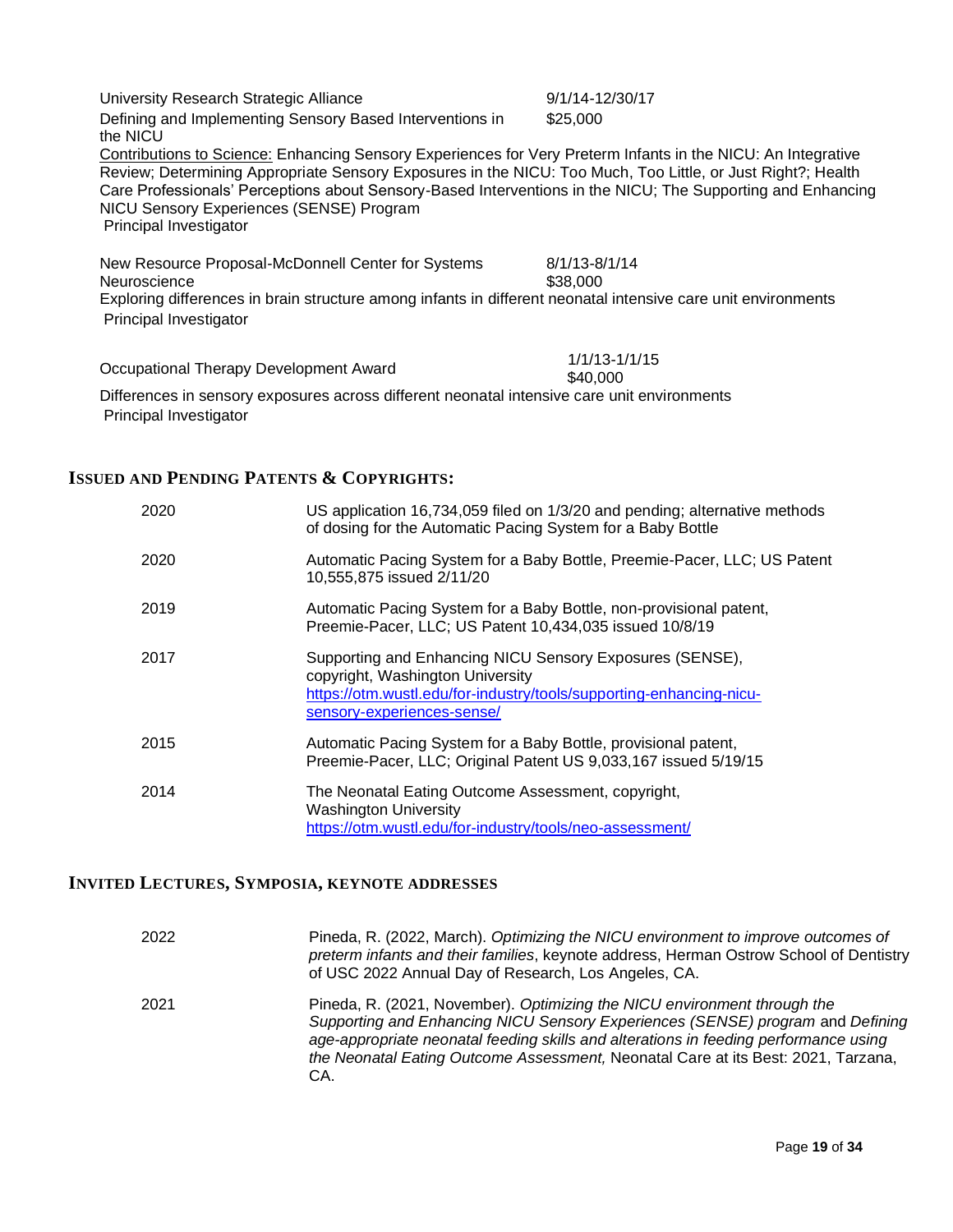| 2021 | Pineda, R. (2021, October). Optimizing the NICU environment through the Supporting<br>and Enhancing NICU Sensory Experiences (SENSE) program, Harvard; Brigham and<br>Women's Hospital Grand Rounds, Boston, MA.                                                   |
|------|--------------------------------------------------------------------------------------------------------------------------------------------------------------------------------------------------------------------------------------------------------------------|
| 2021 | Pineda, R. (2021, September). Specialized neonatal therapy services in the NICU,<br>Keynote Address, Hamad Medical Corporation, Qatar.                                                                                                                             |
| 2021 | Pineda, R. (2021, August). Optimizing the NICU environment through the Supporting<br>and Enhancing NICU Sensory Experiences (SENSE) program, Cleveland Clinic Grand<br>Rounds, Cleveland, OH.                                                                      |
| 2021 | Pineda, R. (2021, August). Optimizing the NICU Environment Through the Supporting<br>and Enhancing NICU Sensory Experiences (SENSE) Program. Therapy Department,<br>Children's Hospital, Los Angeles, CA.                                                          |
| 2021 | Pineda, R. (2021, May). Optimizing the NICU Sensory Environment, USC Pediatric<br>Grand Rounds, Los Angeles, CA.                                                                                                                                                   |
| 2021 | Pineda, R. (2021, April). Long term outcomes of high risk babies, invited international<br>speaker, Perinatal Society of Australia and New Zealand, Sydney, Australia (postponed<br>from 2020 until 2021 due to COVID-19).                                         |
| 2020 | Pineda, R. (2020, June). Overcoming the trauma of being in the NICU through<br>strategies to maximize parent engagement, invited lecture, 7 <sup>th</sup> Annual Updates in<br>Developmental and Behavioral Pediatrics, Los Angeles, CA (virtual due to COVID-19). |
| 2020 | Pineda, R. (2020, April). Supporting and Enhancing NICU Sensory Experiences<br>workshop, invited lecture, Mater Children's Hospital, Brisbane, Australia (postponed<br>until 2021 due to COVID-19).                                                                |
| 2019 | Pineda, R. (2019, September). Assessment and Intervention for the High Risk Infant in<br>the NICU and After Discharge, invited conference presenter, Delhi followed by Mumbai,<br>India                                                                            |
| 2019 | Pineda, R. (2019, September). Early feeding assessment and interventions in the NICU<br>setting, invited panelist for medical faculty and fellows, Government Hospital, New<br>Delhi, India                                                                        |
| 2019 | Pineda, R. (2019, May). Sensory Based Experiences to Optimize Outcomes in High<br>Risk Neonates, keynote address, First Annual Occupational Therapy Congress,<br>Monterrey, Mexico                                                                                 |
| 2019 | Pineda, R. (2019, May). Early Neonatal Feeding Assessment Using the Neonatal<br>Eating Outcome Assessment, keynote address, First Annual Occupational Therapy<br>Congress, Monterrey, Mexico                                                                       |
| 2019 | Pineda, R. (May 2019). Early Experiences in the NICU and Relationships to<br>Neurodevelopmental Outcomes, plenary session, Nationwide Perinatal Conference,<br>Columbus, OH.                                                                                       |
| 2019 | Pineda, R. (2019, February). Supporting and Enhancing NICU Sensory Experiences<br>(SENSE), Occupational Therapy Grand Rounds, Saint Louis MO                                                                                                                       |
| 2018 | Pineda, R. (2018, November). Supporting and Enhancing NICU Sensory Experiences<br>(SENSE) to Optimize Early Brain Development, Patricia Buehler Award Lecture, Los<br>Angeles, CA                                                                                  |
| 2018 | Pineda, R. (2018, September). Every Experience Matters, keynote address, The<br>Association of Paediatric Chartered Physiotherapists Joint Annual Study Day for<br>Professionals in Neonatal Care-The Sensory World of the Infant, London, United<br>Kingdom       |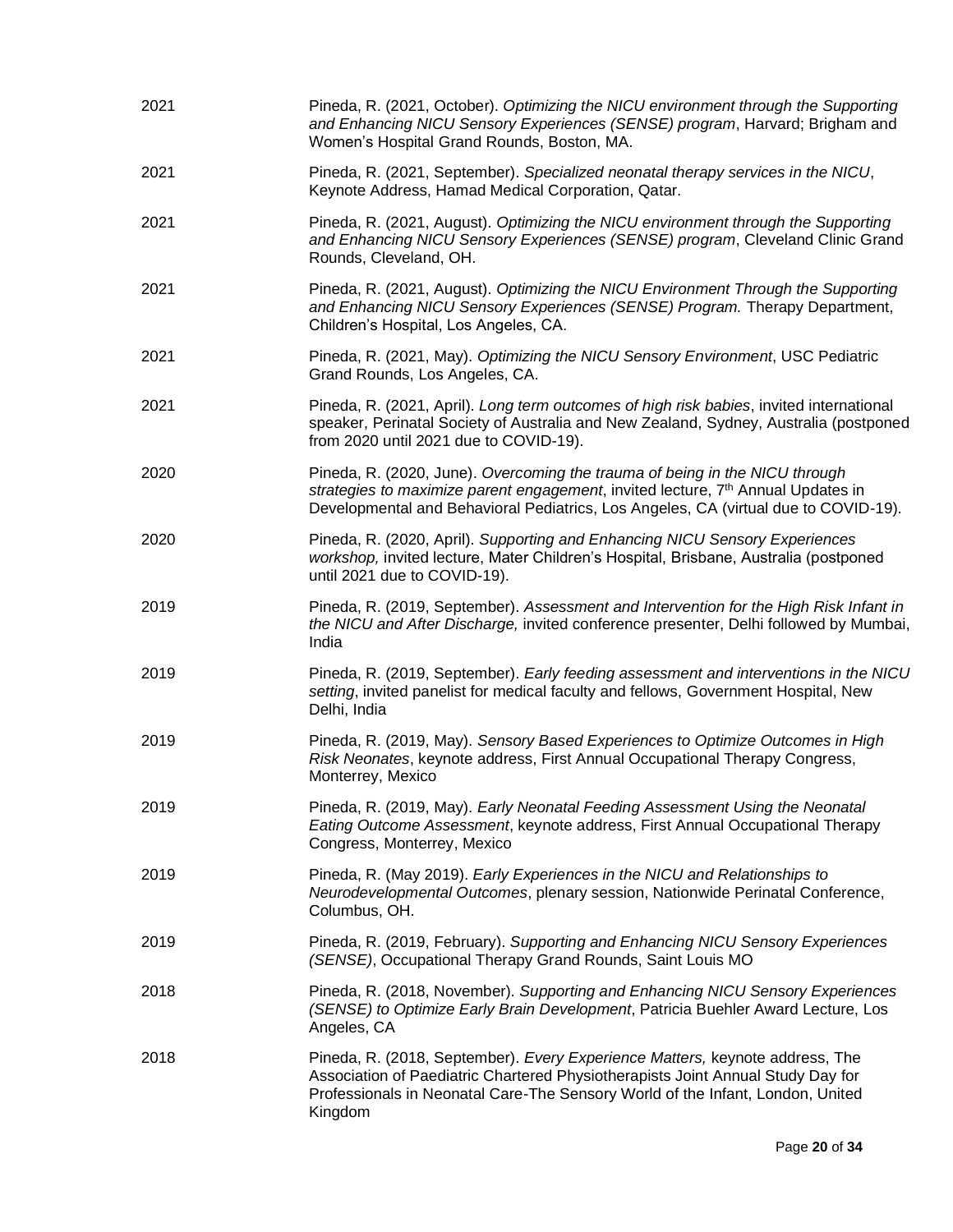| 2018 | Pineda, R. (2018, September). Supporting and Enhancing NICU Sensory Experiences<br>(SENSE), The Association of Paediatric Chartered Physiotherapists Joint Annual Study<br>Day for Professionals in Neonatal Care-The Sensory World of the Infant, London,<br>United Kingdom |
|------|------------------------------------------------------------------------------------------------------------------------------------------------------------------------------------------------------------------------------------------------------------------------------|
| 2018 | Pineda, R. (2018, June). The Development of a Structured Sensory-Based<br>Guideline: Supporting and Enhancing NICU Sensory Experiences (SENSE), invited<br>presenter for national webinar for Dandle Lion Medical                                                            |
| 2017 | Pineda, R. (2017, November). Assessment and Intervention for the High Risk Infant in<br>the NICU and After Discharge, invited conference presenter, Providence Health<br>Systems, Portland, OR                                                                               |
| 2017 | Pineda, R. (2017, November). Neurobehavioral and Feeding Assessment for the High<br>Risk Infant, keynote address, Oklahoma Association of Neonatal and Pediatric<br>Therapists, Oklahoma University, Oklahoma City, OK                                                       |
| 2017 | Pineda, R. (2016, February). Assessment and Intervention for the High Risk Infant in<br>the NICU and After Discharge, invited conference presenter, Texas Children's Hospital,<br>Houston, TX                                                                                |
| 2016 | Pineda, R. (2016, April). Neonatal Therapy Certification: an Update, invited<br>presentation at the National Association of Neonatal Therapists, Orlando, FL.                                                                                                                |
| 2016 | Pineda, R. (2016, September). Assessment and Intervention for the High Risk Infant in<br>the NICU and After Discharge, invited conference presenter, Tufts Children's Hospital,<br>Boston, MA.                                                                               |
| 2016 | Pineda, R (2016, August). Enhancing Sensory Experiences for Preterm Infants in the<br>NICU, invited presenter for national webinar through Innara Health.                                                                                                                    |
| 2016 | Pineda, R. (2016, March). Neonatal Neurobehavioral Assessment, invited presenter for<br>national webinar for Dandle Lion Medical.                                                                                                                                            |
| 2015 | Pineda, R. (2015, January). The NICU Environment and the Developing Brain, invited<br>lecture, University of Utah, Salt Lake City, UT.                                                                                                                                       |
| 2015 | Pineda, R. (2015, January). Occupational Therapy in the NICU, invited lecture,<br>University of Utah, Salt Lake City, UT.                                                                                                                                                    |
| 2014 | Pineda, R. (2014, July). The Environment and the Developing Brain, invited faculty,<br>Women and Infants Conference, Goldfarb School of Nursing, St. Louis, MO.                                                                                                              |
| 2014 | Pineda, R. (2014, January). Development of the High Risk Infant in the NICU, invited<br>faculty for national online educational initiative, Neonatal Touch and Massage<br>Certification.                                                                                     |
| 2013 | Pineda, R. (2013, April). The NICU Environment: Implications for Neurodevelopmental<br>Care, invited faculty, The National Association of Neonatal Therapists Annual<br>Conference, Dallas, Texas.                                                                           |
| 2013 | Pineda, R. (2013, February). The NICU Environment: Implications for<br>Neurodevelopmental Care, invited faculty, Graven's Conference on the Physical and<br>Developmental Environment of the High Risk Infant Conference, Sand Key, FL.                                      |
| 2012 | Pineda, R. (2012, January). Brain Development of the High Risk Infant and the Role of<br>the Environment, invited faculty for national online educational initiative, Neonatal<br>Touch and Massage Certification.                                                           |
| 2011 | Brown, N., Pineda, R. (2011, September). Neurobehavioral Assessment of the High<br>Risk Infant, invited faculty presenter, Newborn Brain Symposium, St Louis. MO.                                                                                                            |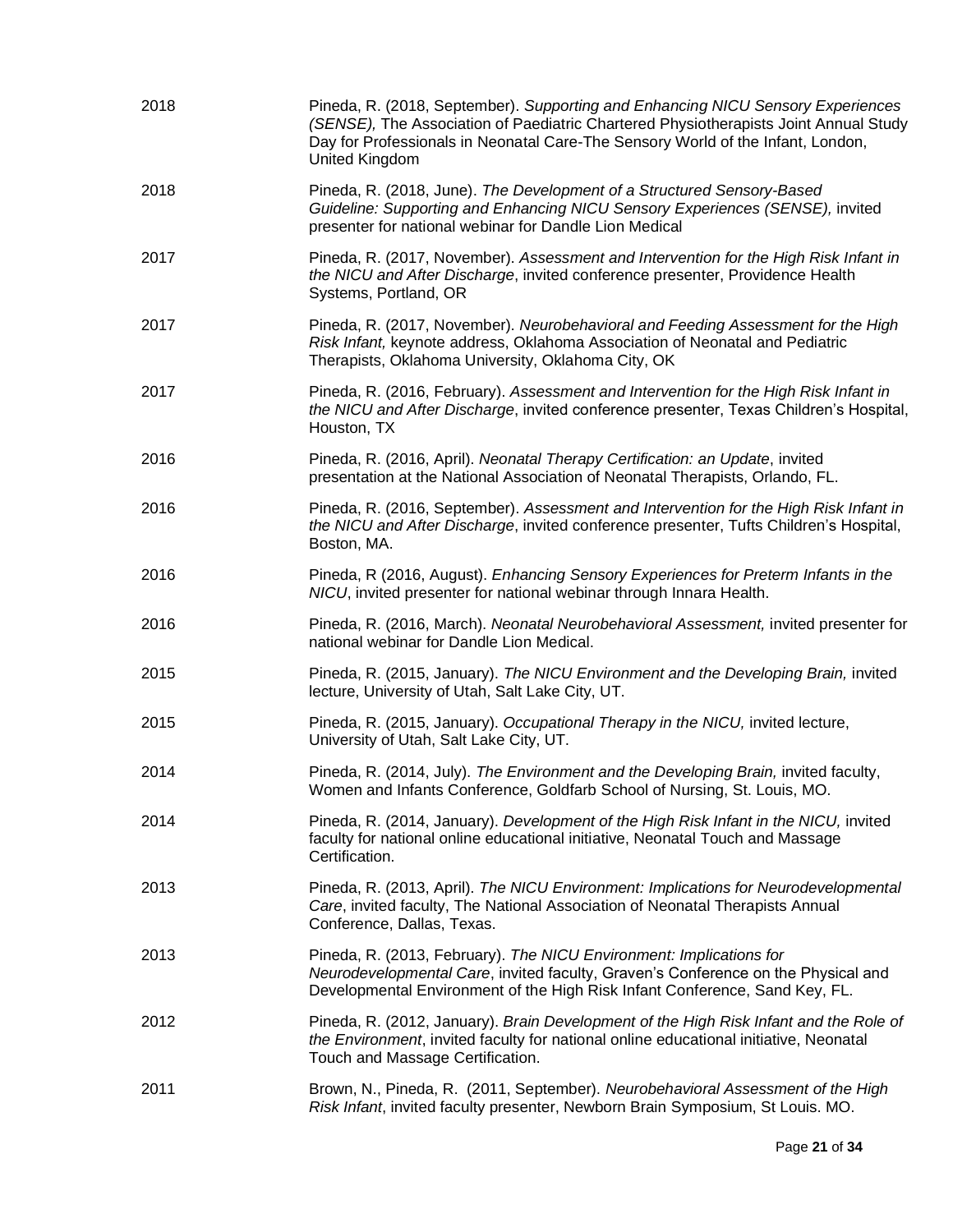## **PEER REVIEWED PUBLICATIONS:**

#### **REFEREED JOURNAL ARTICLES:**

**Pineda R,** Foss J, Richards L, Pane C (2009). Breastfeeding changes for VLBW infants in the NICU following staff education. *Neonatal Network: The Journal of Neonatal Nursing, 28*(5), 311-9.

**Pineda R.** (2011). Predictors of breastfeeding and breastmilk feeding among very low birth weight infants*. Breastfeeding Medicine, 6*(1), 15-9.

**Pineda R.** (2011). Direct breastfeeding in the neonatal intensive care unit: Is it important? *Journal of Perinatology, 31*(8), 540-5.

Smith GC, Gutovich J, Smyser C, **Pineda R**, Newnham C, Tjoeng H, Vavasseur C, Wallendorf M, Neil J, Inder T. (2011). Neonatal intensive care unit stress is associated with brain development in preterm infants. *Annals of Neurology, 70*(4), 541-9.

**Pineda R**, Rogers C, Duncan M, Stransky K, Neil J, Inder T. (2012). The single patient room in the NICU: Maternal and family effects. *Journal of Perinatology, 32*(7), 545-51.

**Pineda RG,** Tjoeng TH, Vavasseur C, Kidokoro H, Neil JJ, Inder T. (2013). Patterns of altered neurobehavior in preterm infants within the Neonatal Intensive Care Unit. *The Journal of Pediatrics*, 162(3): 470-476.

**Pineda RG**, Castellano A, Rogers C, Neil JJ, Inder T, (2013). Factors associated with developmental concern and intent to access therapy following discharge from the NICU. *Pediatric Physical Therapy*, *25*(1), 62-69.

Zarem C, Crapnell T, Tiltges L, Madlinger L, Reynolds L, Lukas K, **Pineda R.** (2013). Neonatal nurses' and therapists' perceptions of positioning for preterm infants in the Neonatal Intensive Care Unit. *Neonatal Network: The Journal of Neonatal Nursing*, *32*(2), 110-116.

Reynolds LC, Duncan MM, Smith GC, Mathur A, Neil J, Inder T, **Pineda R.** (2013). Parental presence and holding in the neonatal intensive care unit and associations with early neurobehavior. *Journal of Perinatology, 33*(8), 636-41.

Reynolds LC, Crapnell T, Zarem C, Madlinger L, Tiltges L, Lukas K, **Pineda R**. (2013). Nursing perceptions of clinical research in the neonatal intensive care unit. *Newborn and Infant Nursing Reviews*, 13(2), 62-66.

Zarem C, Kidokoro H, Neil J, Wallendorf M, Inder T, **Pineda, R.** (2013), Psychometrics of the Neonatal Oral Motor Assessment Scale. *Developmental Medicine & Child Neurology*, 55(12), 1115-1120.

Crapnell T, Rogers C, Neil J, Inder T, **Pineda R.** (2013). Factors associated with feeding difficulties in the very preterm infant. *Acta Paediatrica*, 102(12), e539-e545*.*

Reynolds L, **Pineda R,** Mathur A, Vavasseur C, Shah D, Liao S, Inder T. (2014). Cerebral maturation on amplitude-integrated electroencephalography and perinatal exposures in preterm infants. *Acta Paediatrica*, 103(3): e96-e100.

**Pineda R,** Neil J, Dierker D, Smyser C, Wallendorf M, Kidokoro H, Reynolds L, Walker S, Rogers C, Mathur A, Van Essen D, Inder T. (2014). Alterations in brain structure and neurodevelopmental outcome in preterm infants hospitalized in different neonatal intensive care unit environments. *Journal of Pediatrics*, 164(1), 52-60.

Madlinger-Lewis L, Reynolds L, Zarem C, Crapnell T, Inder T, **Pineda R**. (2014). The effects of alternative positioning on preterm infants in the neonatal intensive care unit: A randomized clinical trial. *Research in Developmental Disabilities*, 35(2), 490-7.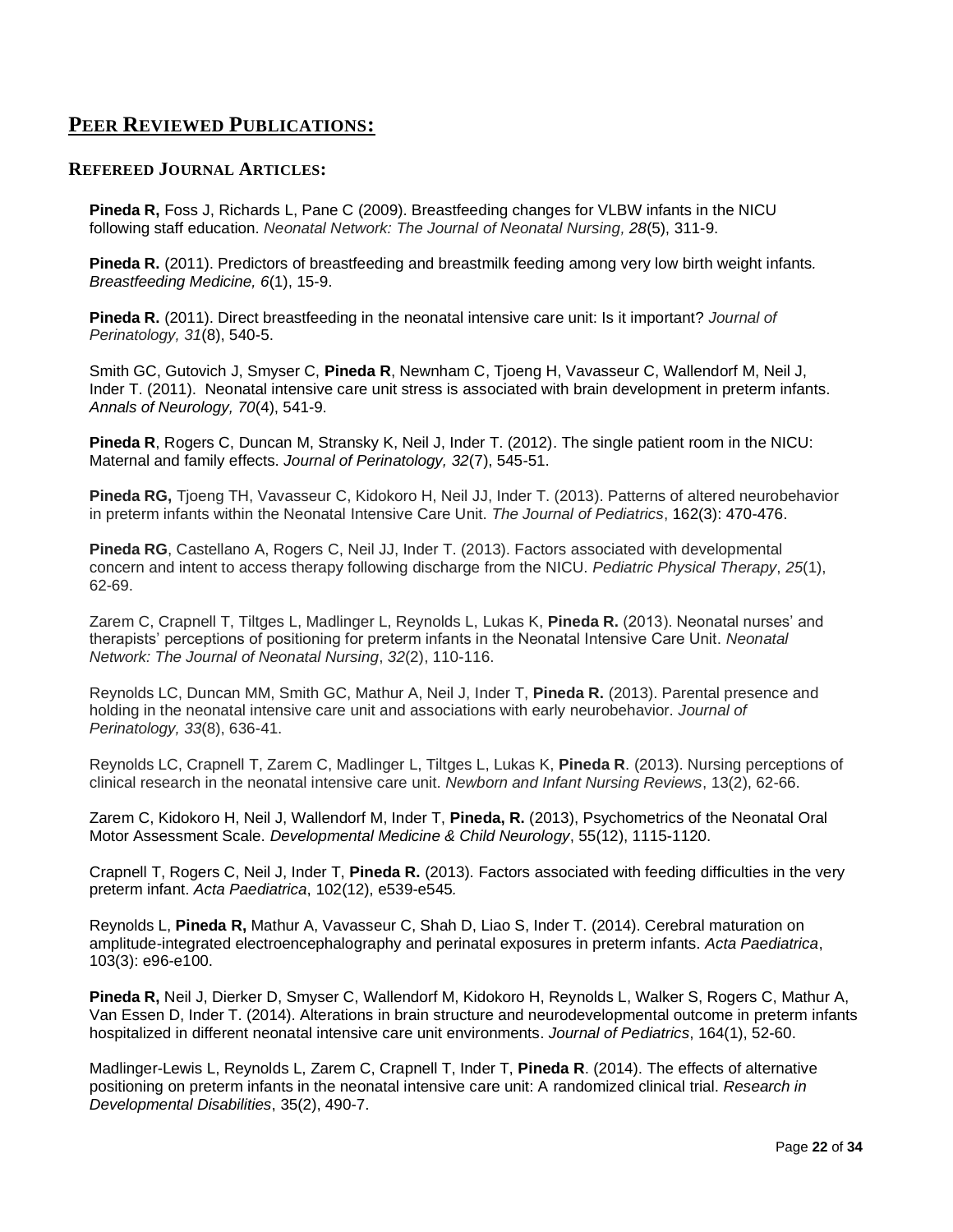Reynolds L, Inder T, Neil J, **Pineda R**, Rogers C. (2014). Maternal obesity and increased risk for autism and developmental delay among very preterm infants. *Journal of Perinatology*, 34(9): 688-92.

McPherson C, Neil J, Tjoeng H, **Pineda R,** Inder T. (2015). A pilot randomized trial of high-dose caffeine therapy in preterm infants. *Pediatric Research*, 78 (2): 198-204.

**Pineda R,** Melchior K, Oberle S, Inder T, Rogers C. (2015). Assessment of autism symptoms during the neonatal period: is there early evidence of autism risk? *American Journal of Occupational Therapy*, 68 (4): 1-11.

**Pineda R**, Seefeldt K, Reynolds L, Hilton C, Rogers C, Inder T. (2015). Head lag in infancy: what is it telling us? *American Journal of Occupational Therapy*, 70 (1): p-1-8.

McPherson C, Haslam M, **Pineda R,** Rogers C, Neil J, Inder T. (2015). Brain injury and development in preterm infants exposed to fentanyl. *Annals of Pharmacotherapy*, 49 (12): 1291-7.

Crapnell T, Woodward L, Rogers C, Inder T, **Pineda R.** (2015). Neurodevelopmental profile, growth and psychosocial environment of preterm infants with difficult feeding behavior at age 2 years. *Journal of Pediatrics*, 167 (6): 1347-53.

Smith J, **Pineda R.** (2016). Determining appropriate sensory exposures in the NICU: too much, too little or just right? *Neonatal Network*, 35 (2)*.*

Dunsirn S, Smyser C, Liao S, Inder T, **Pineda R.** (2016). Defining the nature and implications of head turn preference in the preterm infant. *Early Human Development*, [96:](http://www.sciencedirect.com/science/journal/03783782/96/supp/C) 53–58.

**Pineda R.** (2016). [Feeding: an important, complex skill that impacts nutritional, social, motor and sensory](https://www.ncbi.nlm.nih.gov/pubmed/27460993)  [experiences.](https://www.ncbi.nlm.nih.gov/pubmed/27460993) *Acta Paediatrica*,105(10).

**Pineda R,** Guth R, Herring A, Reynolds L, Oberle S, Smith J. (2016). Enhancing sensory experiences for preterm infants in the NICU: An integrative review. *Journal of Perinatology,* 37(4):323-332*.*

Nwabara O, Rogers C, Inder T, **Pineda R.** (2016). Early therapy services following neonatal intensive care unit discharge. *Physical and Occupational Therapy in Pediatrics*, 37(4):414-424.

**Pineda R**, Durant P, Mathur A, Inder T, Schlaggar B. (2017). Auditory exposure in the neonatal intensive care unit: room type and other predictors. *Journal of Pediatrics*, 183: 56-66.e3.

Ross K, Heiny E, Conner S, Spener P, **Pineda R.** (2017). Occupational therapy, physical therapy and speechlanguage pathology in a level IV NICU. *Research in Developmental Disabilities*, 64:108-117.

Ryckman, J, Hilton, C, Rogers, C, **Pineda, R**. (2017). Sensory processing disorder in preterm infants during early childhood and relationships to early neurobehavior, *Early Human Development,* 113:18-22.

**Pineda R,** Harris R, Foci F, Roussin J, Wallendorf M. (2018). The Neonatal Eating Outcome Assessment: Tool development and inter-rater reliability. *Acta Paediatrica,* 107 (3): 414-424.

**Pineda R,** Luong A, Ryckman J, Smith JR. (2018). Pacifier use in newborns: related to socioeconomic status but not to early feeding performance. *Acta Paediatrica*, 107(5):806-810.

**Pineda R,** Bender J, Hall B, Shabosky L, Annecca A, Smith JR. (2018). Parent participation in the neonatal intensive care unit: Predictors and relationships to neurobehavior and developmental outcomes. *Early Human Development,* 117:32-38.

Harris R, Gibbs D, Mangin-Heimos K, **Pineda R.** (2018). Maternal mental health during the neonatal period: Relationships to the occupation of parenting. *Early Human Development,* 120: 31-39.

**Pineda R,** Dewey K, Jacobsen A, Smith J. (2019). Non-nutritive sucking in the preterm infant. *American Journal of Perinatology,* 36 (3): 268-276.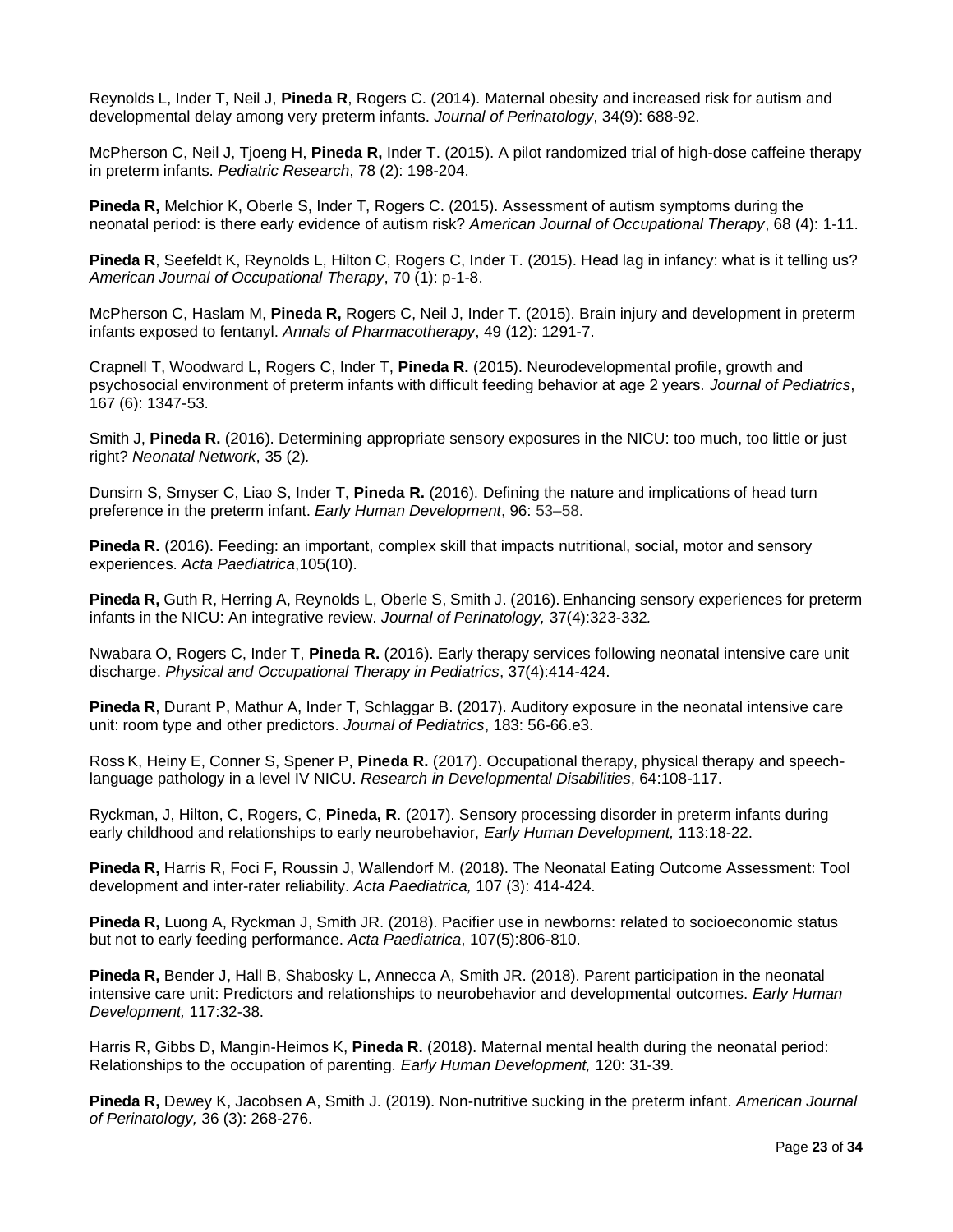**Pineda R,** Roussin J, Heiny E, Smith JR. (2019). Health care professionals' perceptions about sensory-based interventions in the NICU. *American Journal of Perinatology*. 36(12):1229-1236.

Clubbs B, Barnette A, Gray N, Weiner L, Harden J, Bond A, **Pineda R**. (2019). A community hospital developmental care partner program: feasibility and association with decreased nurse burnout without increased infection rates. *Advances in Neonatal Care,* 19(4): 311-320.

**Pineda R,** Raney M, Smith J. (2019). Supporting and Enhancing NICU Sensory Experiences (SENSE): defining developmentally-appropriate sensory exposures for high-risk infants. *Early Human Development,* 133:29-35.

**Pineda R,** Degaetano S, Kindra M, Hand T, Craig J, Fernandez-Fernandez A, Collette D. (2019). Neonatal therapy: a survey of current practice. *Journal of Pediatric Rehabilitation*. 12(3): 285-294.

Liszka L, Smith J, Mathur A, Schlaggar B, Colditz G, **Pineda R**. (2019). Differences in auditory exposure across neonatal environments. *Early Human Development*, 136:27-32.

**Pineda R,** Heiny E, Roussin J, Nellis P, Bogan K, Smith J. (2020). Implementation of the Baby Bridge program reduces timing between NICU discharge and therapy activation. *Journal of Early Intervention*, 42 (3): 275-296.

**Pineda R**, Liszka L, Kwon J, Wallendorf M. (2020). Inter-rater reliability and concurrent validity of the Neonatal Eating Outcome assessment. *American Journal of Occupational Therapy,* 74 (2).

**Pineda R,** Munoz R, Chrzastowski H, Dunsirn-Baillie S, Smith J. (2020). Maternal milk and relationships to early neurobehavioral outcome in preterm infants. *Journal of Perinatal and Neonatal Nursing,* 34 (1): 72-79.

**Pineda R,** Prince D, Grabill M, Reynolds J, Smith J. (2020). Preterm infant feeding performance at term equivalent age differs from that of full-term infants. *Journal of Perinatology,* 40: 646-654.

Liszka L, Heiny E, Smith J, Schlaggar B, Mathur A, **Pineda R**. (2020). Auditory exposure of high‐risk infants discharged from the NICU and the impact of social factors. *Acta Paediatrica,* 109 (10): 2049-2056.

**Pineda R,** Wallendorf M, Smith J. (2020). A pilot study demonstrating the impact of the Supporting and Enhancing NICU Sensory Experiences (SENSE) program on the mother and infant. *Early Human Development*, 144: 105000.

**Pineda R,** Heiny E, Nellis P, Smith J. (2020). The Baby Bridge Program: A sustainable program that can improve therapy service delivery for preterm infants following NICU discharge. *PLOS One*, online, published May 29, 2020.

**Pineda R,** Liszka L, Inder T. (2020). Early neurobehavior at 30 weeks postmenstrual age is related to outcome at term equivalent age. *Early Human Development*; 146:105057.

**Pineda R**, Kwon J, Kellner P, Wallendorf M, Smith J. (2020). Neonatal feeding performance is related to feeding outcomes in childhood. *Early Human Development, 151:*105202.

Heiny E, Wolf S, Collins M, Durant Kellner P, **Pineda R**. (2021). Factors related to enrollment in early therapy services following neonatal intensive care unit discharge. *Acta Paediatrica,* 110 (5): 1468-1474.

Meether M, Bush C, Richter M, **Pineda R.** (2021). Neurobehavior of very preterm infants at term equivalent age is related to early childhood outcomes. *Acta Paediatrica*, 110(4):1181-1188.

**Pineda R,** Roussin J, Kwon J, Heiny E, Colditz G, & Smith J. (2021). Applying the RE-AIM Framework to evaluate the implementation of the Supporting and Enhancing NICU Sensory Experiences (SENSE) program. *BMC Pediatrics*, 21:137.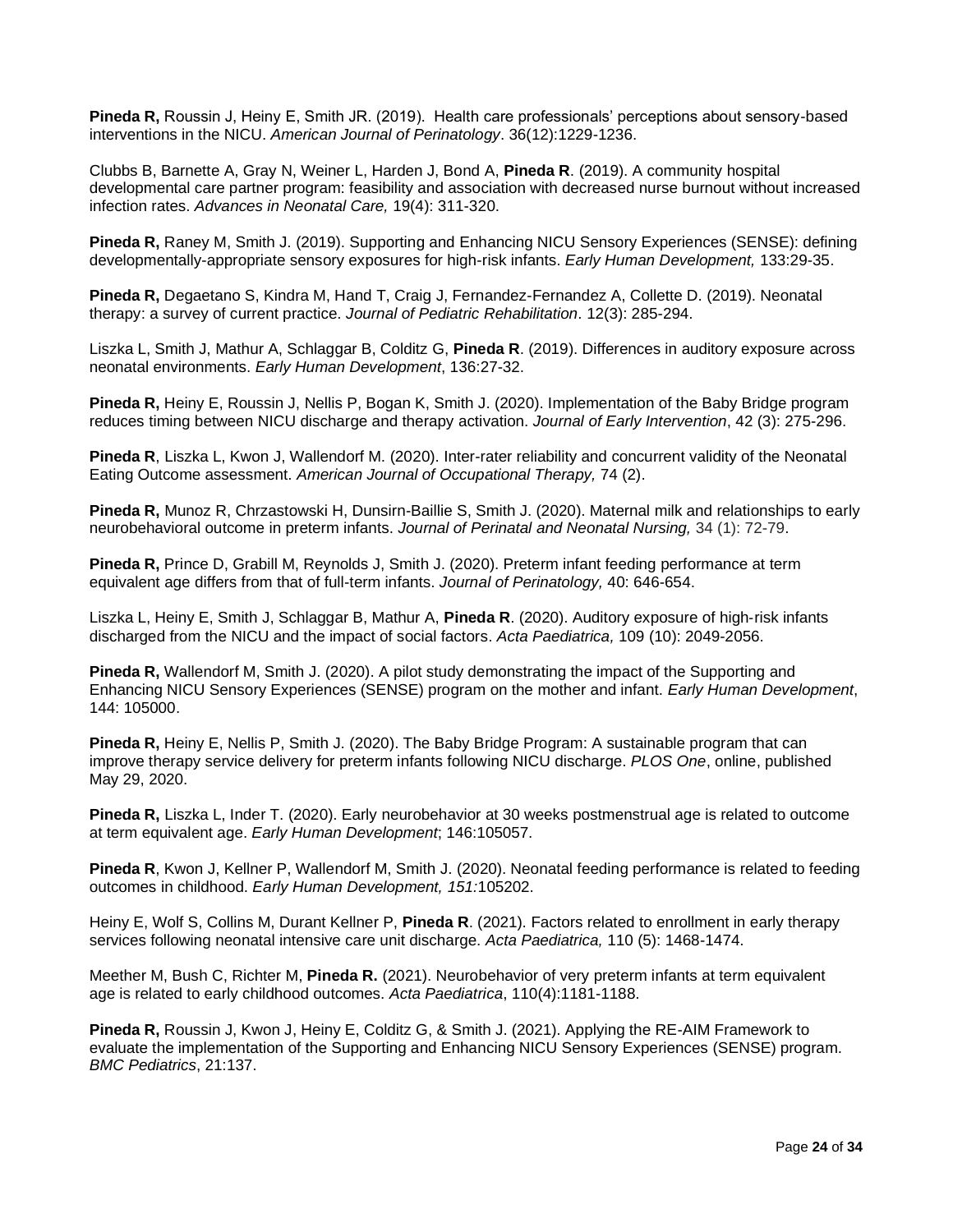**Pineda R**, Smith J, Roussin J, Wallendorf M, Kellner P, Colditz G. (2021). Randomized clinical trial investigating the effect of consistent, developmentally-appropriate, and evidence-based multisensory exposures in the NICU. *Journal of Perinatology, 41*(10), 2449-2462.

Whitehill L, Smith J, Colditz, G, Le T, Kellner P, **Pineda R.** (2021). Socio-demographic factors related to parent engagement in the NICU and the impact of the SENSE program. *Early Human Development*, *163*, 105486.

**Pineda R**, Lisle J, Ferrara L, Knudsen K, Kumar R, Fernandez-Fernandez A. (2021). Neonatal therapy staffing in the United States and relationships to NICU type and location, level of acuity and population factors. *American Journal of Perinatology*. Advance online publication.

Richter M, Smith J, **Pineda R.** (2022). Health care professional perceptions about a proposed NICU intervention: The importance of community and aligning everday occupations. *OTJR: Occupation, Participation and Health.* Advance online publication.

Kellner P, Kwon J, Smith J, **Pineda R.** (2022). Neurodevelopmental outcomes following preterm birth and the association with postmenstrual age at discharge. *American Journal of Perinatology.* Advance Online Publication.

Richter M, Fehringer K, Smith J, **Pineda, R.** Parent-infant interaction in the NICU: Challenges in outcome measurement*.* Manuscript submitted to *Early Human Development.*

**Pineda R,** Liszka L, Tran P, Kwon J, Inder T. Differences in neurobehavior between low-risk very preterm infants at term and full-term infants. Manuscript submitted to *American Journal of Perinatology.*

Lisle J, Buma K, Smith J, Lawlor M, **Pineda R.** Maternal perceptions of sensory-based interventions: a qualitative study. Washington University and University of Southern California, manuscript submitted to *BMC Pediatrics.*

Grabill M, Smith J, Ibrahim C, **Pineda R**. The prevalence of early feeding alterations in preterm infants: relationships to early neurobehavior. Washington University and University of Southern California, manuscript submitted to *Research in Developmental Disabilities* 

**Pineda R,** Liszka L, Smyser C, Rogers C, Inder T. Early neurobehavior at in preterm infants at term equivalent age is related to neurodevelopmental outcomes. Washington University and University of Southern California, in preparation.

**R Pineda,** Guth R, Gronenmeyer A, Kellner P, Smith J. Sensory experiences for preterm infants in the NICU: An integrative review of evidence over the past 5 years. In preparation.

#### **BOOKS, MONOGRAPHS, AND TEXT BOOKS:**

**Pineda R**, Smith J. (2021). NANN Developmental Care, The NICU Sensory Enviornment, Chapter 15, in press.

Smith J, Raney M, **Pineda R.** (2019). Clinical Guidelines in Neonatology, Developmental Care, Chapter 57, pages 577-583.

#### **ABSTRACTS AND PRESENTATIONS:**

**Pineda R.** (2022, April). *Optimizing the early sensory environment: An update on the evidence*, presentation, National Association of Neonatal Therapists Annual Conference, Cincinnati, OH.

**Pineda R.** & Liszka L. (2022, April). *Raising the next generation of neonatal therapists*, presentation, National Association of Neonatal Therapists Annual Conference, Cincinnati, OH.

**Pineda R.** & Liszka L. (2022, April). *Differences in neurobehavior between low-risk preterm infants at term and full-term infants*, poster, National Association of Neonatal Therapists Annual Conference, Cincinnati, OH.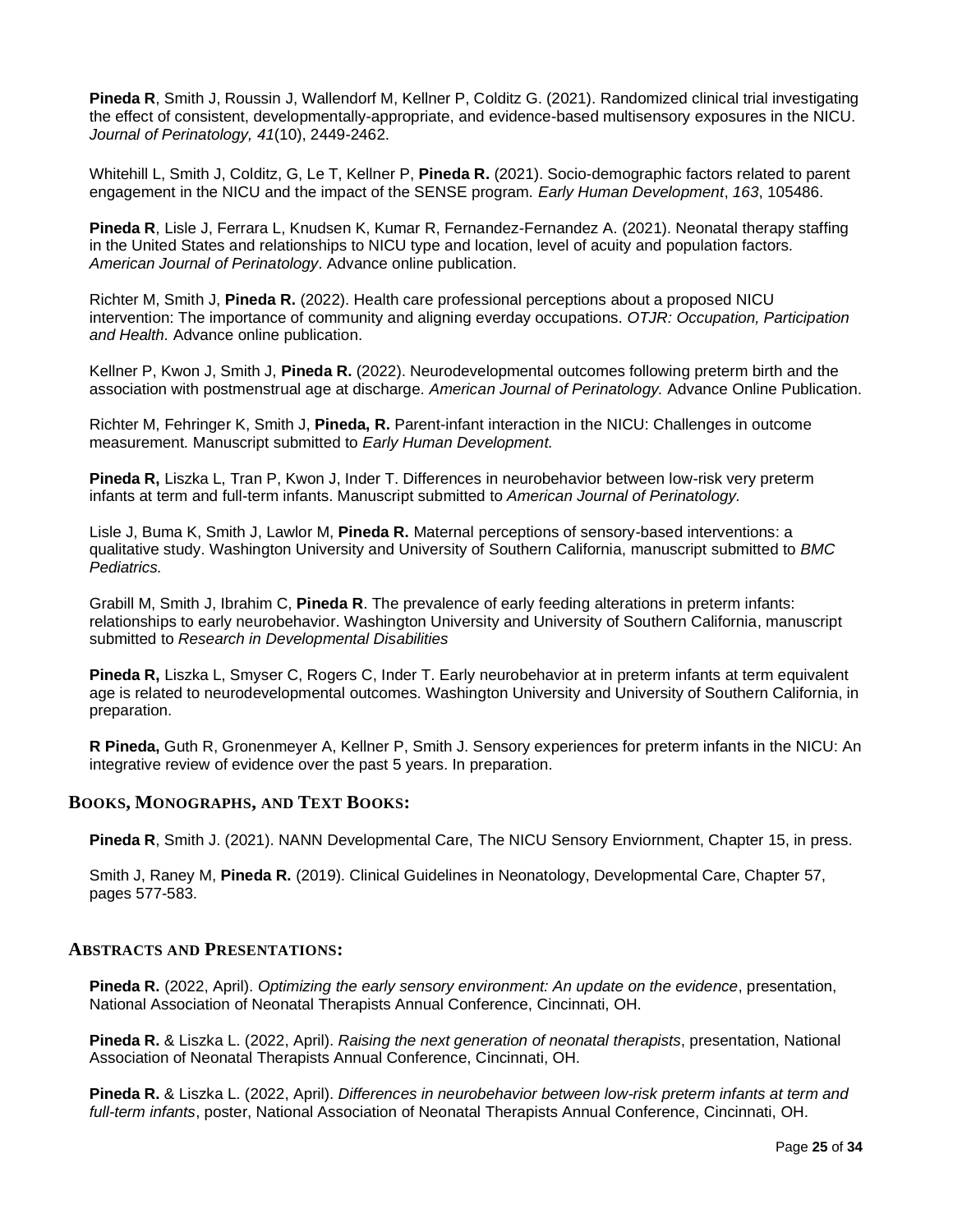**Pineda R.** & Richter M. (2022, April). *Measures of parent-infant interaction in the NICU: Are they measuring what we think they are measuring?*, poster, National Association of Neonatal Therapists Annual Conference, Cincinnati, OH.

**Pineda R.** & Richter M. (2022, April). *Acceptability of volunteers in the NICU*, poster, National Association of Neonatal Therapists Annual Conference, Cincinnati, OH.

**Pineda R.** (2022, March). *Optimizing the NICU environment by engaging families in providing age-appropriate sensory exposures,* presentation, Graven's Conference on the Environment of Care for High Risk Newborns, Clearwater Beach, FL.

**Pineda R.** (2022, March) *Supporting and Enhancing NICU Sensory Experiences (SENSE)*, workshop, Graven's Conference on the Environment of Care for High Risk Newborns, Clearwater Beach, FL.

**Pineda R.** (2022, March). *Transition to oral feeding.* California Association of Neonatologists Annual Cool Topics in Neonatology Conference, Coronado, CA.

**Pineda R.** (2021, December). *Optimizing the NICU environment through the Supporting and Enhancing NICU Sensory Experiences (SENSE) program,* Banner Health, Tuscon, AZ (virtual).

**Pineda R.** (2021, December). *Optimizing the NICU environment through the Supporting and Enhancing NICU Sensory Experiences (SENSE) program,* Australia OT Society Forum, Melbourne, Australia (virtual).

**Pineda R.** (2021, November). *How the COVID-19 pandemic has shaped early NICU experiences.* USC Chan Occupational Science Symposium, Los Angeles, CA (virtual due to COVID-19).

**Pineda R.** & Schneider, S. (2021, November). *Increasing visibility and highlighting the value of a small certification program.* Institute for Credentialing Excellence (ICE) EXG 2021, Nashville, TN.

**Pineda R.** & Knudsen, K. (2021, August). *Optimizing the NICU environment through the Supporting and Enhancing NICU Sensory Experiences (SENSE) program,* Early Cerebral Palsy e-health Summit, virtual.

Richter, M., Duker, L.S., Kwon, J., & **Pineda R.** (2021, May). *Feasibility of psychophysiological measure of parental stress in the NICU*, poster, Ostrow Research Day, virtual (due to COVID-19).

**Pineda R.** (2021, April). *Neonatal feeding assessment and nutritional interventions*, Feeding Matters Conference, virtual (due to COVID-19).

**Pineda R.** (2021, April). *The early sensory environment, Small baby course*, short course, Synapse Care Solutions, virtual (due to COVID-19).

**Pineda, R.** & Liszka, L. (2021, April). *The body of neonatal therapists in the United States*. National Association of Neonatal Therapists Annual Conference, virtual (due to COVID-19).

**Pineda R,** & Liszka, L. (2021, April). *What's everyone talking about?* National Association of Neonatal Therapists Annual Conference, virtual (due to COVID-19).

Kwon, J, Kellner, P, & **Pineda R.** (2021, April). *Neurodevelopmental outcomes following preterm birth: Does PMA at NICU discharge matter?*, poster, National Association of Neonatal Therapists Annual Conference, virtual (due to COVID-19).

Duker, L, Kwon, J, Smith, J & **Pineda R**. (2021, April). *Acceptability and feasibility of wearable sensors in the NICU: Psychophysiological measures of parental stress*, poster, National Association of Neonatal Therapists Annual Conference, virtual (due to COVID-19).

**Pineda R.** (2021, March). *SENSE: A sensory-based NICU intervention program.* Perinatal Society of Australia and New Zealand Annual Congress, virtual (due to COVID-19).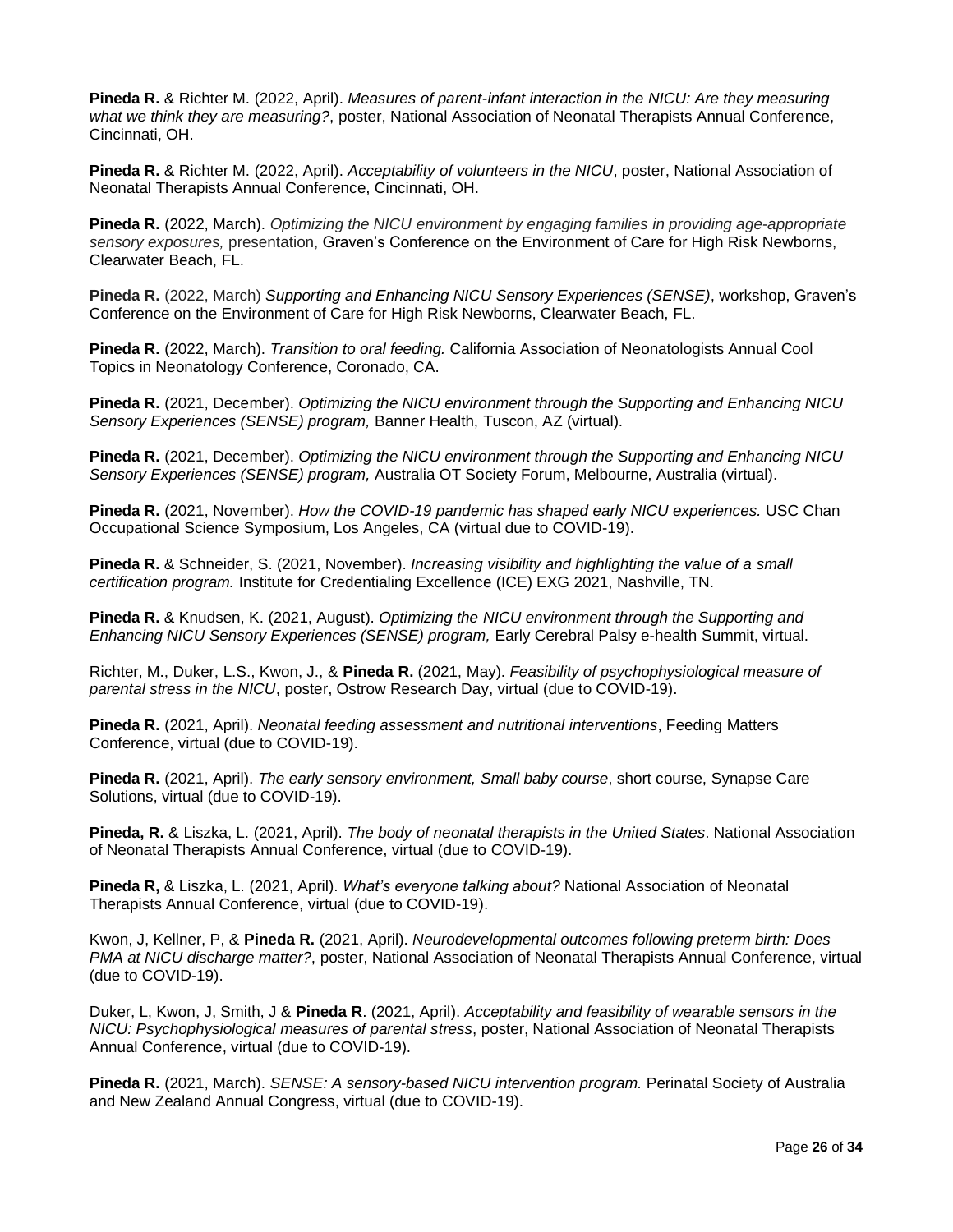**Pineda R.** (2021, March). *Optimizing the NICU environment for the extremely low birth weight infant.* California Association of Neonatologists Annual Cool Topics in Neonatology Conference, virtual (due to COVID-19).

**Pineda R,** Grabill M. (2020, April). *Using the Neonatal Eating Outcome Assessment to inform NICU practice*, National Association of Neonatal Therapists Annual Conference, Cincinnati OH (moved online due to COVID-19).

Kwon J, **Pineda R.** (2020, March). *The Neonatal Eating Outcome Assessment for identifying early feeding performance*, accepted oral presentation abstract, American Occupational Therapy Association Annual Conference, Boston MA (cancelled due to COVID-19).

**Pineda R.** (2019, December). Ass*essment and intervention for the high risk infant in the NICU and after discharge*, invited conference presenter, USC Verdugo Hills Hospital, Glendale, CA.

**Pineda R.** (2019, November). *Rolling applications or deadlines? Lessons learned by the Neonatal Therapy National Certification Board*, Institute for Credentialing Excellence Annual Conference, San Diego, CA.

**Pineda R.** (2019, November). *Assessment and intervention for the high risk infant in the NICU and after discharge*, invited conference presenter, St. Mary's Hospital for Children, Valhalla, NY.

**Pineda R.** (2019, October). *NICU Network Neurobehavioral Scale certification course*, trainer, Saint Louis, MO.

**Pineda R.** (2019, October). *Assessment and intervention for the high risk infant in the NICU and after discharge*, invited conference presenter, Mercy Children's Hospital, Kansas City, MO.

Corder M, **Pineda R.** (2019, October). *The NICU environment: providing appropriate modifications to support infant development,* short course, Missouri Occupational Therapy Association Annual Conference, Kansas City, MO.

**Pineda R.** (2019, June). *Tool development, inter-rater reliability and validity of a new neonatal feeding assessment*, presentation, OT Summit, Charleston, SC.

**Pineda R.** (2019, May). *Neurobehavioral assessment in high risk infants*, preconference workshop, First Annual International Occupational Therapy Congress, Monterrey, MX*.* 

Parga-Belinkie J, Elci O, **Pineda R,** Hoffman C, Van Wagner A, Versaw-Barnes D, Velis J, Nawab U. (May, 2019). *Developmental aids for premature infants (DAPI Study)*, poster, Pediatric Academic Societies, Baltimore, MD.

**Pineda R.** (May 2019). *Supporting and Enhancing NICU Sensory Experiences (SENSE) to optimize outcomes*, break out session, Nationwide Perinatal Conference, Columbus, OH.

**Pineda R.** (2019, April). *The role of the neonatal therapist*, webinar, Pi Theta at MGH Institute for Health Professions.

**Pineda R,** Smith J. (2019, April). *The development of a structured sensory-based guideline: Supporting and Enhancing NICU Sensory Experiences (SENSE),* short course, American Occupational Therapy Association Annual Conference, New Orleans, LA.

**Pineda R.** (2019, April). *The Neonatal Eating Outcome Assessment: A new developmental feeding assessment for preterm infants in the NICU*, scientific research panel, American Occupational Therapy Association Annual Conference, New Orleans, LA.

Kwon J, Tran P, Liska L, Annecca A, **Pineda R.** (2019, April). *Pacifier use in newborns: Related to socioeconomic status but not early feeding performance*, poster, American Occupational Therapy Association Annual Conference, New Orleans, LA.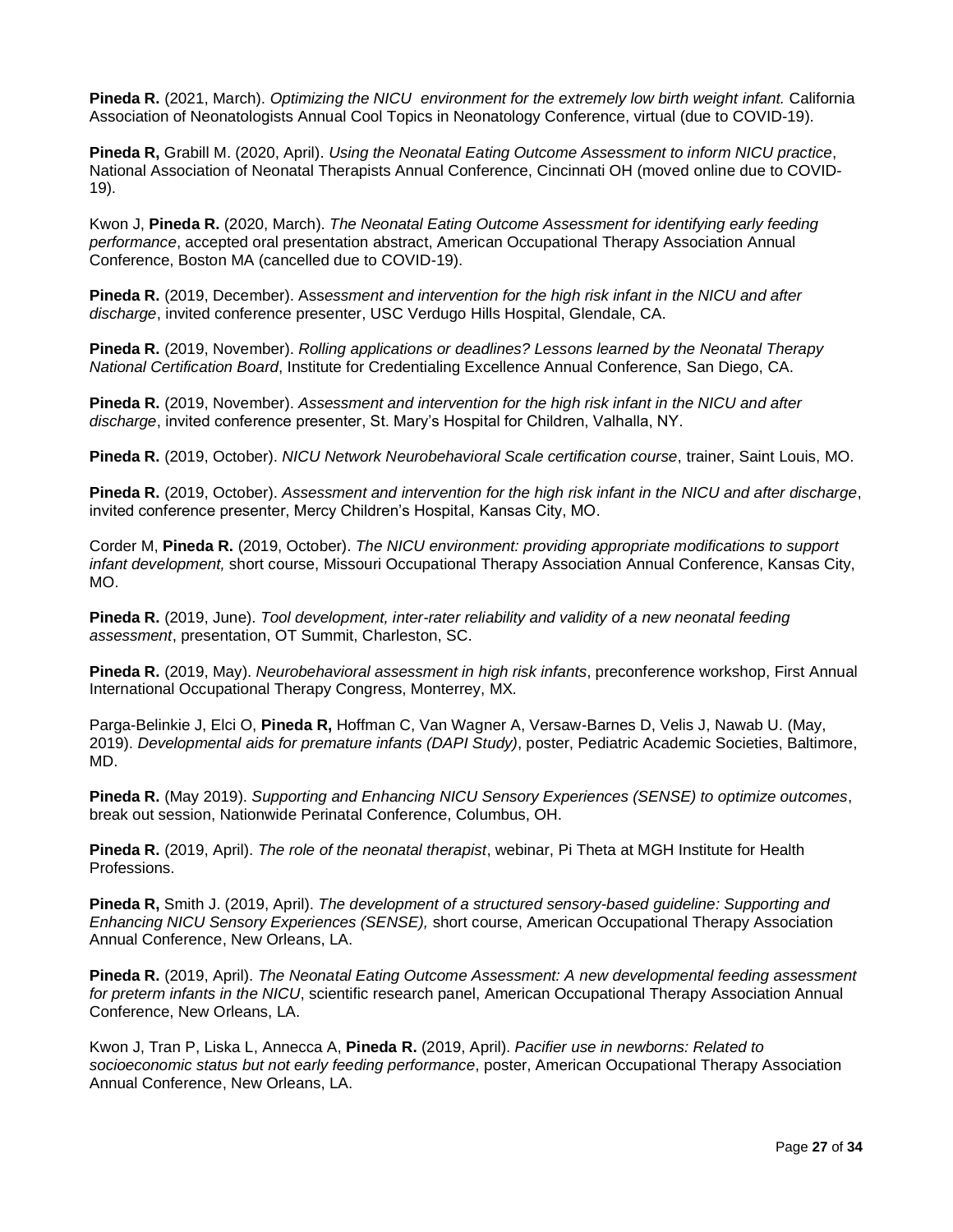Grabill M, Buma K, **Pineda R.** (2019, April). *Early feeding behaviors in preterm infants and their relationships to neurobehavior,* poster, American Occupational Therapy Association Annual Conference, New Orleans, LA.

Liszka L, Crabtree M, **Pineda R**. (2019, April). *Differences in early auditory exposure across neonatal environments*, poster, American Occupational Therapy Association Annual Conference, New Orleans, LA.

Collins M, Tenbarge S, **Pineda R.** (2019, April). Bridging the gap in therapy activation after discharge from the neonatal intensive care unit (NICU), poster, American Occupational Therapy Association Annual Conference, New Orleans, LA.

Rolling M, Prince D, Harris R, **Pineda R**. (2019, April). *The role of OT in maternal health: mental and physical health during pregnancy and postpartum,* short course, American Occupational Therapy Association Annual Conference, New Orleans, LA.

**Pineda R,** Smith J, Connell K. (2019. April). *The Supporting and Enhancing NICU Sensory Experiences Program: implementation strategies and emerging research*, pre-conference institute, National Association of Neonatal Therapists, Phoenix, AZ.

**Pineda R,** Poskey G. (2019, April). *Neonatal therapy science: The year in review*, oral presentation at the National Association of Neonatal Therapists, Phoenix, AZ.

**Pineda R.** (2019, March). *Supporting and Enhancing NICU Sensory Experiences (SENSE)*, workshop at the Graven's Conference on the Physical and Developmental Environment of the High Risk Infant Conference, Sand Key, FL

**Pineda R.** (2019, February). *Assessment and intervention for the high risk infant in the NICU and after discharge*, invited conference presenter, Children's Healthcare of Atlanta, Atlanta, GA.

**Pineda R.** (2019, February). *NICU Network Neurobehavioral Scale certification course*, trainer, Saint Louis MO and Indianapolis, IN.

**Pineda R.** (2019, February). *Assessment and intervention for the high risk infant in the NICU and after discharge*, invited conference presenter, St. Elizabeth Hospital, Erlanger, KY.

**Pineda R.** (2019, January). *Assessment and intervention for the high risk infant in the NICU and after discharge*, invited conference presenter, Memorial Hospital, Tucson, AZ.

**Pineda R.** (2018, November). *Assessment and intervention for the high risk infant in the NICU and after discharge*, invited conference presenter, North Memorial Hospital, Minneapolis MN.

**Pineda R.** (2018, October). *Assessment and intervention for the high risk infant in the NICU and after discharge*, invited conference presenter, Georgetown Hospital, Washington DC.

**Pineda R.** (2018, September). *Assessment and intervention with the high-risk infant in the NICU and at home*, invited conference presenter, Hammersmith Hospital, London UK.

**Pineda R**. (2018, June). *Assessment and intervention for the high risk infant in the NICU and after discharge*, invited conference presenter, St. Mary's Children's Hospital, Bayside, NY.

**Pineda R**. (2018, June). *Assessment and intervention for the high risk infant in the NICU and after discharge*, invited conference presenter, Memorial Hospital, Fort Lauderdale, FL.

**Pineda R.** (2018, June). *Supporting and Enhancing NICU Sensory Experiences,* oral presentation at the OT Summit, Kansas City, MO.

Siemon J, Knudsen K, **Pineda R.** (2018, April). *Neonatal therapy certification: Overview and characteristics of the first cohort*, poster presentation at the American Occupational Therapy Annual Conference, Salt Lake City, UT.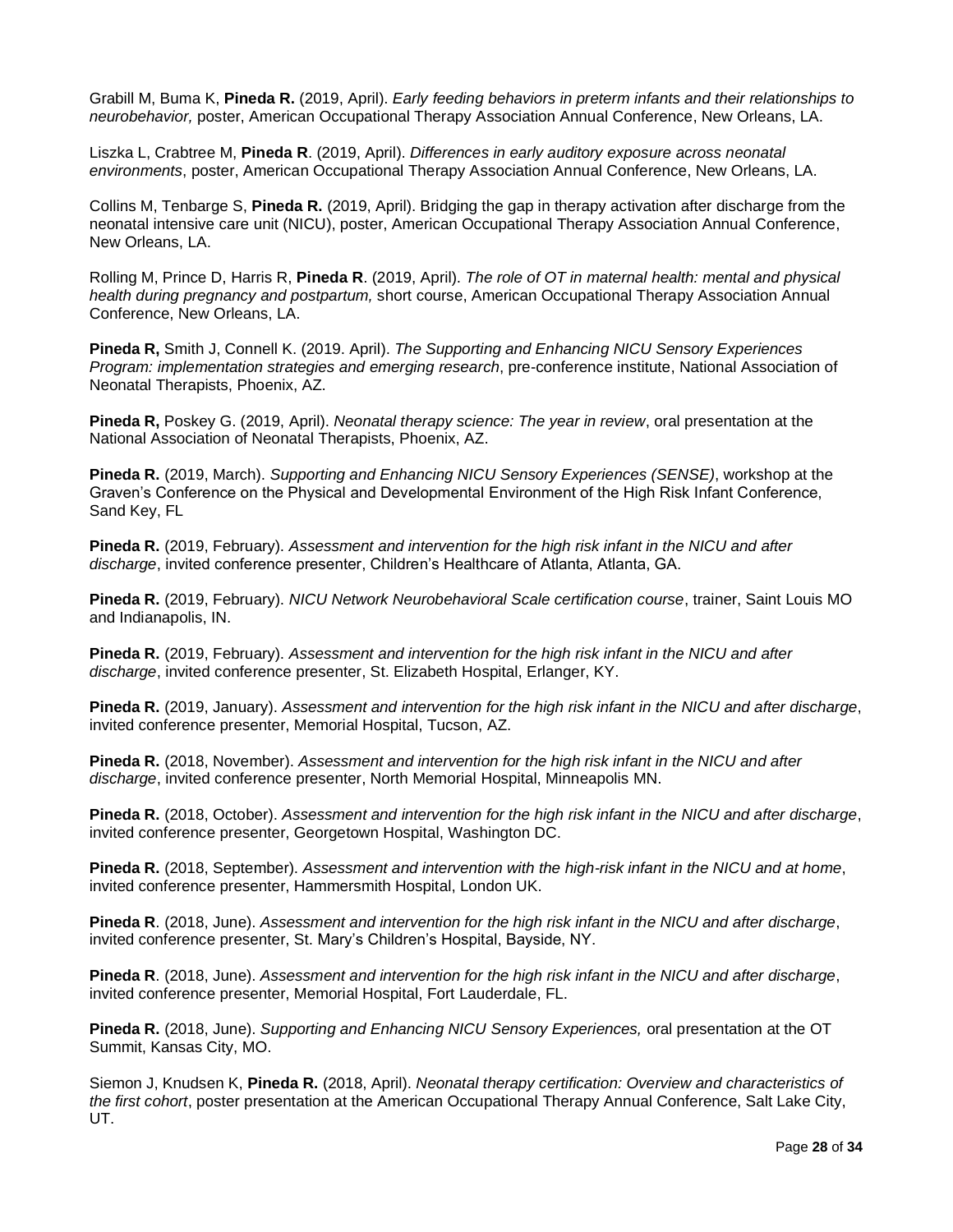Wolf S, Rolling M, **Pineda R,** Heiny E. (2018, April). *Occupational therapy for at-risk infants*, poster presentation at the American Occupational Therapy Annual Conference, Salt Lake City, UT.

Poskey G, **Pineda R.** (2018, April). *Neonatal therapy science: The year in review*, oral presentation at the National Association of Neonatal Therapists, Charlotte, NC.

**Pineda R,** Smith JR. (2018, April). *The development of a structured sensory-based guideline: Supporting and Enhancing NICU Sensory Experiences (SENSE)*, oral presentation at the National Association of Neonatal Therapists, Charlotte, NC.

Anneca A, Liszka L, **Pineda R,** Luong A, Ryckman J, Smith J.R. (2018, April). *Pacifier use in newborns: related to socioeconomic status but not to early feeding performance*, poster presentation at the National Association of Neonatal Therapists, Charlotte, NC.

**Pineda R,** Knudsen K. (2018, March). *Neonatal therapy certification: Overview and characteristics of the first cohort*, oral presentation at the Graven's Conference for the Physical and Developmental Environment of the High Risk Infant, Clearwater Beach, FL.

**Pineda R,** Smith JR. (2018, March). *The development of a structured sensory-based guideline: Supporting and Enhancing NICU Sensory Experiences (SENSE)*, oral presentation at the Graven's Conference for the Physical and Developmental Environment of the High Risk Infant, Clearwater Beach, FL.

**Pineda R.** (2018, March). *The Neonatal Eating Outcome (NEO) Assessment: A new developmental feeding assessment for preterm infants in the NICU*, oral presentation at the Graven's Conference for the Physical and Developmental Environment of the High Risk Infant, Clearwater Beach, FL.

**Pineda R**. (2018, February). *Assessment and intervention for the high risk infant in the NICU and after discharge*, invited conference presenter, Baylor Scott and White Hospital, Temple TX.

**Pineda R**. (2018, January). *Assessment and intervention for the high risk infant in the NICU and after discharge*, invited conference presenter, Novant Hospital, Mathews, NC.

**Pineda R**. (2017, October). *Assessment and intervention for the high risk infant in the NICU and after discharge*, invited conference presenter, Mercy Hospital, Saint Louis, MO.

**Pineda R**. (2017, June). *Assessment and intervention for the high risk infant in the NICU and after discharge*, invited conference presenter, Danbury Hospital, Danbury, CT.

**Pineda R.,** Poskey G. (2017, April). *Neonatal therapy science: The year in review*, oral presentation at the National Association of Neonatal Therapists, Phoenix, AZ.

Harris R, Ryckman J, **Pineda R.** (2017, April). *Maternal mental health during NICU hospitalization: Relationships to parental role, confidence and engagement in the NICU*, oral presentation at the National Association of Neonatal Therapists, Phoenix, AZ.

**Pineda R,** Ross K. (2017, April). *The Neonatal Eating Outcome (NEO) Assessment: A new developmental feeding assessment for preterm infants in the NICU*, oral presentation at the National Association of Neonatal Therapists, Phoenix, AZ.

Cernich A, Brininger T. (2017, April). *National Center for Medical Rehabilitation: NIH research agenda and updates from USAMRMC*, invited panelists for oral presentation at American Occupational Therapy Conference, Philadelphia, PA.

**Pineda R,** Poskey G. (2016, April). *Neonatal therapy science: The year in review*, oral presentation at the National Association of Neonatal Therapists, Orlando, FL.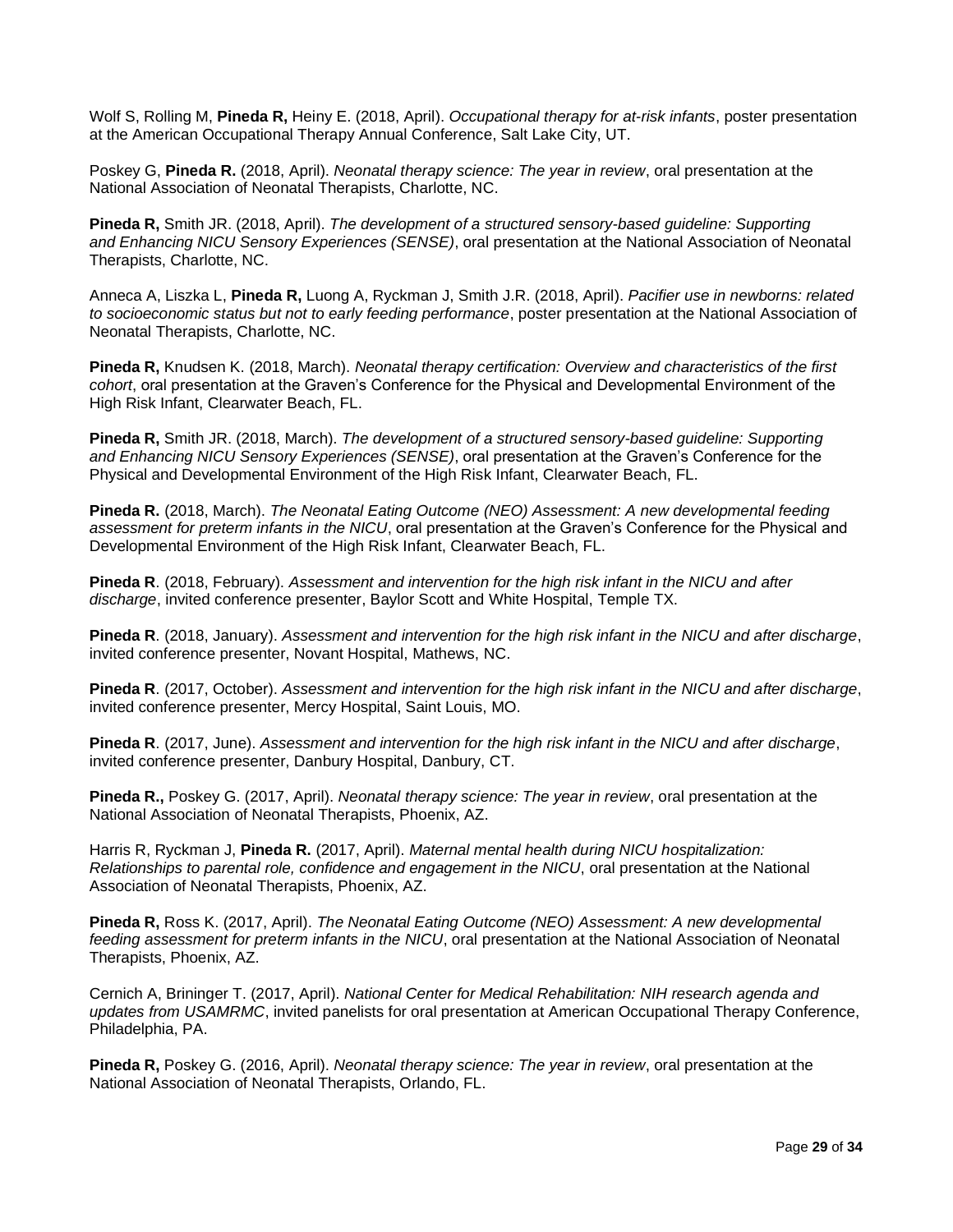Ross K, **Pineda R.** (2016, April). Neonatal therapy: *A clinical study of occupational therapy, physical therapy and speech language pathology usage in the NICU*, oral presentation at the National Association of Neonatal Therapists, Orlando, FL.

Pineda R, Smith J. (2016, February). *Systematic review of multi-modal environmental enrichment interventions in the NICU: Current evidence and current practice*, invited faculty, Graven's Conference for the Physical and Developmental Environment of the High Risk Infant, Sand Key, FL.

**Pineda R**. (2016, November). *Assessment and intervention for the high risk infant in the NICU and after discharge*, invited conference presenter, Summerlin Hospital Medical Center, Las Vegas, NV.

Pineda R, Smith J. (May 2015). *An enhanced sensory environment In the NICU: an integrative review*, invited presenter for national webinar for National Association of Neonatal Therapists.

Dunsirn S, Smyser C, Liao S, **Pineda R.** (2015, April). *Head turn preference in the preterm infant and relationships to outcome*, Poster presentation at the American Occupational Therapy Annual Conference, Nashville, Tennessee.

Nwabara O, Rogers C, Inder T, **Pineda R.** (2015, April). *Early therapy services following NICU discharg*e. Poster presentation at the American Occupational Therapy Annual Conference, Nashville, Tennessee.

Oberle S, Melchior K, Rogers C, Inder T, **Pineda R.** (2015, April). *Early neurobehavior: is there early evidence of autism*? Presentation at the American Occupational Therapy Annual Conference, Nashville, Tennessee.

**Pineda R,** Oberle S, Chrzastowski H, Dunsirn S. (2015, April). *Neonatal neurobehavioral assessment*. Workshop at the American Occupational Therapy Annual Conference, Nashville, Tennessee.

**Pineda R,** Smith J. (2015, April). *Systematic review of sensory based interventions in the NICU*. Research presentation for the National Association of Neonatal Therapists, Phoenix, Arizona.

**Pineda R.** (2014, October). *Neonatal neurobehavioral assessment.* Workshop presented at the Division of Early Childhood Conference, St Louis, Missouri.

**Pineda R,** Dunsirn S. (2014, May). *Adverse feeding outcomes in preterm infants*. Paper presented at the National Association of Neonatal Therapists Annual Conference, Atlanta, Georgia.

**Pineda R,** Poskey G. (2014, May). *Bridging the gap between clinical practice and research*. Paper presented at the National Association of Neonatal Therapists Annual Conference, Atlanta, Georgia.

Dunsirn S, **Pineda R**. (2014, May). *Head Turn Preference: Associations with neurodevelopmental outcomes and injury*. Poster presented at the National Association of Neonatal Therapists Annual Conference, Atlanta, Georgia.

**Pineda R**, Bender J. (2014, May). *Parent presence and holding in the NICU and relationships to outcome*. Poster presented at the National Association of Neonatal Therapists Annual Conference, Atlanta, Georgia.

Dunsirn S, Smyser C, Liao S, Inder T, **Pineda R**. (2014, May). *Head turn preference: associations with neurodevelopmental outcomes and injury*. Poster presented at Pediatric Academic Societies, Vancouver, British Columbia.

**Pineda R,** Neil J, Dierker D, Smyser C, Kidokora H, Reynolds L, Walker S, Rogers C, Mathur A, Van Essen D, Inder T. (2013, June). *The impact of different neonatal intensive care environments on brain development and function in preterm infants*. Poster presented at the Occupational Therapy Summit, Chicago, Illinois.

**Pineda R,** Neil J, Dierker D, Smyser C, Kidokora H, Reynolds L, Walker S, Rogers C, Mathur A, Van Essen D, Inder T. (2013, May). *The impact of different neonatal intensive care environments on brain development and function in preterm infants*. Paper presented at Pediatric Academic Societies, Washington DC, District of Columbia.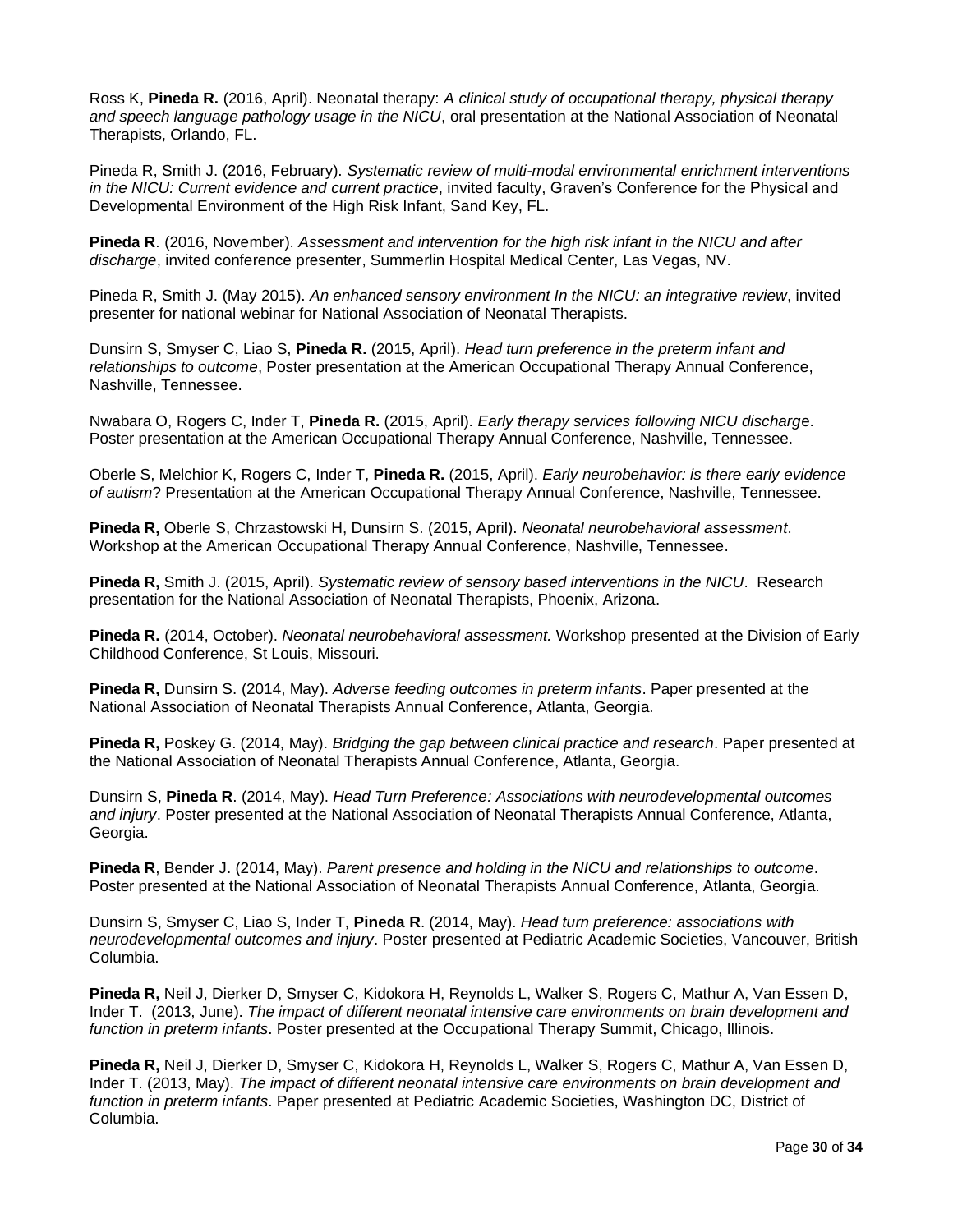Rogers C, **Pineda R,** Inder T. (2013, May). *Parenting stress, maternal depression, and social-emotional development in very preterm children.* Paper presented at Pediatric Academic Societies, Washington DC, District of Columbia.

Reynolds L, Inder T, Neil J, **Pineda R,** Rogers C. (2013, May). *Maternal obesity and increased risk for autism and developmental delay among very preterm infants.* Paper presented at Pediatric Academic Societies, Washington DC, District of Columbia.

Crapnell T, Rogers C, Neil J, Inder T, **Pineda R.** (2013, May). *Early factors associated with adverse feeding outcome in the preterm infant.* Poster presented at Pediatric Academic Societies, Washington DC, District of Columbia.

Tiltges L, Neil J, Inder T, **Pineda R.** (2013, May). *The predictive power of neonatal reflexes: associations with brain injury and outcome.* Poster presented at Pediatric Academic Societies, Washington DC, District of Columbia.

Dunsirn S, Mara M, Crapnell T, Tiltges L, Inder T, **Pineda R.** (2013, May). *More silence in the NICU private room.* Poster presented at Pediatric Academic Societies, Washington DC, District of Columbia.

Ledbetter K, **Pineda R,** Mathur A. (2013, May). *Therapeutic hypothermia alters the ability of the Dubowitz Neurological Examination to predict MRI injury in neonatal hypoxic-ischemic encephalopathy.* Poster presented at Pediatric Academic Societies, Washington DC, District of Columbia.

**Pineda R**. (2013, April). *Research and publications in neonatal therapy*. Paper presented at The National Association of Neonatal Therapists Annual Conference, Dallas, Texas.

**Pineda R**. (2013, April). *The new NICU therapist: foundations for growth*. Pre-conference presented at The National Association of Neonatal Therapists Annual Conference, Dallas, Texas.

**Pineda R.** (2013, February). *The NICU environment: implications for neurodevelopmental care*. Paper presented at The 26th Annual Graven's Conference on the Physical and Developmental Environment of the High Risk Infant, Sand Key, Florida (invited lecture).

**Pineda R**, Zarem C. (2013, February). *Psychometrics of the Neonatal Oral Motor Assessment Scale*. Paper presented at the The 26<sup>th</sup> Annual Graven's Conference on the Physical and Developmental Environment of the High Risk Infant, Sand Key, Florida.

Crapnell T, **Pineda R.** (2013, February). *Neurobehavioral assessment of the preterm infant: associations with brain structure and outcome*. Paper presented at The 26<sup>th</sup> Annual Graven's Conference on the Physical and Developmental Environment of the High Risk Infant, Sand Key, Florida.

Crapnell T, **Pineda R.** (2013, February). *aEEG in the preterm infant: associations with medical and environmental factors*. Paper presented at The 26<sup>th</sup> Annual Graven's Conference on the Physical and Developmental Environment of the High Risk Infant, Sand Key, Florida.

**Pineda R,** Madlinger L. (2013, February). *Randomized clinical trial investigating the effects of different neonatal*  positioning in the NICU. Paper presented at The 26<sup>th</sup> Annual Graven's Conference on the Physical and Developmental Environment of the High Risk Infant, Sand Key, Florida.

Zarem C, Dunsirn S, **Pineda R.** (2012, November). *Psychometrics of the Neonatal Oral Motor Assessment Scale*. Paper presented at the Missouri Occupational Therapy Annual Conference, Ozark, Missouri.

Reynolds L, Dunsirn S**, Pineda R.** (2012, November). *aEEG in the NICU and associations with environmental and medical factors*. Paper presented at the Missouri Occupational Therapy Annual Conference, Ozark, Missouri.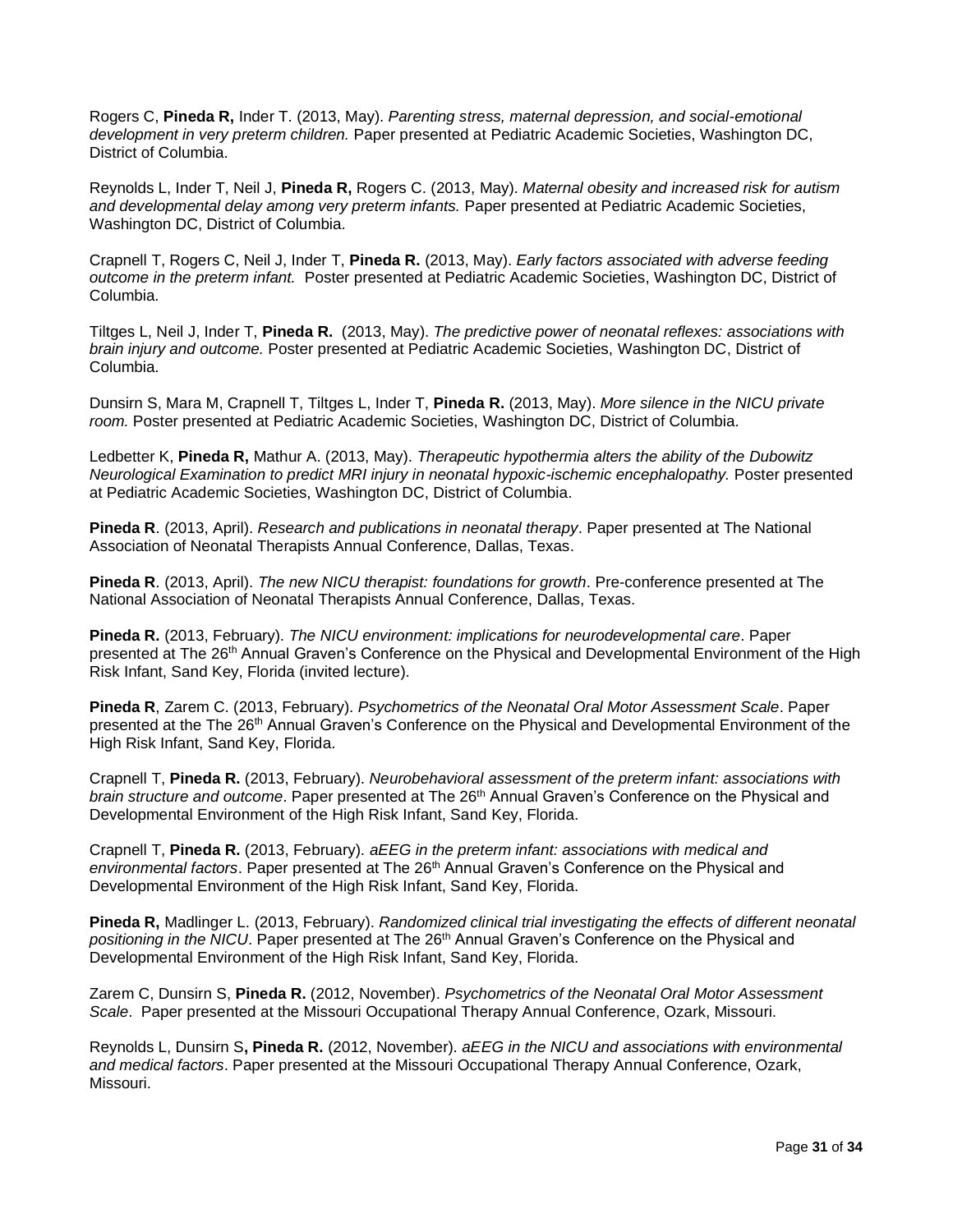Crapnell T, **Pineda R**. (2012, November). *Feeding assessment in infancy and early childhood*. Paper presented at the Missouri Occupational Therapy Annual Conference, Ozark, Missouri.

Tiltges L, **Pineda R.** (2012, November). *Neonatal reflex testing*. Paper presented at the Missouri Occupational Therapy Annual Conference, Ozark, Missouri.

Pineda R. (2012, June). *Factors associated with developmental concern and intent to access therapy following NICU discharge*, invited presenter for national webinar through National Association of Neonatal Therapists.

**Pineda R,** Castellano A, Rogers C, Neil J, Inder T. (2012, April). *Factors associated with developmental concern and intent to access therapy following NICU discharge*. Poster presented at the National Association of Neonatal Therapists, Fort Worth, Texas.

**Pineda R**, Walker S, Stransky K, Neil J, Inder T. (2012, April). *The single patient room in the NICU: helpful or harmful*. Poster presented at the National Association of Neonatal Therapists, Fort Worth, Texas.

**Pineda R,** Madlinger L. (2012, April). *The neurobehavioral assessment*. Paper presented at the National Association of Neonatal Therapists, Fort Worth, Texas.

Connor S, Madlinger L, **Pineda R.** (2012, April). *Positioning of the preterm infant: What Does the Evidence Say?*  Paper presented at the National Association of Neonatal Therapists, Fort Worth, Texas.

Madlinger L, Inder T, **Pineda R**. (2012, April). *The effect of neonatal positioning on early neurobehavior: a randomized clinical trial*. Poster presented at Pediatric Academic Societies, Boston, Massachusetts.

Zarem C, Kidokora H, Neil J, Inder T, **Pineda R.** (2012, April). *The psychometrics of the Neonatal Oral Motor Assessment Scale*. Poster presented at Pediatric Academic Societies, Boston, Massachusetts.

Strnad L, Mathur A, Neil J, Inder T, **Pineda R.** (2012, April). *aEEG in the NICU and associations with medical and environmental factors*. Poster presented at Pediatric Academic Societies, Boston, Massachusetts.

**Pineda R**, Kidokora H, Neil J, Inder T. (2012, April). *Neurobehavior in the NICU and associations with concurrent imaging and functional outcom*e. Poster presented at Pediatric Academic Societies, Boston, Massachusetts.

Hensley M, Smith G, Mathur A, Neil J, Inder T, **Pineda R.** (2012, January). *The effect of parental presence and holding on neurobehavior in the preterm infant*. Poster presented at The 25<sup>th</sup> Annual Graven's Conference on the Physical and Developmental Environment of the High Risk Infant, Sand Key, Florida.

Felber A, Haslam M, Neil J, Inder T, **Pineda R.** (2012, January). *Associations between early sedative use in the premature infant and neurodevelopmental outcome.* Poster presented at The 25<sup>th</sup> Annual Graven's Conference on the Physical and Developmental Environment of the High Risk Infant, Sand Key, Florida.

**Pineda R,** Walker S, Stransky K, Hensley M, Smith G, Neil J, Inder T. (2012, January). *The effects of single patient room type in the NICU*. Poster presented at The 25<sup>th</sup> Annual Graven's Conference on the Physical and Developmental Environment of the High Risk Infant, Sand Key, 2012.

**Pineda R,** Castellano A, Rogers C, Neil J, Inder T. (2012, January). *Factors associated with caregiver concern*  and intent to access therapy after NICU discharge. Paper presented at The 25<sup>th</sup> Annual Graven's Conference on the Physical and Developmental Environment of the High Risk Infant, Sand Key, Florida.

**Pineda R,** Tjoeng T, Vavasseur C, Shah D, Kidokoro H, Neil J, Inder T. (2012, January). *Patterns of altered neurobehavior in preterm infants within the NICU*. Poster presented at The 25<sup>th</sup> Annual Graven's Conference on the Physical and Developmental Environment of the High Risk Infant, Sand Key, Florida.

**Pineda R**, Madlinger L, Zarem C, Strnad L. (2011, October). *Neurobehavioral assessment of the preterm infant*. Paper presented at the Missouri Occupational Therapy Association, St Louis, Missouri.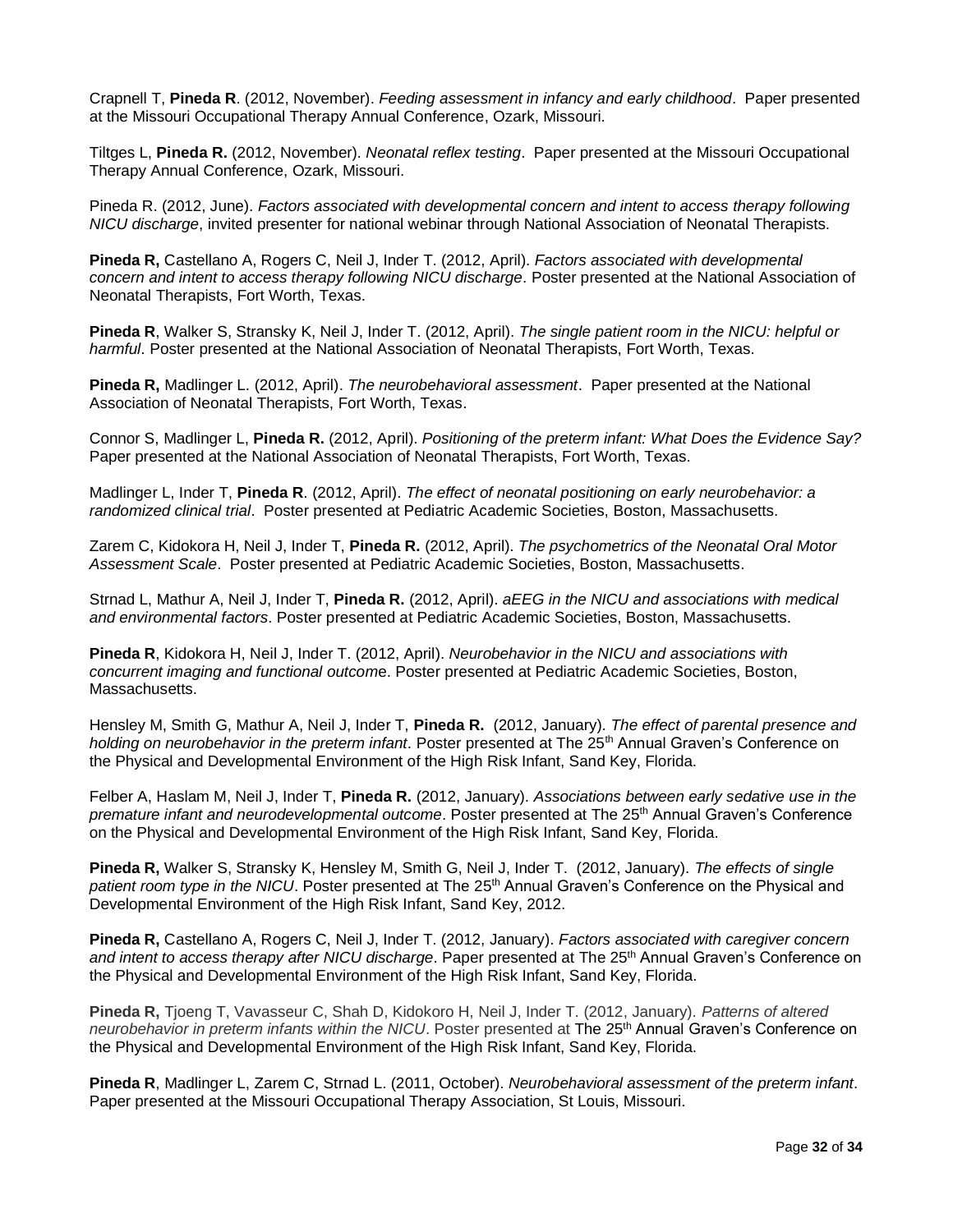Hensley M, Smith G, Mathur A, Neil J, Inder T, **Pineda R.** (2011, October). *The effect of parental presence and holding on neurobehavior in the preterm infant*. Paper presented at the Missouri Occupational Therapy Association Annual Conference, St Louis, Missouri.

Felber A, Haslam M, Neil J, Inder T, **Pineda R**. (2011, October). *Associations between early sedative use in the premature infant and neurodevelopmental outcome*. Poser presented at the Missouri Occupational Therapy Association Annual Conference, St Louis, Missouri.

Walker S, Stransky K, Hensley M, Smith G, Neil J, Inder T, **Pineda R.** (2011, October). *The effects of single patient room type in the NICU*. Poster presented at the Missouri Occupational Therapy Association Annual Conference, St Louis, Missouri.

**Pineda R**, Castellano A, Rogers C, Neil J, Inder T*.* (2011, October). *Factors associated with caregiver concern and intent to access therapy after NICU discharge*. Poster presented at the Missouri Occupational Therapy Association Annual Conference, St Louis, Missouri.

**Pineda R**, Tjoeng T, Vavasseur C, Shah D, Kidokoro H, Neil J, Inder T. (2011, October). *Patterns of altered neurobehavior in preterm infants within the NICU.* Poster presented at the Missouri Occupational Therapy Association Annual Conference, St Louis, Missouri.

**Pineda R,** Vavasseur C, Tjoeng T, Neil J, Inder T. (2011, October). *Associations between perinatal exposures and neurobehavior prior to and at term equivalent.* Poster presented at the Missouri Occupational Therapy Association Annual Conference, St Louis, Missouri.

Hensley M, Smith G, Mathur A, Neil J, Inder T, **Pineda R.** (2011, April). *The effect of parental presence and holding on neurobehavior in the preterm infant*. Poster presented at Pediatric Academic Societies, Denver, Colorado.

Felber A, Haslam M, Neil J, Inder T, **Pineda R**. (2011, April). *Associations between early sedative use in the premature infant and neurodevelopmental outcome*. Poster presented at Pediatric Academic Societies, Denver, Colorado.

Walker S, Stransky K, Hensley M, Smith G, Neil J, Inder T, **Pineda R.** (2011, April). *The effects of single patient room type in the NICU*. Poster presented at the Pediatric Academic Societies, Denver, Colorado.

**Pineda R**, Castellano A, Rogers C, Neil J, Inder T. (2011, April). Factors *associated with caregiver concern and intent to access therapy after NICU discharge*. Poster presented at the Pediatric Academic Societies, Denver, Colorado.

**Pineda R,** Tjoeng T, Vavasseur C, Shah D, Kidokoro H, Neil J, Inder T. (2011, April). *Patterns of altered neurobehavior in preterm infants within the NICU*. Poster presented at Pediatric Academic Societies, Denver, Colorado.

**Pineda R,** Vavasseur C, Tjoeng T.H., Neil J, Inder T. (2010, May). *Associations between perinatal exposures and neurobehavior prior to and at term equivalent.* Poster presented at Pediatric Academic Societies, Vancouver, British Columbia.

Smith G, **Pineda R**, Tjoeng T.H., Vavasseur C, Gutovich J, Neil J, Inder T. (2010, May). The effects of  *stress in the NICU on the preterm brain.* Paper presented at Pediatric Academic Societies, Vancouver, British Columbia.

**Pineda R**, Bednarek N, Shah D, Neil J, Inder T. (2009, May). *Serial neurobehavioral evaluations in the preterm infant – relationship to cerebral injury.* Poster presented at Pediatric Academic Societies, Baltimore MD

**Pineda R**. (2007, January). *Investigation of change in breastfeeding practices in the NICU before and after an intervention*. Paper presented at The Physical and Developmental Environment of the High Risk Neonate, Clearwater, Florida.